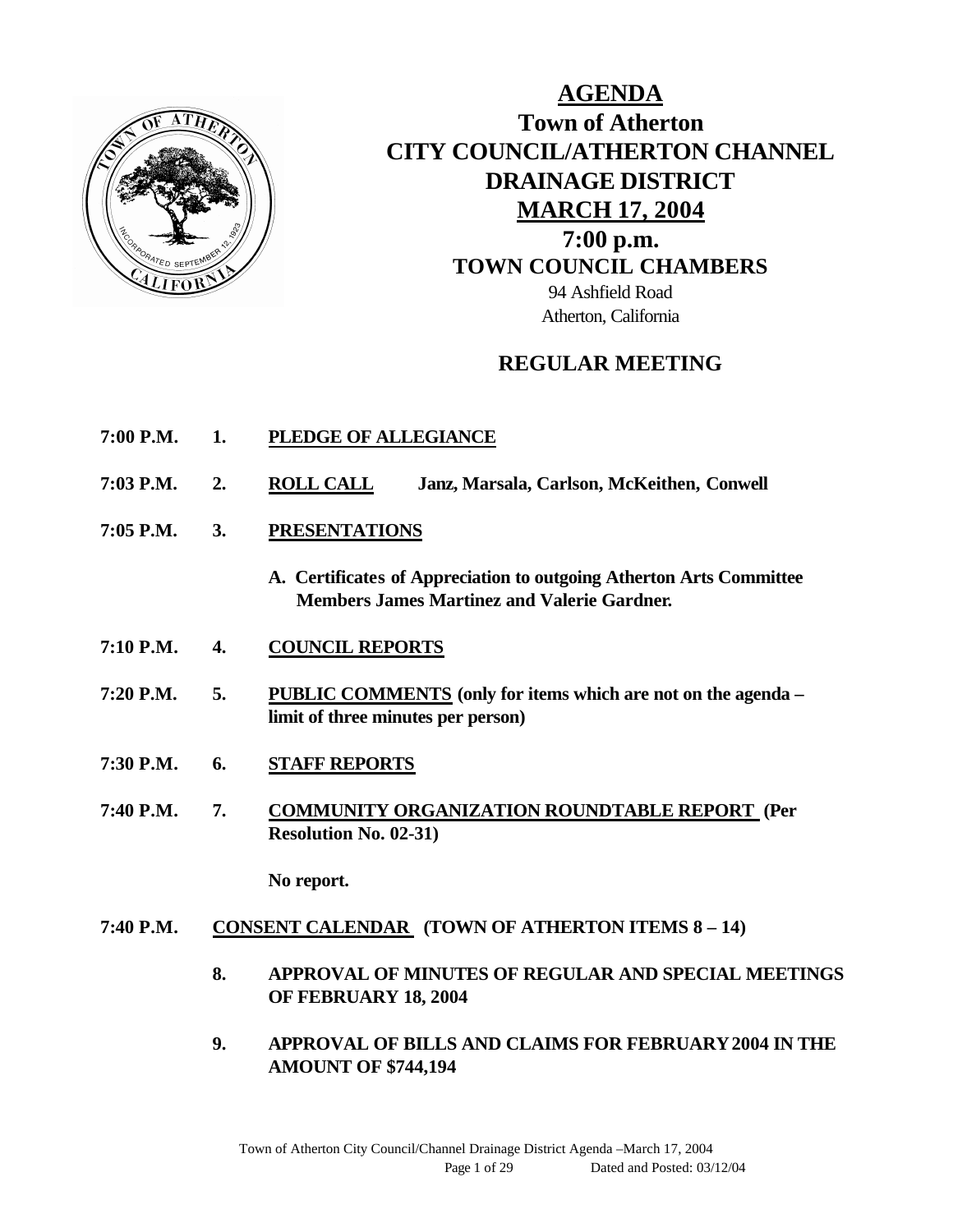#### **10. ACCEPTANCE OF MONTHLY FINANCIAL REPORT FOR FEBRUARY 2004**

### **11. ADOPTION OF A RESOLUTION ACCEPTING AN EASEMENT – 19 SARGENT LANE AND AUTHORIZING TRANSFER OF EASEMENT TO THE ATHERTON CHANNEL DRAINAGE DISTRICT**

**Recommendation: Adopt Resolution No. 04-\_\_ accepting an easement for drainage purposes located on property known as 19 Sargent Lane, Atherton, and transferring said easement to the Atherton Channel Drainage District.**

#### **12. APPROVAL OF PURCHASE OF TWO POLICE PATROL VEHICLES**

**Recommendation: Authorize the Town to participate in a bid with the City of Redwood City for the purchase of two marked police patrol vehicles for the Fiscal Year 2004/2005 budget cycle for a total cost of \$56,794.**

## **13. APPROVAL OF PLAN AND SPECIFICATIONS AND AUTHORIZATION TO ADVERTISE THE HOLBROOK-PALMER PARK MAIN HOUSE HANDICAPPED LIFT PROJECT**

**Recommendation: Approve the plans and specifications and authorize advertisement for bids for the Holbrook-Palmer Park Main House Handicapped Lift Project, Project No. 03-009.**

## **14. ADOPTION OF A MEMORANDUM OF UNDERSTANDING (MOU) – MISCELLANEOUS EMPLOYEES**

**Recommendation: Adopt an MOU between the Freight Checkers, Clerical Employees and Helpers, Local Union No. 856 (Teamsters representing Miscellaneous Town Employees) and the Town of Atherton for the period July 1, 2003 through June 30, 2005, and authorize the Mayor to execute an agreement on behalf of the Town.**

### **7:45 P.M. CONSENT CALENDAR (ATHERTON CHANNEL DRAINAGE DISTRICT ITEM NO. 15)**

### **15. ADOPTION OF A RESOLUTION - ACCEPTANCE OF EASEMENT - 19 SARGENT LANE**

**Recommendation: Adopt Resolution 2004-\_\_, a resolution of the Board of Directors of the Atherton Channel Drainage District, accepting an**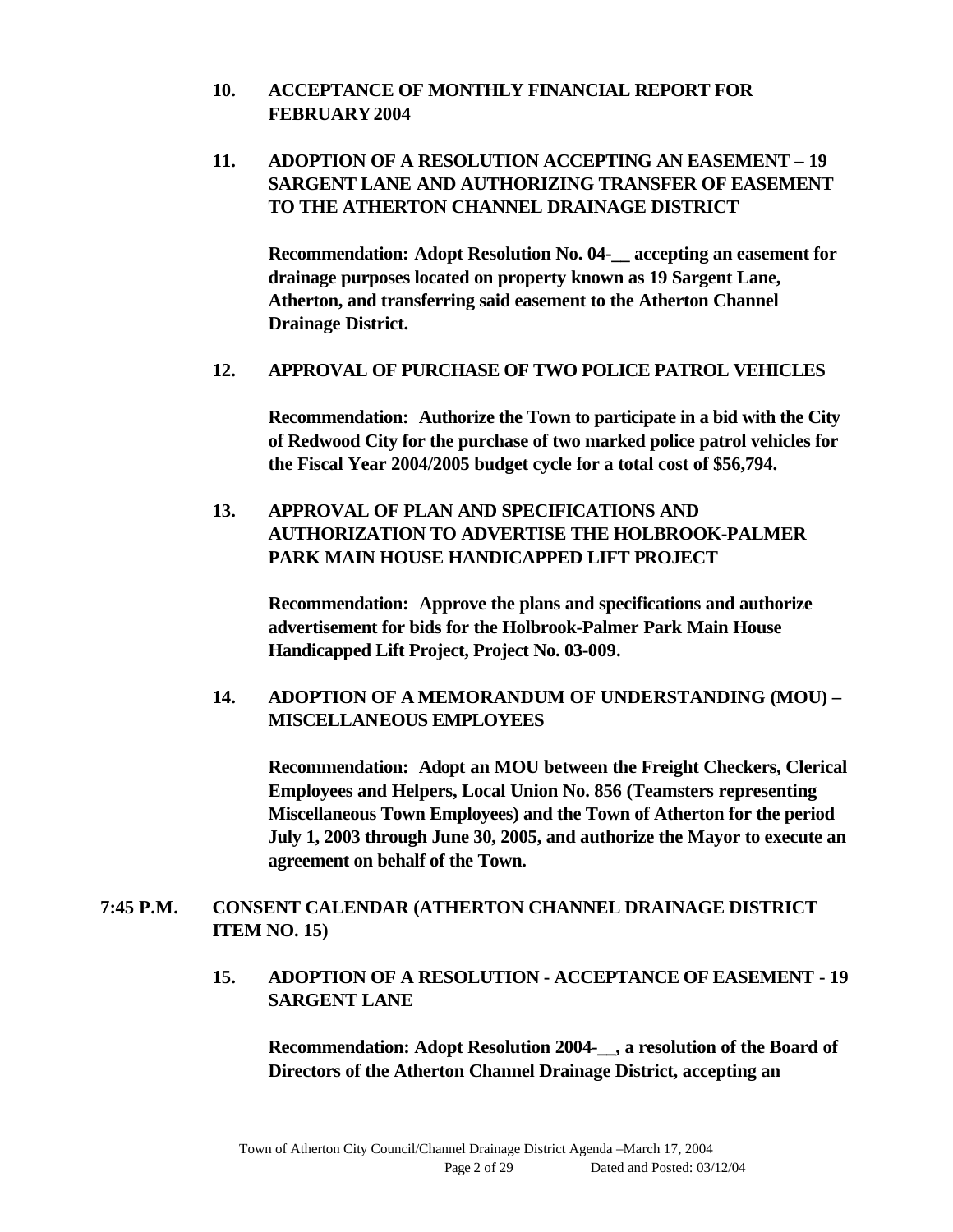**easement for drainage purposes located on property known as 19 Sargent Lane.**

#### **REGULAR AGENDA (Items 16 – 18)**

#### **7:50 P.M. 16. REPORT FROM ATHERTON AUDIT COMMITTEE MEETING AND DISCUSSION OF PARCEL TAX**

**Recommendation: Receive the report pertaining to the results of discussion held by the Audit Committee regarding renewal of the Parcel Tax.**

**8:45 P.M. 17. ADOPTION OF A RESOLUTION APPROVING THE THIRD AMENDMENT TO THE FRANCHISE AGREEMENT BETWEEN THE TOWN OF ATHERTON AND BFI WASTE SYSTEMS OF NORTH AMERICA, INC.**

> **Recommendation: Accept the recommendation of the Atherton Waste Reduction Committee and adopt Resolution No. 04-\_\_ approving the Third Amendment to the Franchise Agreement implementing a Commercial Plant Material Collection Program and assessing a quarterly fee under AB 939 to recover the costs associated with administering waste reduction program activities.**

**9:00 P.M. 18. DISCUSSION AND DIRECTION TO STAFF REGARDING CALTRAIN SERVICE REDUCTION/ SCHEDULE CHANGES** 

> **Recommendation: Consider the actions taken to date by the Caltrain Corridor Subcommittee and determine if any additional action is required by staff or the Subcommittee prior to the JPB Board meeting of April 1, 2004.**

- **9:20 P.M. 19. PUBLIC COMMENTS**
- **9:30 P.M. 20. ADJOURNMENT**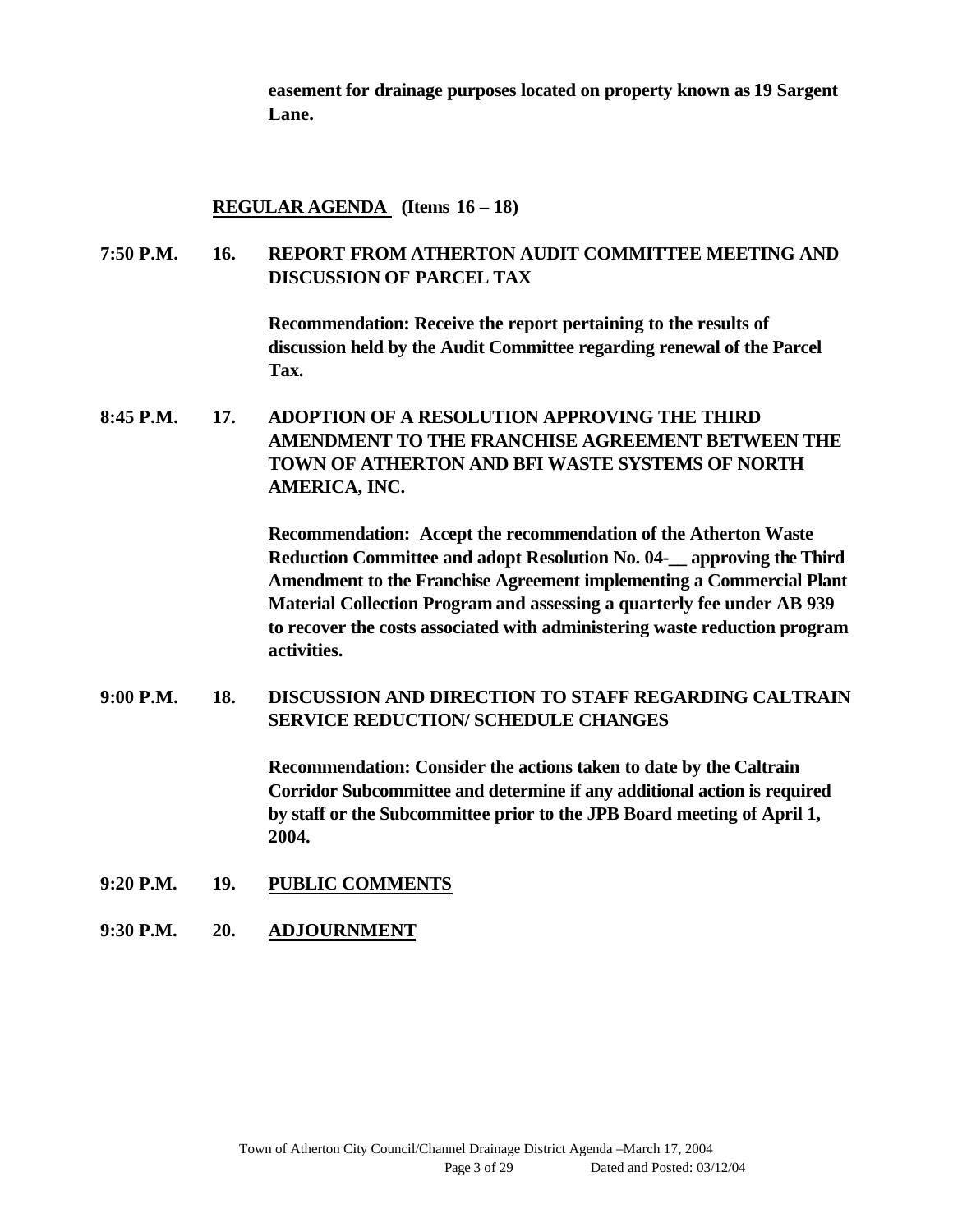*Agendas and staff reports may be accessed on the Town website at: www.ci.atherton.ca.us* F *Please contact the City Clerk's Office at 650.752.0529 with any questions*

Pursuant to the Americans with Disabilities Act, if you need special assistance in this meeting, please contact the City Clerk's Office at (650) 752-0529. Notification of 48 hours prior to the meeting will enable the City to make reasonable arrangements to ensure accessibility to this meeting. (29 CRF 35.104 ADA Title II)



**Draft Minutes ATHERTON CITY COUNCIL February 18, 2004 6:00 P.M. Meeting Room Town Administrative Offices** 91 Ashfield Road Atherton, California **Special Meeting**

**Mayor McKeithen called the meeting to order at 6:00 p.m.**

**ROLL CALL**

**PRESENT: James R. Janz Charles E. Marsala Kathy McKeithen William R. Conwell**

**ABSENT: Alan B. Carlson (excused absence)**

**City Manager Jim Robinson and City Attorney Marc Hynes were also present.**

#### **PUBLIC COMMENTS**

**There were no public comments.**

**CLOSED SESSION – The Council adjourned to Closed Session at 6:05 p.m.**

**RECONVENE TO OPEN SESSION – The Council reconvened to Open Session at 6:50 p.m.** 

**There was no reportable action on the following:**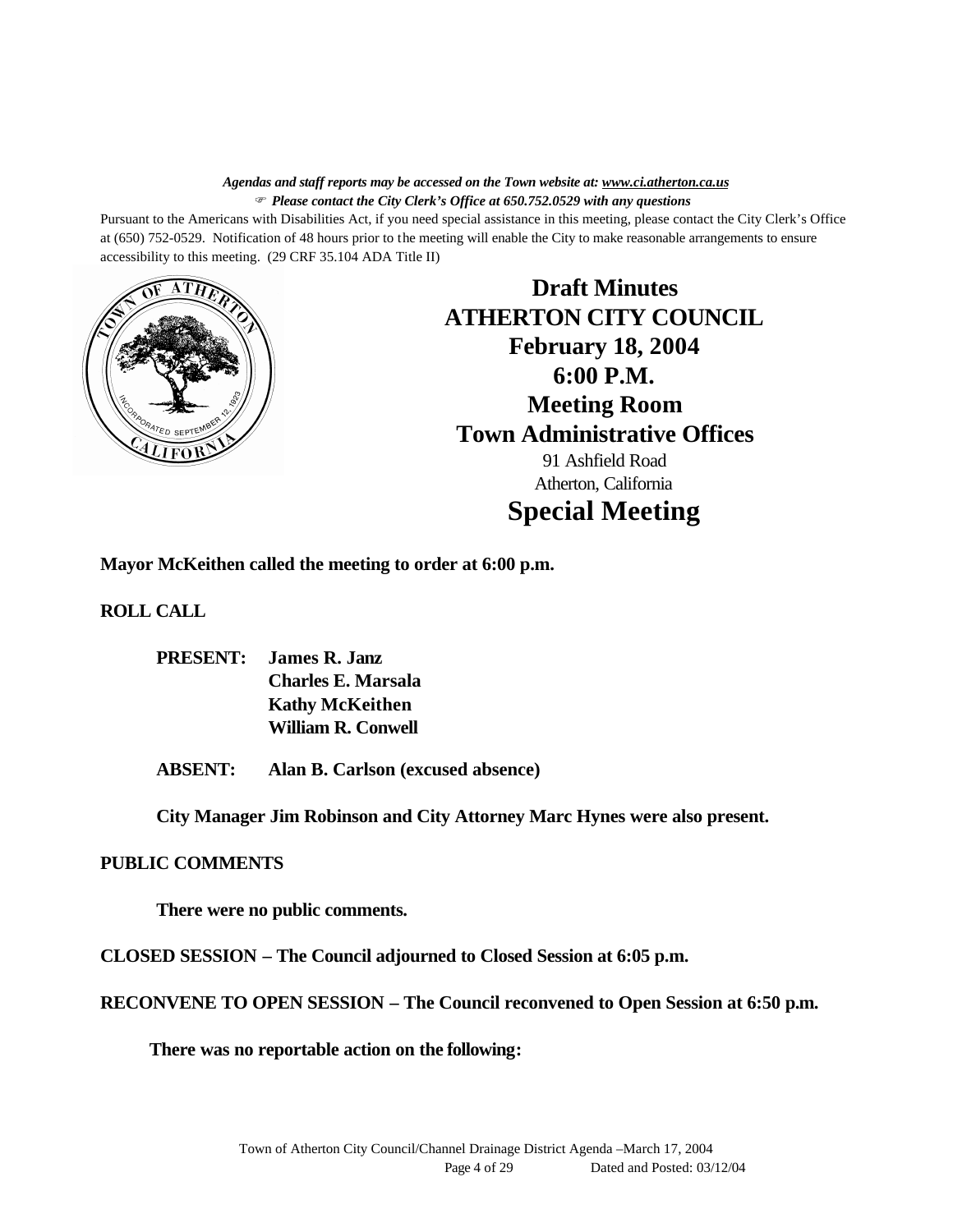**A. CONFERENCE WITH LEGAL COUNSEL – Existing Litigation pursuant to Government Code Section 54956.9 (a) Richard T. LemMon v. Town of Atherton**

**No action.**

**B. CONFERENCE WITH LEGAL COUNSEL – Anticipated Litigation pursuant to Government Code Section 54956.9(c): 1 potential case.**

**No action.**

**C. CONFERENCE WITH LABOR NEGOTIATOR – Labor negotiations pursuant to Government Code Section 54957.6**

**Agency Negotiator: James H. Robinson, City Manager Employee Organization: Teamsters Local Union 856 Non-management Miscellaneous Employees**

**No action.**

**ADJOURN**

**The meeting adjourned at 6:55 p.m.**

**Respectfully submitted,**

**Kathy McKeithen, Mayor**

**\_\_\_\_\_\_\_\_\_\_\_\_\_\_\_\_\_\_\_\_\_\_\_\_\_\_**



**Draft Minutes Town of Atherton CITY COUNCIL/ATHERTON CHANNEL DRAINAGE DISTRICT FEBRUARY 18, 2004 7:00 p.m. TOWN COUNCIL CHAMBERS** 94 Ashfield Road Atherton, California

## **REGULAR MEETING**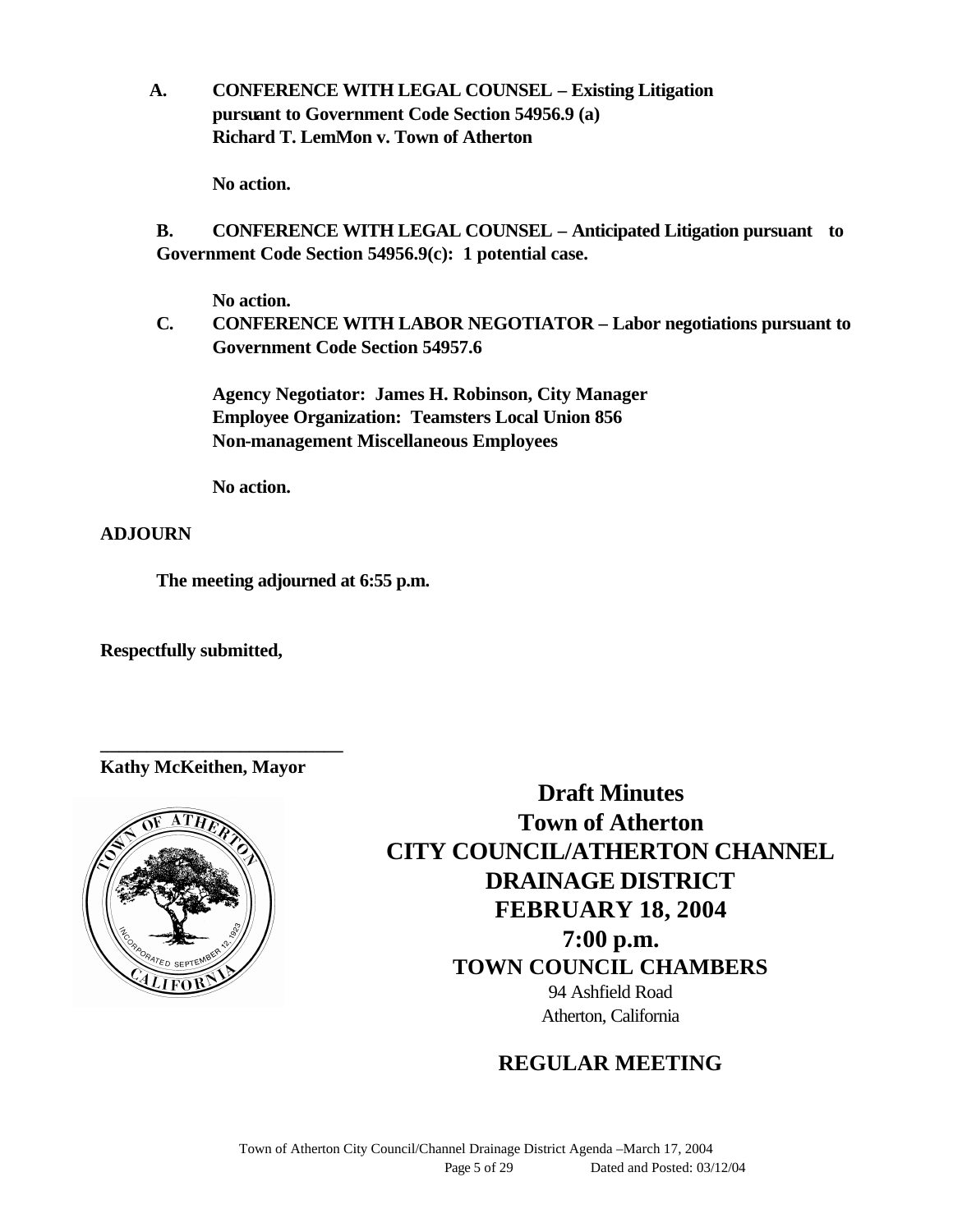**Mayor McKeithen called the meeting to order at 7:03 p.m.**

#### **1. PLEDGE OF ALLEGIANCE**

**2. ROLL CALL** 

| <b>PRESENT:</b> | James R. Janz<br>Charles E. Marsala<br><b>Kathy McKeithen</b><br><b>William R. Conwell</b> |
|-----------------|--------------------------------------------------------------------------------------------|
| <b>ABSENT:</b>  | Alan B. Carlson (Excused absence)                                                          |

**City Manager Jim Robinson and City Attorney Marc Hynes were also present.**

#### **3. PRESENTATIONS**

**A. Certificate of Appreciation: Mayor McKeithen presented a Certification of Appreciation to outgoing Atherton Arts Committee Chair Jan Zones.** 

**Mayor McKeithen then called for a moment of silence in memory of Atherton resident Bob Simonds.**

## **4. COUNCIL REPORTS**

- **Council Member Janz reported that the Caltrain Corridor Subcommittee metin January and sponsored a public meeting on January 27, 2004 to obtain input on proposed schedule changes. Several Subcommittee members attended a Caltrain Joint Powers Board public hearing on February 5 and addressed the Board on issues brought up at the January 27 Atherton meeting.**
- **Council Member Marsala noted that the Library Joint Powers meeting was canceled this month. He announced that Town staff has provided a new e-mail listserve on the Town website. Residents will be able to sign up to receive notification of agendas and other news items. He reported that the Arts Committee ballet event was a great success and thanked the Arts Committee and Jan Zones for their efforts.**
- **Vice Mayor Conwell reported on the San Francisco Airport Roundtable meeting. A new runway procedure is being implemented to allow for additional landings. The City/County Association of Governments is working on a program to encourage voters to renew Measure A. Vice Mayor Conwell attended a seminar at the San Mateo Performing Arts Center on the subject of bullying in schools, and provided two videos to the Police Department on how to handle bullying. He attended a seminar on elder abuse this past month and an event honoring outgoing**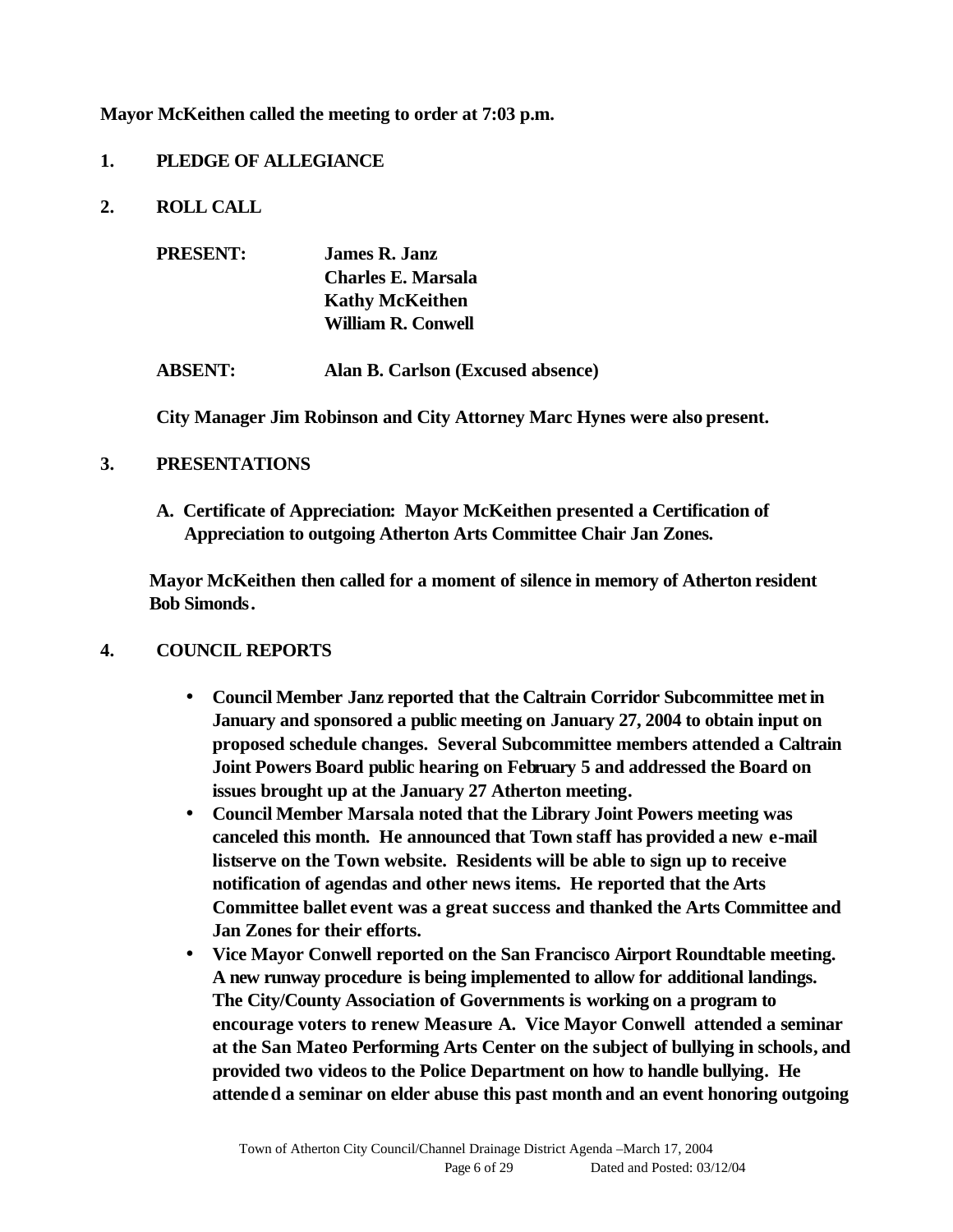**San Mateo County Supervisor Mike Nevin. He also attended a meeting of the Criminal Justice Commission.** 

• **Mayor McKeithen reported that she attended a D.A.R.E. ceremony at Encinal School at the end of January. She also stated that the Office of Emergency Services Council met and they have a new District Coordinator. A protocol for storm emergencies is being developed and information on a new online program dealing with household hazardous waste collection was presented. Mayor McKeithen also mentioned that Public Works Director Duncan Jones is working with Menlo-Atherton High School regarding a possible study for improvements to the Oak Grove intersection. The study may be funded by leftover grant funds from the school. Finance Director John Johns was asked to report back to the Council on sales tax revenue at the next meeting.**

#### **5. PUBLIC COMMENTS**

**Marion Oster, Atherton Heritage Association, gave a brief history of the Atherton Train Station.**

#### **6. STAFF REPORTS**

- **City Manager Jim Robinson reminded Council of the Joint Council / Park and Recreation Commission meeting on March 2, at 7:00 p.m. in the Pavilion. Items to be addressed are: Strategic Park and Recreation Plan, a proposed Landscape Master Plan, possible reconstruction of the Tennis Courts, and improvements to the Pavilion. Council Member Marsala asked the City Manager to check with the Arts Committee for any items they would like addressed at the joint meeting.**
- **The City Manager also reminded Council that Conflict of Interest forms are due to be submitted to the City Clerk by March 19.**
- **City Manager Robinson reported on the propositions appearing on the March ballot.**
- **Public Works Director Duncan Jones informed Council that he has met with representatives of Menlo Atherton High School and the City of Menlo Park regarding mutual interests in intersections around Menlo Atherton High School. He also gave a report on traffic issues surrounding enhancements on Valparaiso Avenue. The Public Works and Police Departments are looking into placing delineators along the double stripe to discourage drivers from making left turns into Blockbuster Video.**
- **City Attorney Marc Hynes reported that no action was taken on the following items from the 6:00 p.m. Closed Session:**
	- **A. CONFERENCE WITH LEGAL COUNSEL Existing Litigation pursuant to Government Code Section 54956.9 (a) Richard T. LemMon v. Town of Atherton**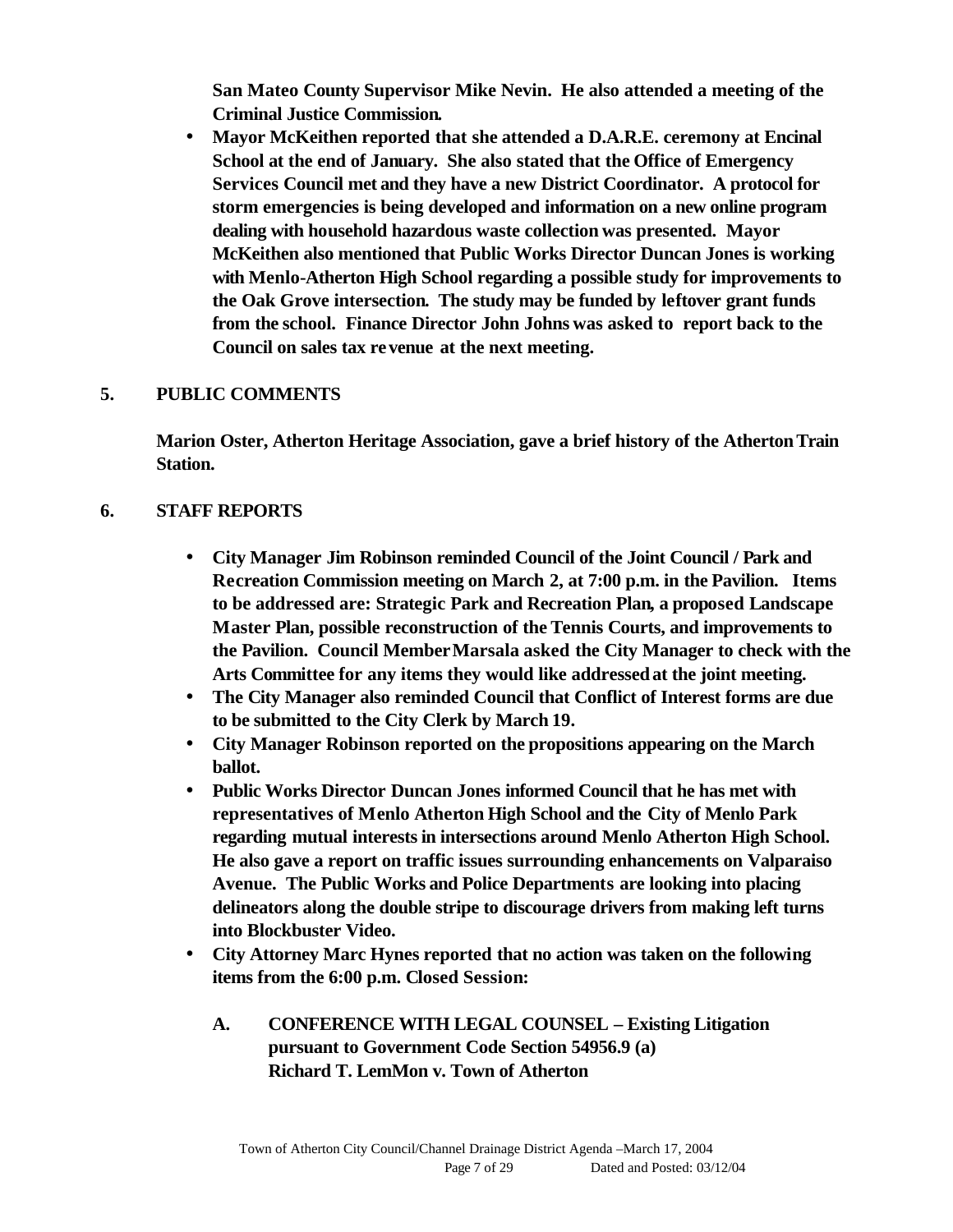- **B. CONFERENCE WITH LEGAL COUNSEL Anticipated Litigation pursuant to Government Code Section 54956.9(c): 1 potential case.**
- **C. CONFERENCE WITH LABOR NEGOTIATOR Labor negotiations pursuant to Government Code Section 54957.6**

**Agency Negotiator: James H. Robinson, City Manager Employee Organization: Teamsters Local Union 856 Non-management Miscellaneous Employees**

#### **7. COMMUNITY ORGANIZATION ROUNDTABLE REPORT**

**No report.**

### **CONSENT CALENDAR (TOWN OF ATHERTON ITEMS 8 – 16)**

**Mayor McKeithen asked that Item 16 be removed and placed on next month's agenda.**

**Vice Mayor Conwell announced that the City Council Screening Committee has recommended appointment of Greg Conlon to the Caltrain Corridor Subcommittee. He also noted a correction to the staff report under Item 15 regarding cost savings on the Stockbridge Patch and Overlay Project.** 

**Council Member Janz asked that a correction be made to the minutes of the regular meeting of January 21, 2004. Under Item 17 on Page 6, he asked that the words "in future years" be added to the second paragraph regarding his comments that the Town will face financial issues beyond its control.** 

**MOTION – to approve the Consent Agenda as amended with the exception of Item 16 which will be placed on the March Regular City Council agenda.**

**M/S Conwell/Janz Ayes: 4 Noes: 0 Absent: 1 (Carlson) Abstain: 0**

### **8. APPROVED MINUTES OF REGULAR AND SPECIAL MEETINGS OF JANUARY 21, 2004 AS AMENDED**

- **9. APPROVED BILLS AND CLAIMS FOR JANUARY 2004 IN THE AMOUNT OF \$678,095**
- **10. ACCEPTED MONTHLY FINANCIAL REPORT FOR JANUARY 2004**
- **11. ACCEPTED INVESTMENT REPORT FOR QUARTER ENDED DECEMBER 31, 2003**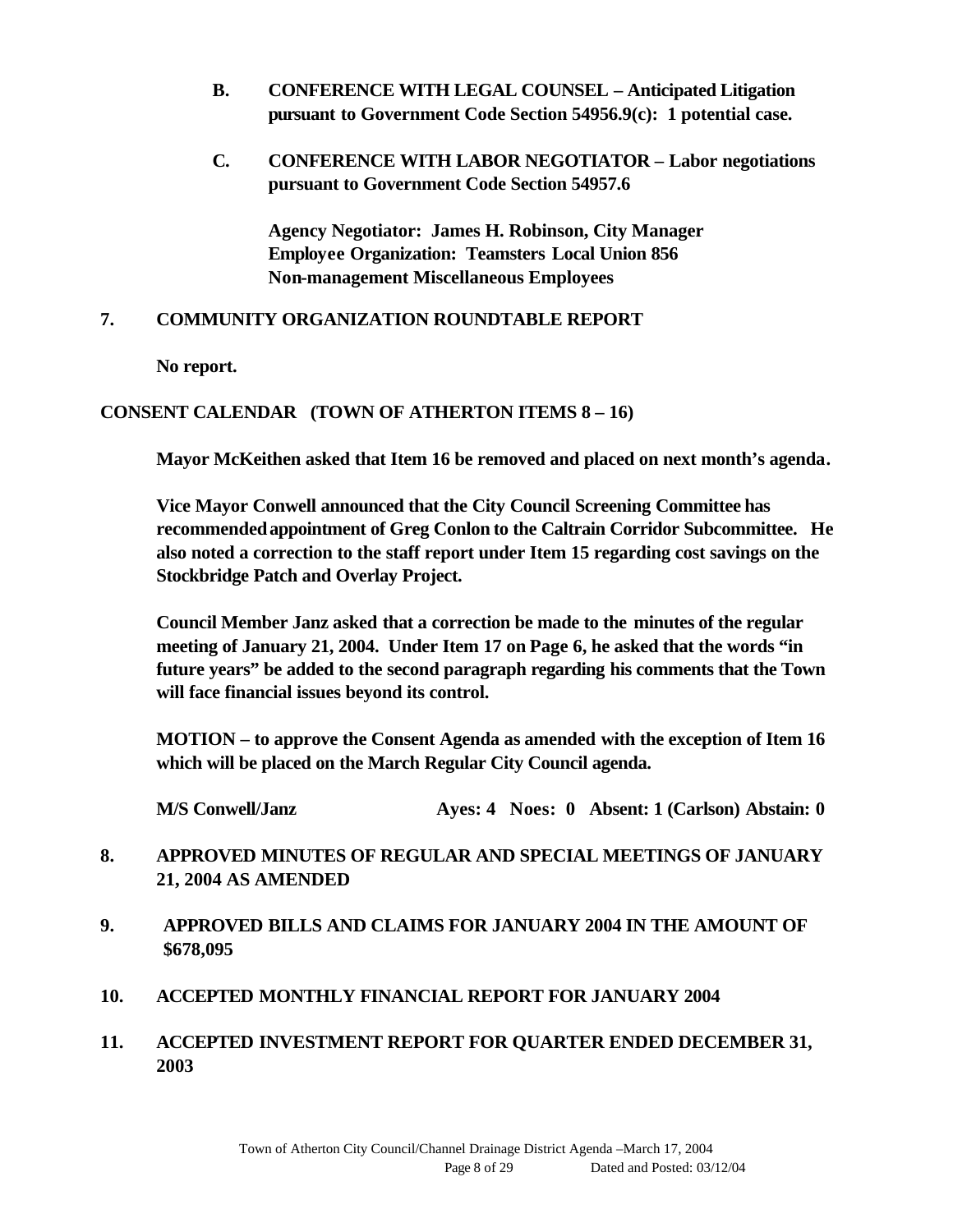### **12. APPROVED REJECTION OF BIDS FOR THE HOLBROOK-PALMER PARK MAIN HOUSE ELEVATOR PROJECT NO. 03-009**

**Rejected all bids for the Holbrook-Palmer Park Main House Elevator Project, Project No. 03-009, and authorized redesign of the project.**

**13. APPROVED POLICE VEHICLE PURCHASE**

**Approved the purchase of a new unmarked police vehicle not to exceed the total purchase price of \$20,000 to be funded from the Vehicle Replacement Fund.**

**14. APPROVED RECOMMENDATION OF CITY COUNCIL SCREENING COMMITTEE TO APPOINT A MEMBER TO THE CALTRAIN CORRIDOR AD HOC SUBCOMMITTEE**

**Accepted the recommendation of the City Council Screening Committee to appoint Greg Conlon to the Caltrain Corridor Subcommittee for an indefinite term.**

**15. ACCEPTED WORK AND AUTHORIZED RECORDING OF A NOTICE OF COMPLETION FOR THE STOCKBRIDGE AVENUE PATCH AND OVERLAY PROJECT**

**Accepted the work and authorized staff to record a Notice of Completion for the Stockbridge Avenue Patch and Overlay Project No. 03-002.**

**16. ADOPTION OF A RESOLUTION APPROVING AN AMENDMENT TO THE FRANCHISE AGREEMENT BETWEEN THE TOWN OF ATHERTON AND BFI WASTE SYSTEMS OF NORTH AMERICA, INC.**

**Removed from Consent Agenda. Will be placed on March 17, 2004 Agenda.**

**CONSENT CALENDAR (ATHERTON CHANNEL DRAINAGE DISTRICT ITEM NO. 17)**

**17. ADOPTION OF A RESOLUTION OF THE BOARD OF DIRECTORS OF THE ATHERTON CHANNEL DRAINAGE DISTRICT ADOPTING A MITIGATED NEGATIVE DECLARATION FOR THE UPPER ATHERTON CHANNEL STABILIZATION PROJECT.**

**MOTION – adopted Resolution No. 04-01 of the Board of Directors of the Atherton Channel Drainage District adopting a Mitigated Negative Declaration for the Upper Atherton Channel Stabilization Project.**

**M/S Conwell/Marsala Ayes: 4 Noes: 0 Absent: 1 (Carlson) Abstain: 0**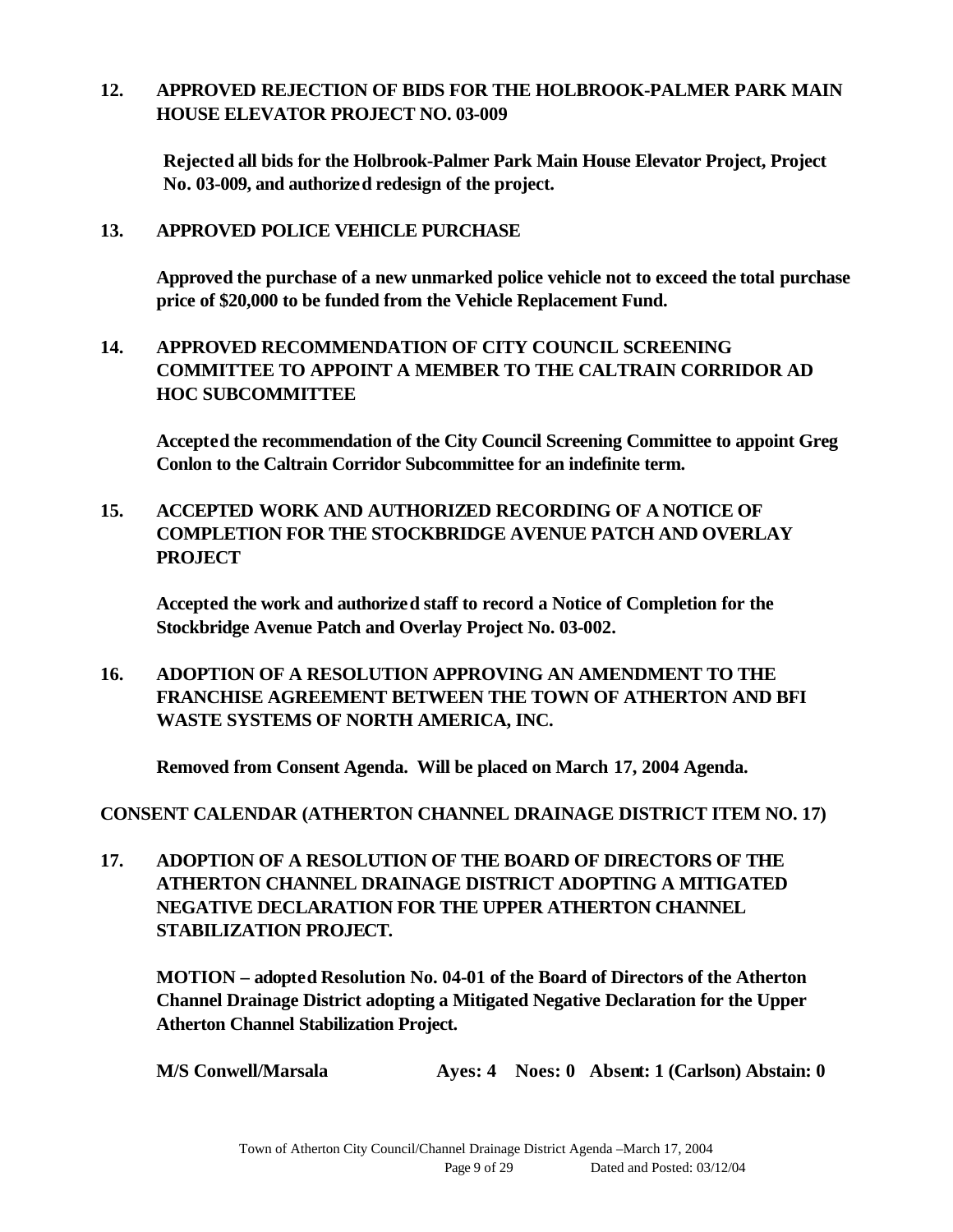#### **REGULAR AGENDA (Items 18 – 24)**

## **18. CONSIDER REQUEST FROM MIDPENINSULA REGIONAL OPEN SPACE DISTRICT TO ADOPT A RESOLUTION SUPPORTING AND ENDORSING THE PROPOSED EXTENSION OF THE DISTRICT'S BOUNDARIES**

**The Midpeninsula Regional Open Space District requested that the City Council adopt a resolution in support of their Coastal Protection Program. Mary Davey, President of the Midpeninsula Regional Open Space District, was present and introduced General Manager Craig Litton who provided a Powerpoint presentation outlining the District's plans to extend its boundaries to provide services to preserve and manage open space on lands west of Skyline Boulevard.** 

**The following members of the audience spoke: Jerry Carlson, Atherton Bob Jenkins, Atherton**

**Council Member Janz stated the program has a broad base of support and is a good idea.**

**MOTION – to adopt a resolution supporting and endorsing the Midpeninsula Regional Open Space District's Coastal Protection Program to extend its boundaries to include a portion of the San Mateo County Coast.**

**M/S Janz/McKeithen Ayes: 4 Noes: 0 Absent: 1 (Carlson) Abstain: 0**

### **19. CONSIDER REQUEST FROM TENNIS COMMITTEE TO DISTRIBUTE LETTER OF SOLICITATION OF DONATIONS**

**City Manager Jim Robinson presented the staff report for this item. The Tennis Committee submitted a request to staff to consider allowing the Committee use of the Town bulk mailing permit to distribute a letter soliciting donations for the reconstruction of the Holbrook-Palmer Park Tennis Courts. The City Manager stated that staff is recommending that the City Council consider the authorization of an expenditure from the Tennis Fund and approval of a letter of solicitation. The letter is intended to go out to all Town residents.**

**Vice Mayor Conwell expressed concerns with soliciting Atherton residents to purchase tennis keys.** 

**The City Manager stated that tennis key money currently collected is going into the Tennis Fund. The Tennis Committee does not have the ability to approve expenditure of those funds. Any donations received would also go into the Tennis Fund and could go toward resurfacing the courts. The letter contains two solicitations: one to ask residents who want to play on the courts to purchase keys and also to solicit funds with the potential**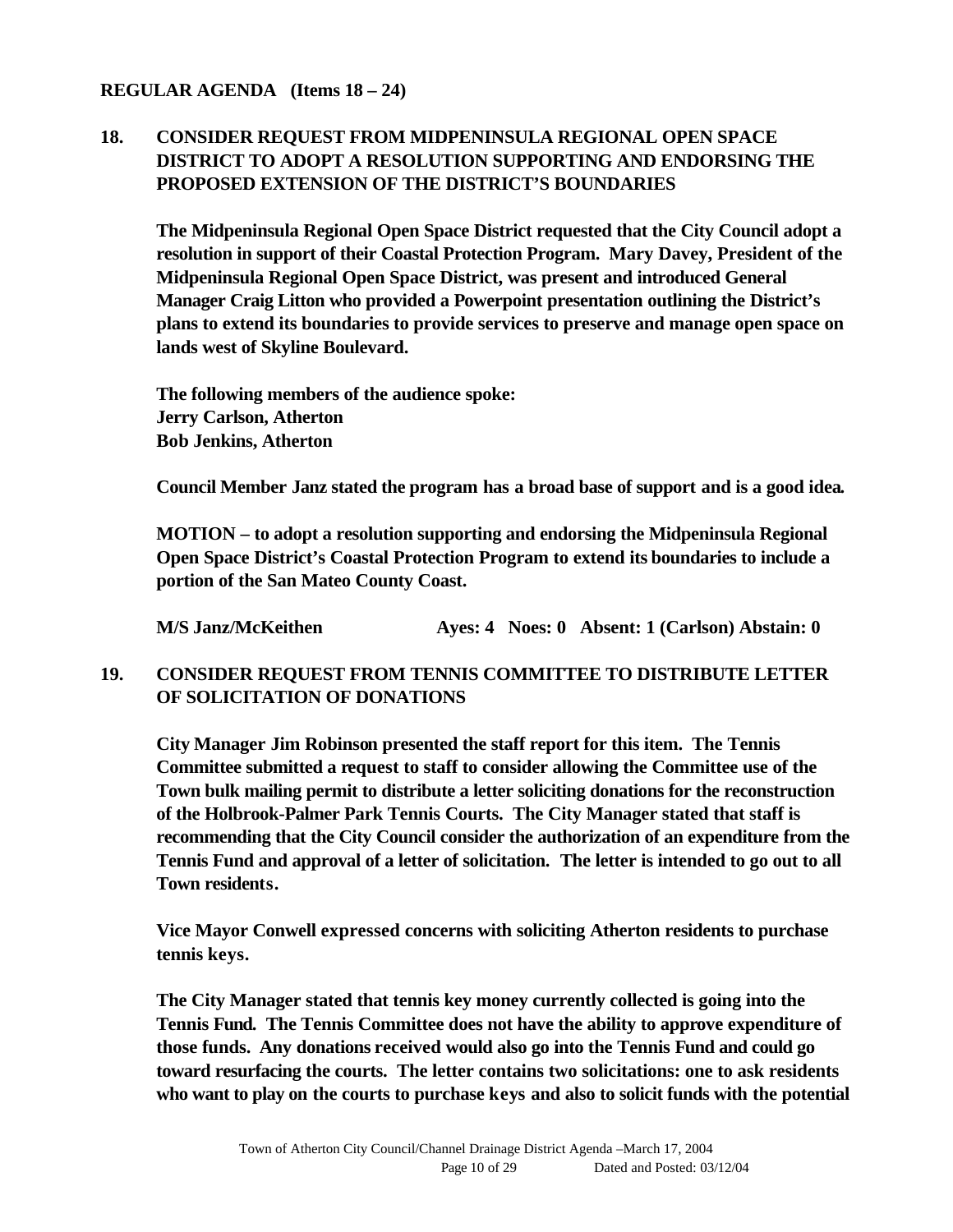**to resurface courts. He noted that Park and Recreation Commissioner Cat Westover has worked on this issue, but that she was unable to attend tonight'smeeting.**

**The following members of the audience spoke:**

**Shirley Carlson, Atherton Jerry Carlson, Atherton**

**MOTION – to approve the request of the Tennis Committee to use the Town bulk mailing permit and expenditure from the Town Tennis Fund to distribute a letter of solicitation of donations for the reconstruction of the Holbrook-Palmer Park Tennis Courts.**

**M/S Conwell/Marsala Ayes: 4 Noes: 0 Absent: 1 (Carlson) Abstain: 0**

## **20. SECOND READING AND ADOPTION OF AN ORDINANCE RATIFYING AN ORDINANCE OF THE MENLO PARK FIRE PROTECTION DISTRICT PERTAINING TO FIRE SPRINKLER SYSTEM REQUIREMENTS**

**Building Official Mike Hood presented the staff report for this item. He stated that the Menlo Park Fire Protection District ordinance regulating residential fire sprinkler systems has been ratified by the City of East Palo Alto and the County of San Mateo.**

**Fire District Chief Paul Wilson was present and explained that the City of Menlo Park has concerns with ratification of the ordinance and is researching the impact the ordinance may have on redevelopment properties.** 

**Council MemberMarsala stated that he had received a letter from a resident who had a negative comment regarding the ordinance, but that he is still in favor of it and considers the sprinkler requirements a modernization of the Town building codes.**

**In response to a question from Council Member Janz, Fire Chief Wilson stated that new basement construction or existing basement remodels over 250 square feet would be subject to the sprinkler requirement. The District's concerns are that basements are added to existing structures in order to create more residential living space. The 250 square feet figure was determined to be a reasonable amount to accommodate certain storage areas or wine cellars, with anything over that being considered large enough for living space.**

**Building Official Mike Hood stated that there are approximately two basements added to existing homes per year.**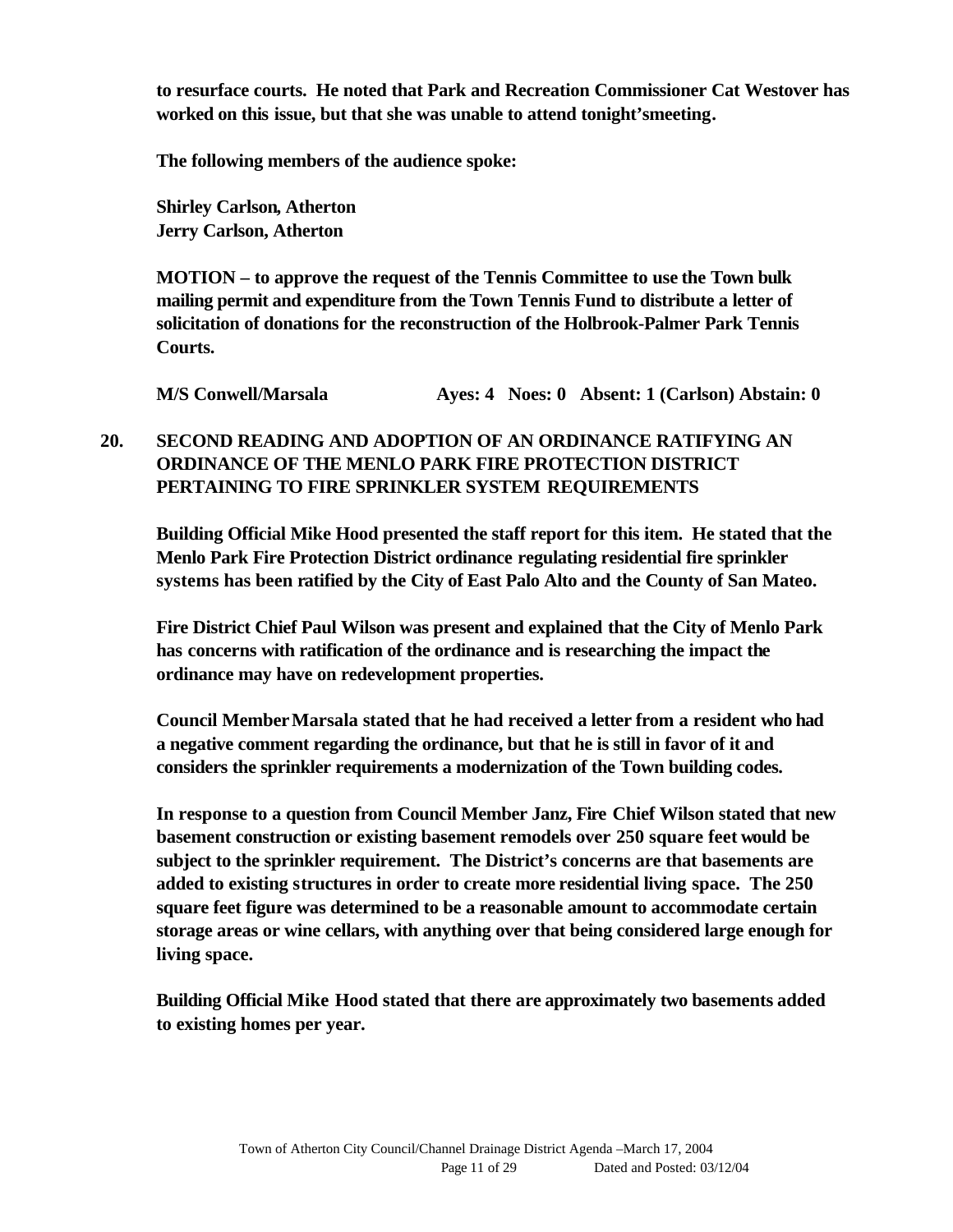**Chief Wilson explained that the 1000 square foot trigger would take precedence since no new construction is less than 1000 square feet in Atherton. He confirmed that the ordinance does not include detached structures.**

**The following members of the audience spoke:**

**John Sisson, Atherton Denise Kupperman, Atherton John Ruggeiro, Atherton**

**Chief Wilson noted that the Town will have the opportunity to approve any changes that are made to the District ordinance. City Attorney Marc Hynes stated that the Council will have to ratify any changes later.** 

**MOTION – to adopt Ordinance No. 548 ratifying Ordinance No. 28 of the Menlo Park Fire Protection District amending District Fire Prevention Code pertaining to automatic Fire Sprinkler System requirements, as amended from last meeting, and waive further reading.**

**M/S Marsala/Janz Ayes: 4 Noes: 0 Absent: 1 (Carlson) Abstain: 0**

#### **21. DISCUSSION AND POSSIBLE ACTION – SPECIAL MUNICIPAL PARCEL TAX**

**Finance Director John Johns presented the staff report for this item. The staff report provided an analysis of parcel tax options for consideration. A suggested draft calendar for placing the special parcel tax measure on the November ballot was provided by City Clerk Sharon Barker.** 

**The current parcel tax authorization will expire June 30, 2005. Options for consideration provided in the Staff Report included: 1) increasing the average parcel tax levy from the current level of \$717 per parcel to \$1,110 per parcel in order to maintain the current level of investment in infrastructure and ongoing operations, 2) renewing the parcel tax at the amounts currently authorized, or 3) increasing the parcel tax levy by an average of \$196 per parcel or 50% of what is required to sustain current operations and implementing reductions to the Town's operating and capital budgets of \$500,000 annually.** 

**Discussion was held regarding the development of a process for placing the parcel tax measure on the November ballot as well as methods of providing educational information to Town residents. The League of California Cities sponsored ballot measure and effects it may have on next year's budget were discussed. Finance Director Johns stated that the Governor has indicated additional ERAF funds may be shifted from local government. He stated that calculations in the staff report allow for either an increased shift in ERAF or the possibility that the Motor Vehicle License fees will not be continued.**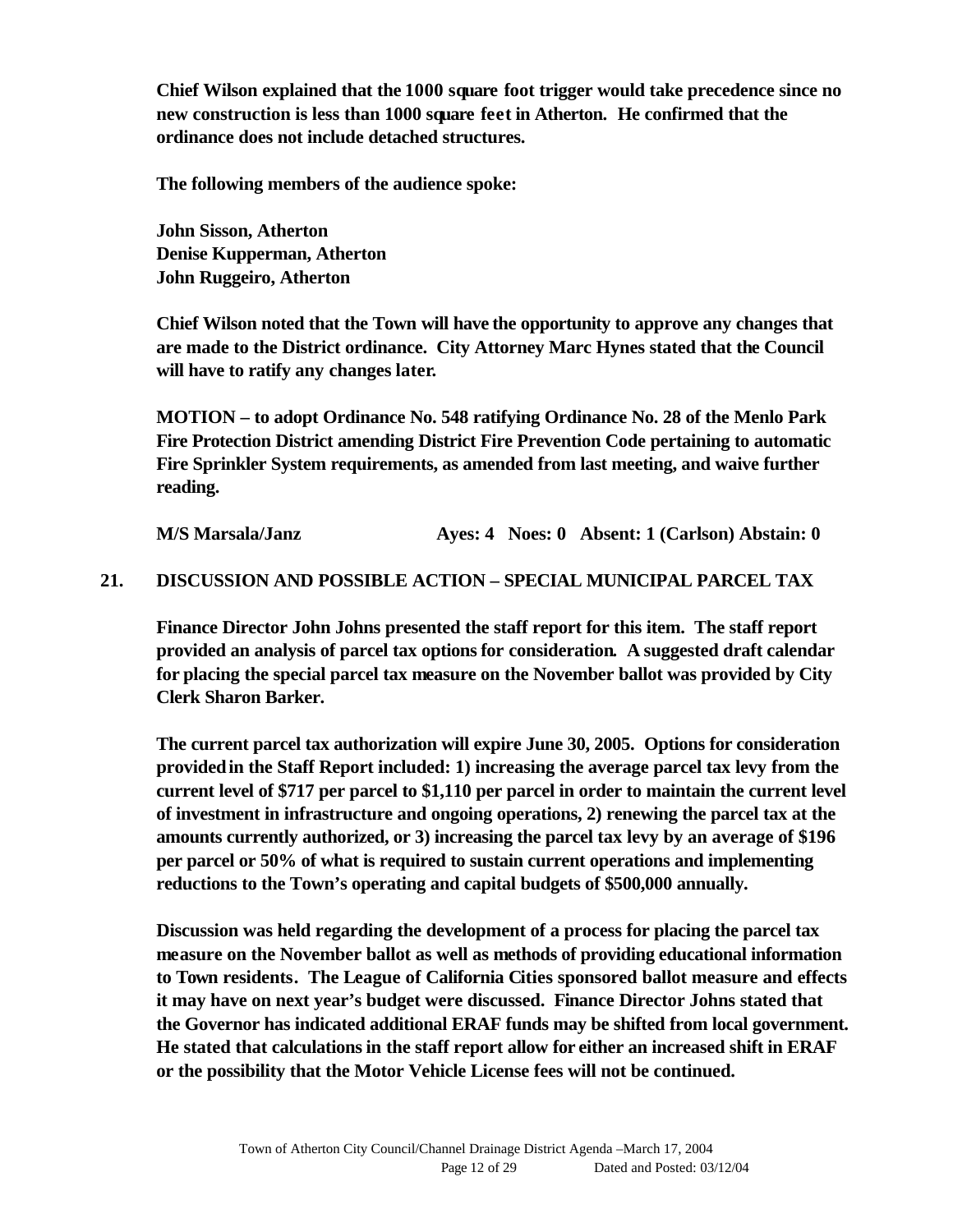**Mayor McKeithen suggested that the Audit Committee be charged with working on a program to inform the residents of the need for the parcel tax. Council Member Janz agreed, stating that the Finance Subcommittee meets with the Audit Committee and that a brainstorming session would be a good idea for a first step in the process.**

**Vice Mayor Conwell stated his concerns with going out more than four years with the parcel tax.**

**The following members of the audience spoke:**

**John Sisson, Atherton Jerry Carlson, Atherton Ernie Kirchner, Atherton John Ruggeiro, Atherton**

**It was agreed that a special meeting will be called by the Audit Committee prior to the March City Council meeting. Mayor McKeithen outlined the following schedule:**

- **1. March (second week of the month) Audit Committee special meeting**
- **2. March 17, 2004 Audit Committee will report back to the City Council.**
- **3. April pamphlet to be developed and provided to residents, article in Spring Athertonian**
- **4. May – possible special City Council meeting prior to publishing the Notice of Election**

## **22. CONSIDERATION OF AN AMENDMENT TO THE SPECIAL EVENTS ORDINANCE TO RESTRICT THE LENGTH OF TIME SPECIAL EVENTS ARE ALLOWED TO OCCUR WITHIN THE TOWN OF ATHERTON**

**City Manager Jim Robinson presented the staff report for this item. The current ordinance does not provide for any restriction or limitation on the number of days that Special Events can occur. Current practice has been for Town staff to provide certain services to mitigate impacts on local neighborhoods where Special Events are being held. Several permits have been issued for events such as House Tours with a period of three to five weeks duration.**

**In response to Mayor McKeithen, the City Manager stated that most permits are issued for events lasting one day or weekend.**

**Discussion ensued regarding the exemption for schools and country clubs. Council Member Janz noted that the General Plan Committee had spent time on the ordinance many years ago and that it would be appropriate to refer the issue back to General Plan if the exemptions of schools and country clubs is being considered.**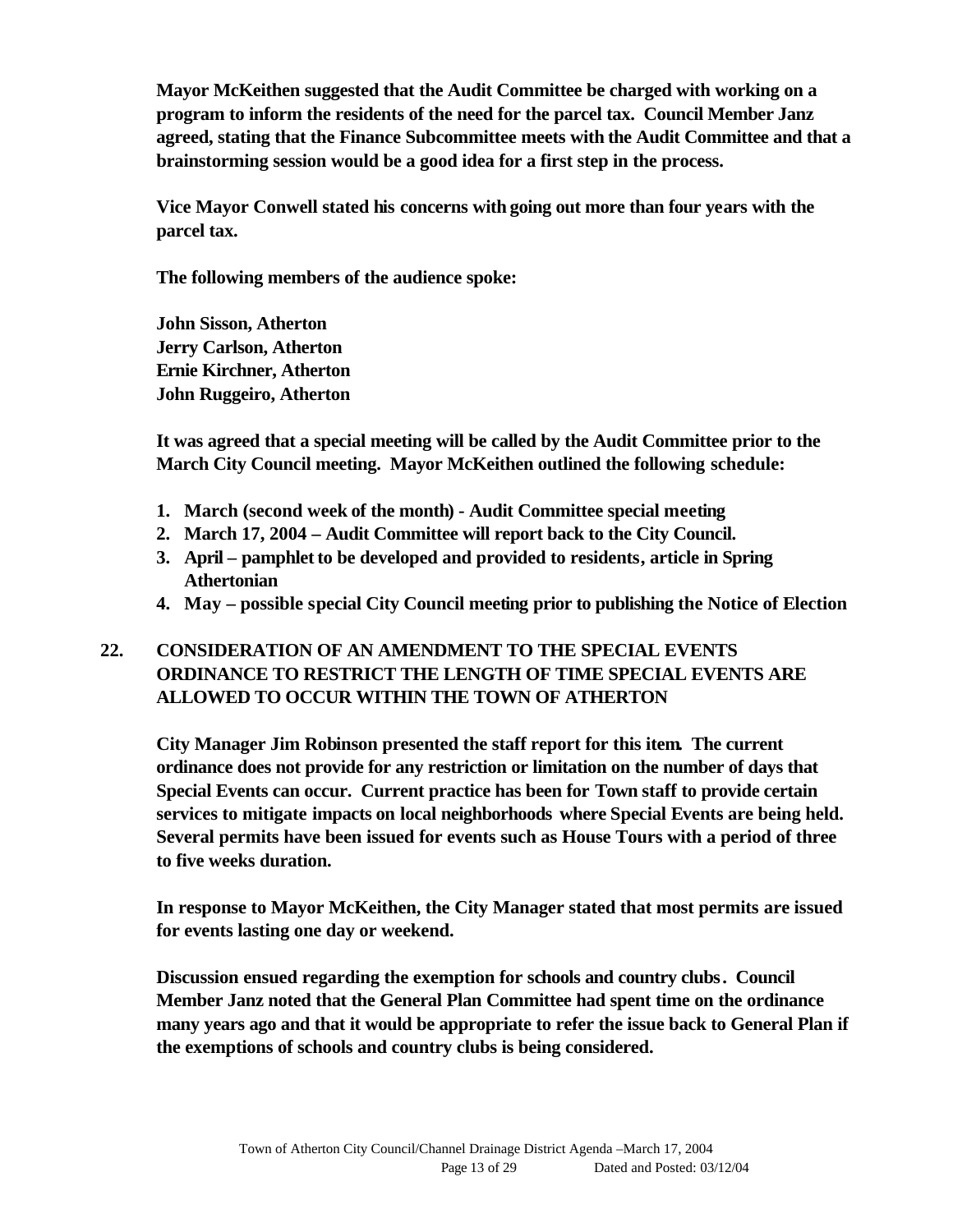**The Council agreed to refer the Special Events Ordinance to the General Plan Committee for consideration of possible amendments including additional costs**

**incurred by the Town, the definition of a Special Event, the length of events, and exemptions of schools, country clubs.** 

## **23. DISCUSSION AND POSSIBLE ACTION REGARDING CODE ENFORCEMENT REPORTING PROCESS**

**Mayor McKeithen discussed this issue, stating that Staff was asked to develop a protocol for receiving and following up on complaints and code enforcement issues.** 

**City Manager Jim Robinson noted that other departments are maintaining informal daily logs of calls received, and that many code enforcement calls are received by the Police Dispatch and referred to the appropriate departments. Staff developed a form that could be used online to track code enforcement issues in the Town's current database system. The City Manager suggested considering utilizing the form on a three month trial basis in the City Manager's Office and the Building Department.** 

**The Council suggested that several changes be made to the proposed form and directed staff to begin the process. The City Manager stated that no additional funds would need to be appropriated to put the system online.**

## **24. CONSIDER REQUEST FROM CITY/COUNTY ASSOCIATION OF GOVERNMENTS (C/CAG) REGARDING MEASURE A**

**City Manager Jim Robinson presented the staff report for this item. The Council has been asked by C/CAG to take action to allow the City Council C/CAG representative, Vice Mayor Bill Conwell, to vote on the Transportation Draft Expenditure Plan for Measure A at the next C/CAG meeting. The Transportation Draft Expenditure Plan along with a list of projects was provided with the Staff Report.**

**MOTION – to authorize the City Council C/CAG representative to vote in favor of the proposed Measure A Continuation Draft Transportation Expenditure Plan.**

**M/S Conwell/McKeithen Ayes: 4 Noes: 0 Absent: 1 (Carlson) Abstain: 0**

#### **25. PUBLIC COMMENTS**

**The following members of the audience spoke:**

**Ernie Kirchner, Atherton John Ruggeiro, Atherton**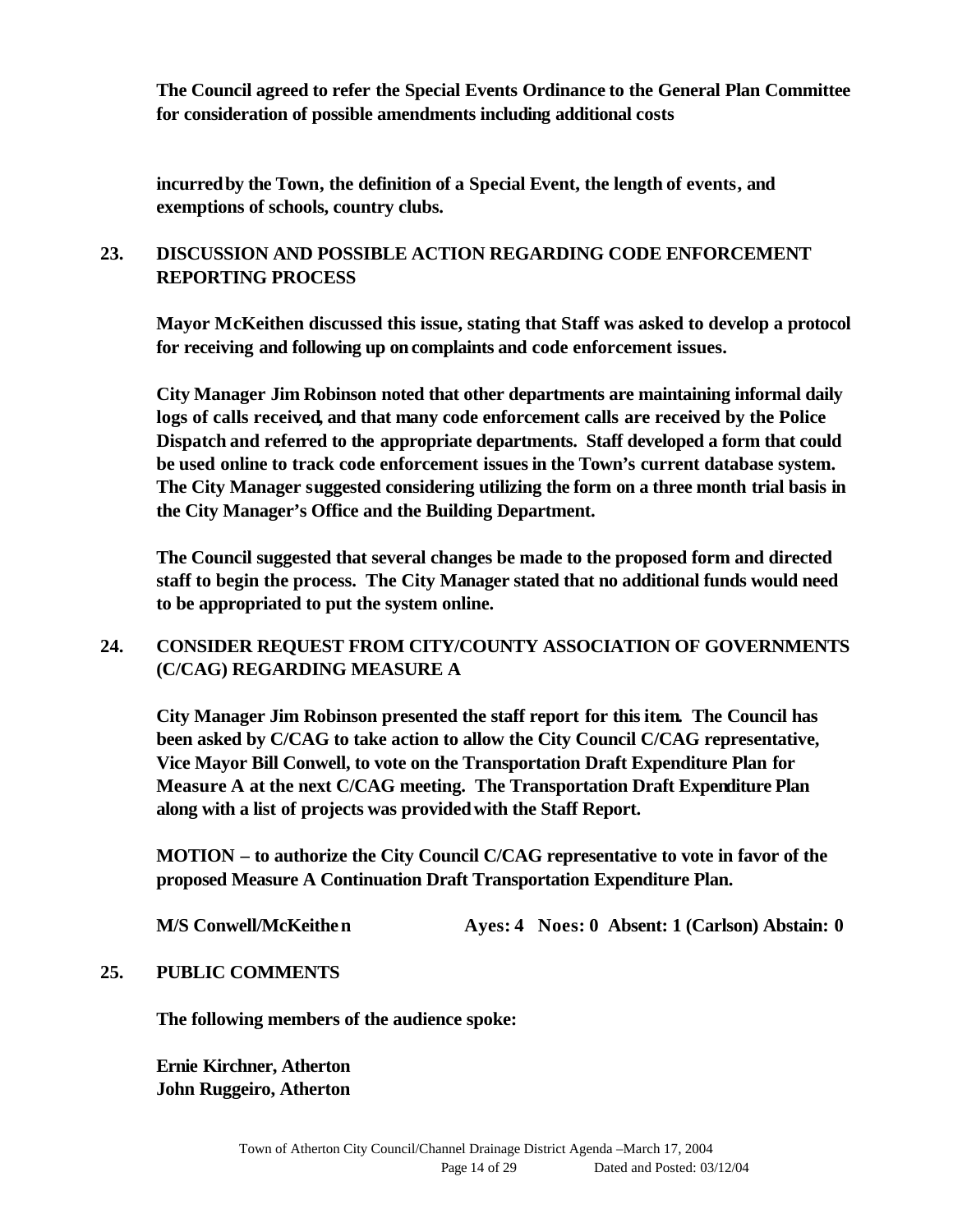#### **26. ADJOURNMENT**

**The meeting adjourned at 10:12 p.m.**

**Respectfully submitted,**

**Sharon Barker, City Clerk**

**\_\_\_\_\_\_\_\_\_\_\_\_\_\_\_\_\_\_\_\_\_\_\_\_\_\_\_**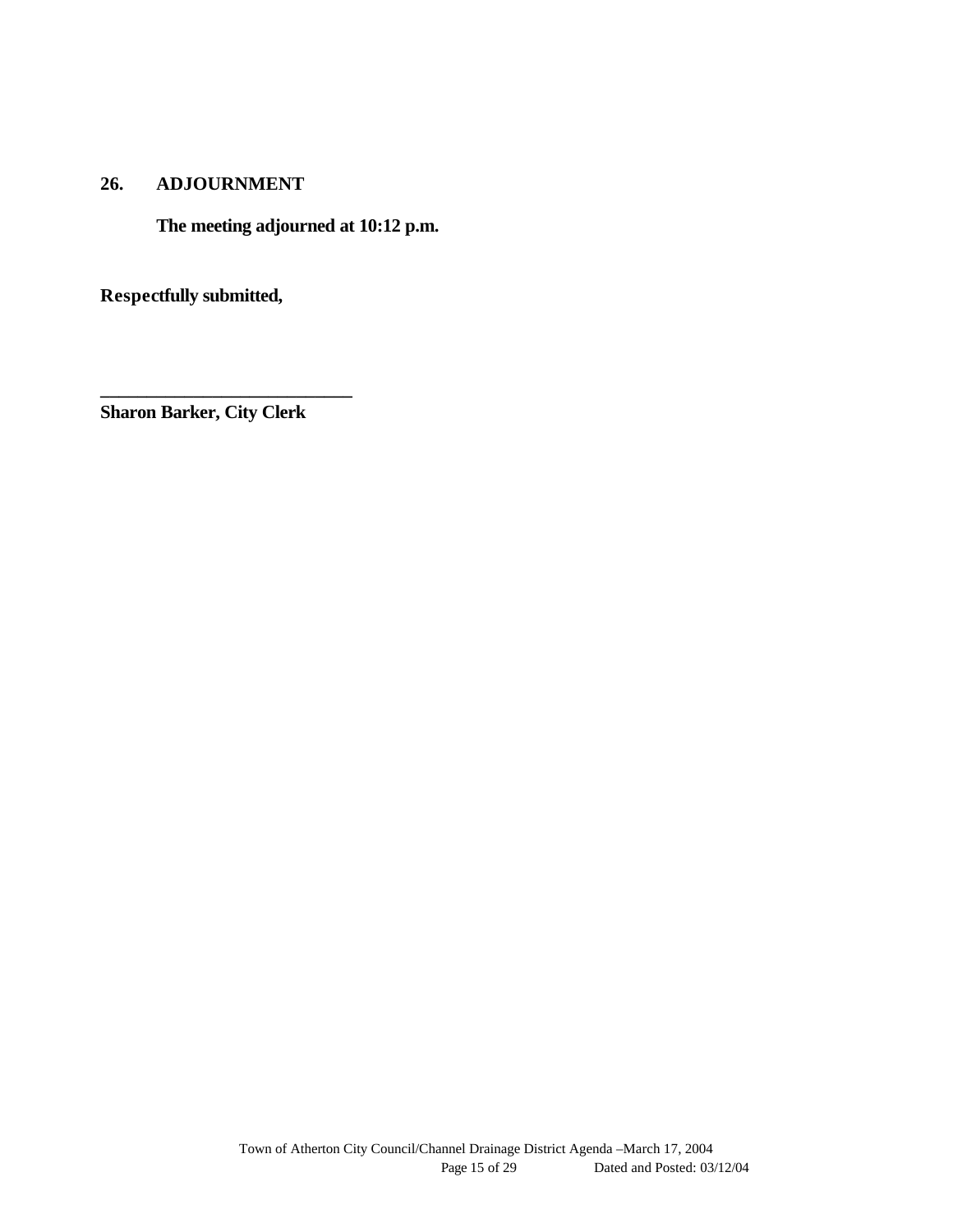# **TOWN OF ATHERTON**  CLAIMS LIST

February, 2004

Payroll Checks Electronic Transfers  $3673 - 3747$  \$ 31,858 A/P Checks 17017 - 17180 422,626

TOTAL \$ 744,194

289,710

I, James H. Robinson, City Manager of the Town of Atherton, do hereby certify under penalty of perjury that the demands listed above, check numbers 3673 - 3747 (payroll) and 17017 through 17180 (accounts payable), and electronic transfers for employees federal payroll taxes and fees, inclusive, amount to \$744,194; are true and correct, and that there are sufficient funds for payment.

> James H. Robinson City Manager

\_\_\_\_\_\_\_\_\_\_\_\_\_\_\_\_\_\_\_\_\_\_\_\_\_\_\_\_\_\_\_

The above claims, check numbers 3673 - 3747 (payroll) and 17017 through 17180 (accounts payable), and electronic transfers for employees federal payroll taxes and fees, inclusive, amount to \$744,194; are true and correct, and are authorized for payment.

> Kathy Mc Keithen Mayor, Town of Atherton

\_\_\_\_\_\_\_\_\_\_\_\_\_\_\_\_\_\_\_\_\_\_\_\_\_\_\_\_\_\_\_

|     | <b>SOURCE OF FUNDS</b>                |           |  |
|-----|---------------------------------------|-----------|--|
| 101 | General Fund                          | \$600,211 |  |
| 105 | Tennis Fund                           | 601       |  |
| 201 | <b>Special Parcel Tax</b>             | 49,761    |  |
| 202 | Transportation                        |           |  |
| 203 | Gas Tax Fund                          |           |  |
| 210 | Road Construction Impact Fees         | 48,440    |  |
| 211 | Park Grants Fund                      |           |  |
| 213 | Library Special Revenue Fund          | 799       |  |
| 401 | <b>General Capital Projects</b>       |           |  |
| 402 | <b>Storm Drainage</b>                 |           |  |
| 403 | <b>Atherton Channel District</b>      | 4,081     |  |
| 404 | Park Playground Improvement           |           |  |
| 406 | <b>Facilities Construction</b>        | 5,155     |  |
| 610 | Vehicle Replacement                   | 21,001    |  |
| 611 | Computer Maint. & Replacement         | 4,052     |  |
| 612 | <b>Administrative Services</b>        | 6,584     |  |
| 614 | <b>Workers Compensation Insurance</b> |           |  |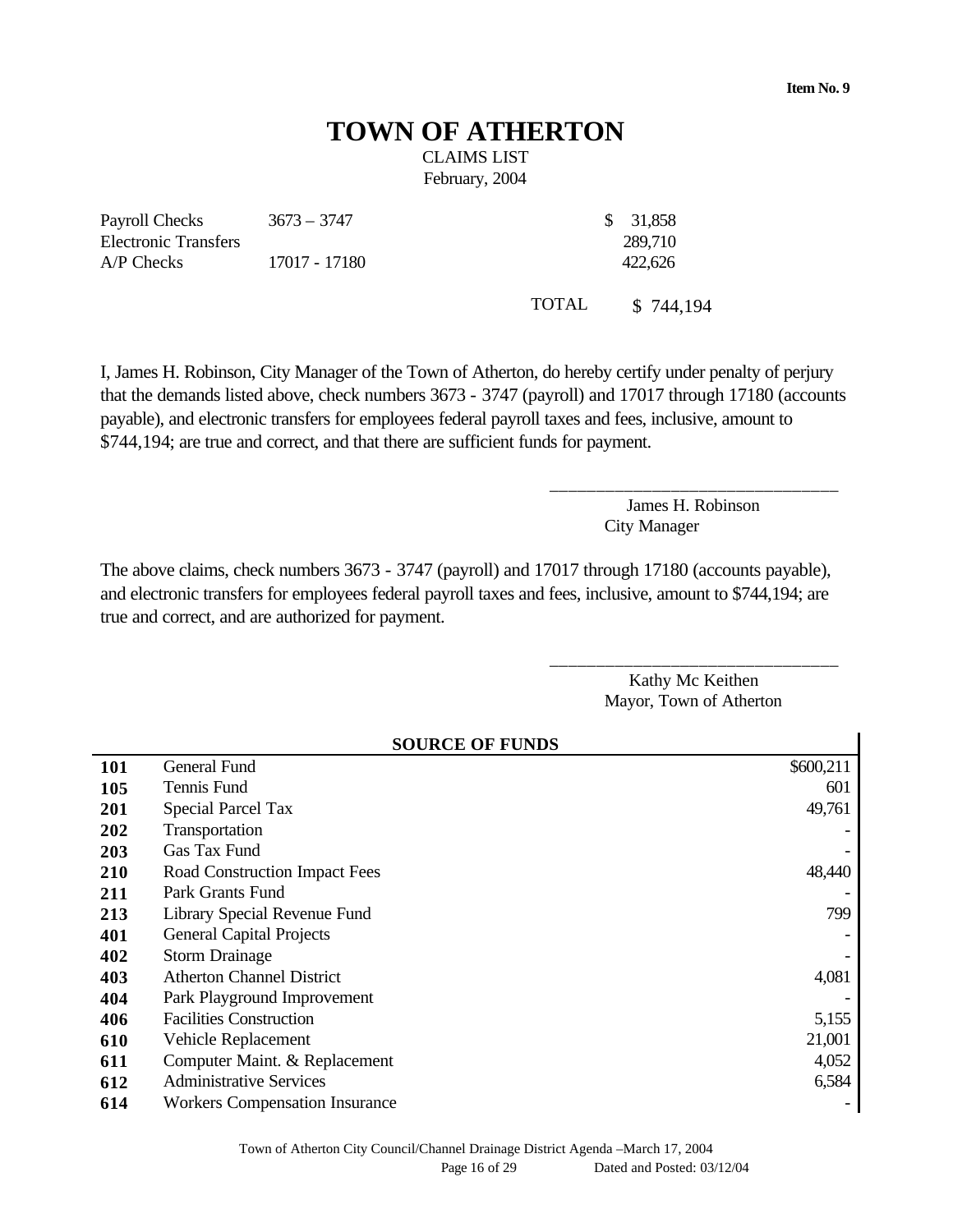TOTAL \$744,194  **Item No. 10** 



**Town of Atherton**

### **CITY COUNCIL STAFF REPORT**

#### **TO: HONORABLE MAYOR AND CITY COUNCIL**

**FROM: JOHN P. JOHNS, FINANCE DIRECTOR**

**DATE: FOR THE MEETING OF MARCH 17, 2004**

**SUBJECT: MONTHLY FINANCIAL REPORT, FEBRUARY 2004**

#### **RECOMMENDATION:**

**Receive the Monthly Financial Report for February 2004.**

#### **INTRODUCTION:**

The attached schedules show revenues and expenditures and fund balance for all funds as of February 2004.

#### **HIGHLIGHTS**

General Fund expenditures for the first eight months of Fiscal Year 2003-04 have amounted to \$4,547,301or 60% of the \$7,596,290 budgeted for the fiscal year. For the eight months ending February 29th, 2004, General Fund revenues have amounted to \$4,490,655 or 57% of the amount of the \$7,841,362 estimated for the year. By comparison, General Fund expenditures amounted to 63% of budgeted expenditures for the first eight months of FY 2002-03. Additionally, General Fund revenues amounted to 58% of total budgeted revenues for the eight months of FY 2002-03.

## **FISCAL IMPACT:**

None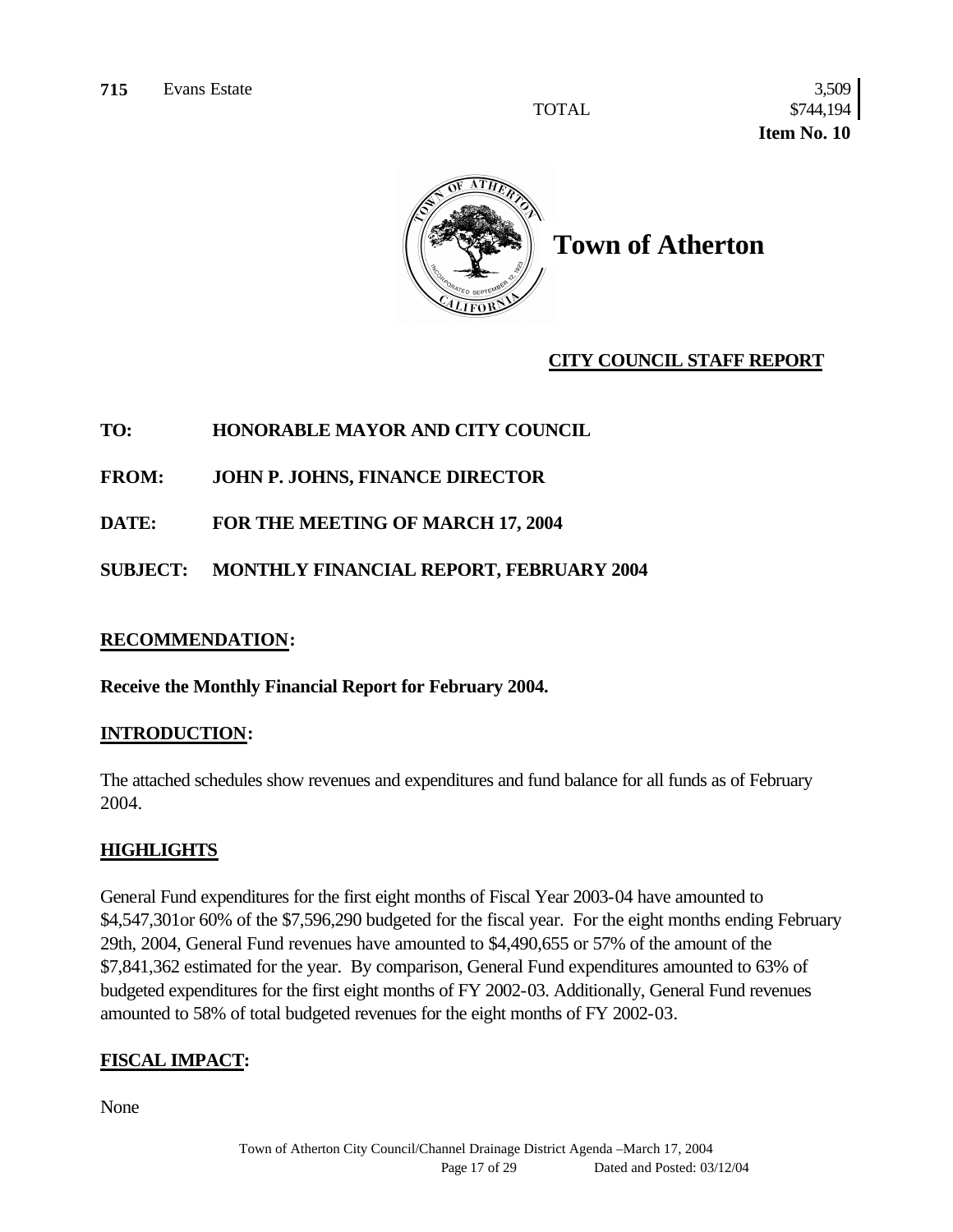Prepared by: Approved by:

\_\_\_\_\_\_\_\_\_\_\_\_\_\_\_\_\_\_\_\_\_\_\_\_ \_\_\_\_\_\_\_\_\_\_\_\_\_\_\_\_\_\_\_\_\_\_\_\_\_

Finance Director City Manager

John P. Johns James H. Robinson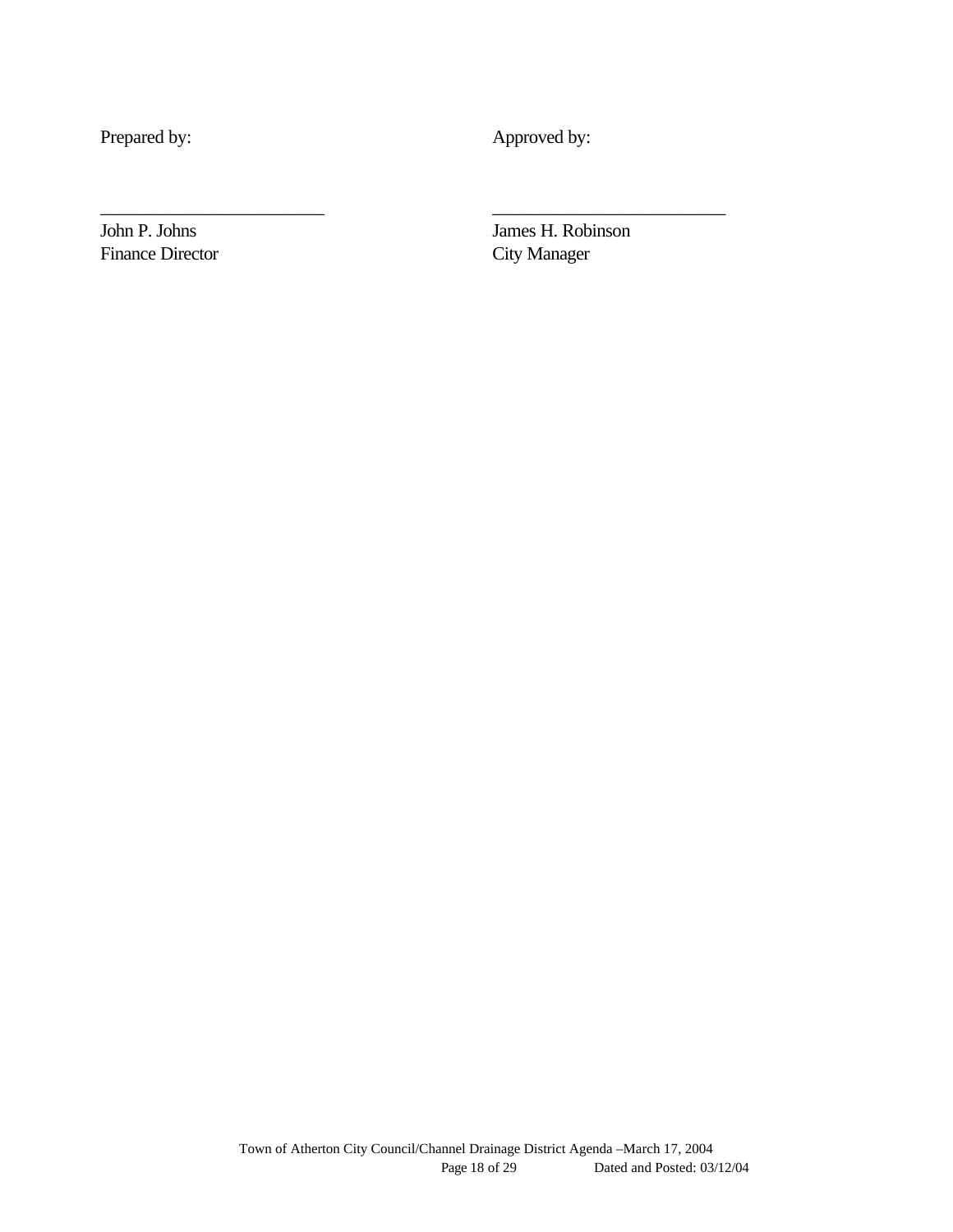## **TOWN OF ATHERTON Revenue Summary For the Month ended February 29th, 2004**

| Fund       | <b>Revenue Source</b>                                  | 2003-04<br><b>Estimate</b> | <b>Current Period</b><br><b>Revenues</b> | <b>Year to Date</b><br><b>Revenues</b> | $\frac{0}{0}$<br><b>Received</b> |
|------------|--------------------------------------------------------|----------------------------|------------------------------------------|----------------------------------------|----------------------------------|
|            | Property Tax                                           | \$<br>3,035,934            | 42,859                                   | \$<br>1,979,609                        | 65%                              |
|            | Sales and Use Tax                                      | 200,640                    | 19,623                                   | 115,898                                | 58%                              |
|            | <b>Other Taxes</b>                                     | 882,115                    | 60,307                                   | 353,932                                | 40%                              |
|            | Licenses & Permits                                     | 1,541,673                  | 163,430                                  | 942,007                                | 61%                              |
|            | Fines & Forfeitures                                    | 70,000                     | 4,200                                    | 44,609                                 | 64%                              |
|            | Revenue from Other Agencies                            | 139,000                    | 33,781                                   | 131,164                                | 94%                              |
|            | <b>Charges for Services</b>                            | 472,700                    | 12,440                                   | 186,940                                | 40%                              |
|            | Investment & Rental Income                             | 347,300                    | 52,203                                   | 149,788                                | 43%                              |
|            | <b>Other Revenues</b>                                  | 3,000                      | 850                                      | 12,228                                 | 408%                             |
|            | <b>Total General Fund Revenues</b>                     | 6,692,362                  | 389,693                                  | 3,916,175                              | 59%                              |
|            | Interfund (Operating) Transfers In                     | 1,149,000                  | $\overline{a}$                           | 574,480                                | 50%                              |
|            | 101 General Fund Total                                 | 7,841,362                  | 389,693                                  | 4,490,655                              | 57%                              |
|            | <b>Special Revenue Funds:</b>                          |                            |                                          |                                        |                                  |
| 105        | Tennis                                                 | 9,000                      | 2,000                                    | 5,100                                  | 57%                              |
| 201        | Special Parcel Tax                                     | 1,770,000                  |                                          | 1,105,582                              | 62%                              |
| 202        | Transportation                                         | 177,740                    | 20,683                                   | 124,574                                | 70%                              |
| 203        | Street Improvement (Gas Tax)                           | 149,309                    | $\overline{\phantom{a}}$                 | 105,328                                | 71%                              |
| 209        | Law Enforcement                                        | 100,000                    | ÷.                                       | 100,416                                | 100%                             |
| 210        | Road Construction Impact Fees                          | 340,000                    | 57,858                                   | 254,632                                | 75%                              |
| 211        | <b>State Park Grants Fund</b>                          | 93,040                     | L,                                       |                                        | 0%                               |
| 213        | Library<br>Total                                       | 200,000<br>2,839,089       | 80.541                                   | 92,550<br>1,788,182                    | 46%<br>63%                       |
|            |                                                        |                            |                                          |                                        |                                  |
|            | <b>Capital Project Funds:</b>                          |                            |                                          |                                        |                                  |
| 401        | Capital Improvement                                    |                            |                                          |                                        |                                  |
| 402        | <b>Storm Drainage</b>                                  |                            |                                          |                                        |                                  |
| 403        | <b>Channel Drainage District</b>                       | 46,000                     | 611                                      | 26,976                                 | 59%                              |
| 404<br>405 | Park Playground Improvement<br>Middlefield Road Grants |                            | ÷.                                       | L.                                     | 0%                               |
| 406        | <b>Facilities Construction</b>                         |                            | $\overline{\phantom{a}}$                 | 1,514                                  |                                  |
|            | Total                                                  | 46.000                     | 611                                      | 28.490                                 | 62%                              |
|            |                                                        |                            |                                          |                                        |                                  |
|            | <b>Internal Service Funds:</b>                         |                            |                                          |                                        |                                  |
| 610        | Vehicle Replacement                                    |                            |                                          |                                        |                                  |
| 611        | <b>Information Technology</b>                          | 96,043                     |                                          | 30,782                                 | 32%                              |
| 612        | <b>Administrative Services</b>                         | 283,128                    |                                          | 64,011                                 | 23%                              |
| 614        | <b>Workers Compensation Insurance</b>                  | -                          | ÷.                                       | 5,436                                  |                                  |
|            | Total                                                  | 379,171                    |                                          | 100,229                                | 26%                              |
|            | <b>Trust and Agency Funds:</b>                         |                            |                                          |                                        |                                  |
| 715        | <b>Evans Creative Design</b>                           | 74,000                     | 1,560                                    | 20,297                                 | 27%                              |
|            | Total                                                  | 74,000                     | 1,560                                    | 20,297                                 | 27%                              |
|            | <b>Total Revenues</b>                                  | 11,179,622                 | 472,405                                  | 6,427,853                              | 57%                              |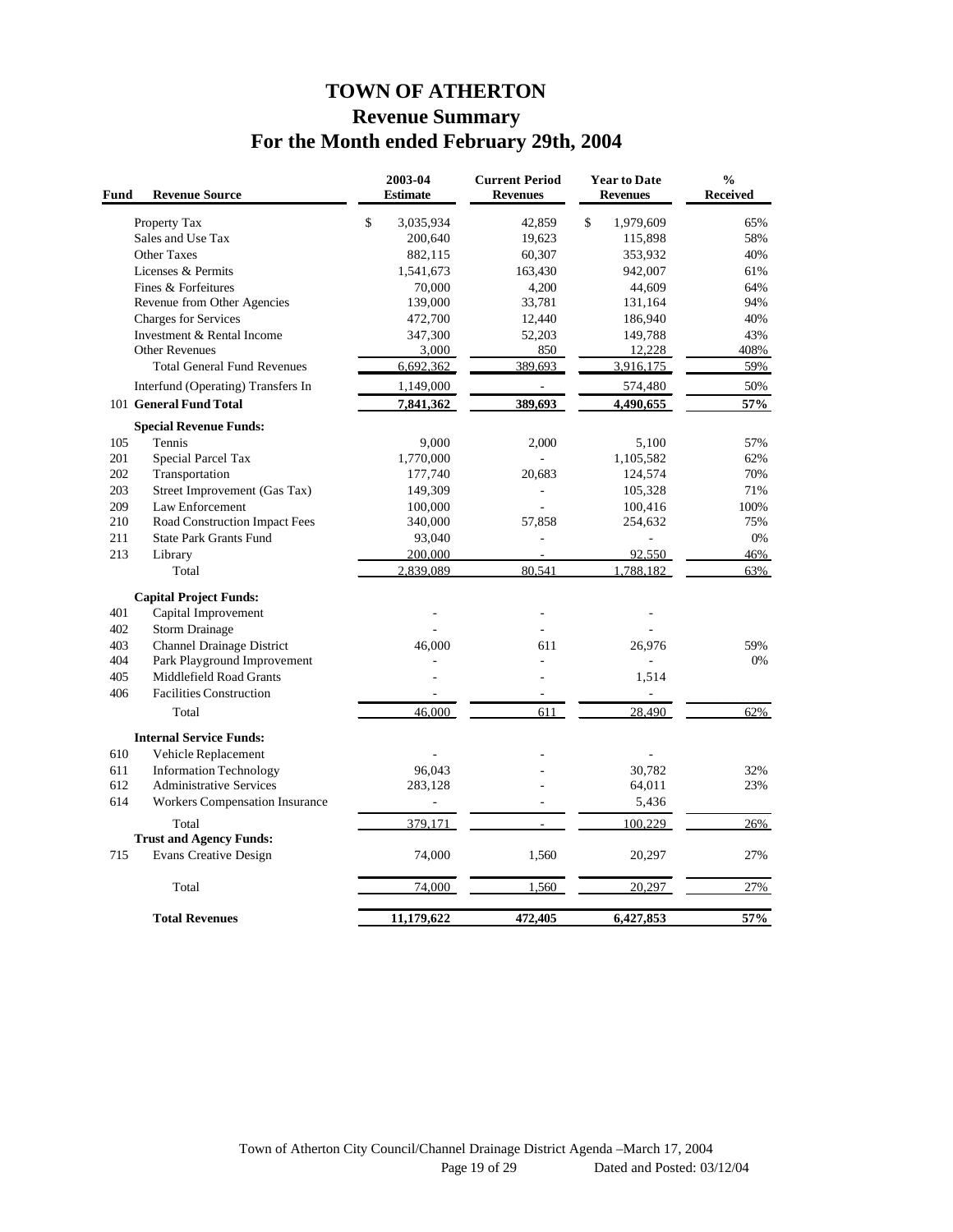## **TOWN OF ATHERTON Expenditure Summary For the Month Ended February 29th, 2004**

| <b>Fund</b> | <b>Description</b>                     | 2003-04       | <b>Current Period</b> | <b>Year to Date</b> | $\frac{0}{0}$  |
|-------------|----------------------------------------|---------------|-----------------------|---------------------|----------------|
|             | <b>Department</b>                      | <b>Budget</b> | <b>Expenditures</b>   | <b>Expenditures</b> | <b>Spent</b>   |
| 101         | <b>General Fund</b>                    |               |                       |                     |                |
|             | 11 City Council                        | \$<br>20,174  | \$<br>374             | 9,765               | 48%            |
|             | 12 City Manager                        | 497,895       | 36,685                | 336,474             | 68%            |
|             | 16 City Attorney                       | 175,551       | 9,962                 | 68,890              | 39%            |
|             | 18 Finance                             | 434,137       | 26,329                | 232,846             | 54%            |
|             | 25 Building                            | 952,873       | 54,908                | 495,223             | 52%            |
|             | 40 Police                              | 3,629,233     | 259,694               | 2,385,519           | 66%            |
|             | 50 Public Works                        | 1,786,427     | 128,282               | 1,009,485           | 57%            |
|             | Contingency                            | 100,000       | 9,605                 | 9,099               | 9%             |
|             | <b>Total General Fund Expenditures</b> | 7.596.290     | 525,839               | 4,547,301           | 60%            |
|             | Interfund (Operating) Transfers Out    |               |                       |                     | 0%             |
|             | 101 General Fund Total                 | 7,596,290     | 525,839<br>\$         | \$4,547,301         | 60%            |
|             | <b>Special Revenue Funds:</b>          |               |                       |                     |                |
| 105         | Tennis                                 | 22,936        | 880                   | 10,421              | 45%            |
| 201         | Special Parcel Tax                     | 1,986,917     | 49,761                | 961,392             | 48%            |
| 202         | Transportation                         | 177,740       |                       | 123,789             | 70%            |
| 203         | Street Improvement (Gas Tax)           | 180,080       |                       | 37,107              | 21%            |
| 209         | Law Enforcement                        | 100,000       | 8,339                 | 72,485              | 72%            |
| 210         | Road Impact Fees                       | 588,682       | 48,440                | 303,992             | 52%            |
| 211         | <b>State Park Grants</b>               | 81,660        |                       | 6,429               | 8%             |
| 213         | Library Fund                           | 15,720        | 1,301                 | 29,498              | 188%           |
|             | Total                                  | 3,153,735     | 108.721               | 545,113             | 49%            |
|             | <b>Capital Project Funds:</b>          |               |                       |                     |                |
| 401         | Capital Improvement                    | 284,451       |                       | 38,092              | 13%            |
| 402         | <b>Storm Drainage</b>                  | 25,713        |                       |                     | 0%             |
| 403         | Channel Drainage District              | 411,554       | 4,081                 | 43,624              | 11%            |
| 404         | Park Playground Fund                   | ÷,            | $\overline{a}$        | 637                 | $\overline{a}$ |
| 405         | Middlefield Road Grants                | L             |                       | $\overline{a}$      |                |
| 406         | <b>Facilities Construction</b>         | 287,267       | 5,155                 | 43,647              | 15%            |
|             | Total                                  | 1,008,985     | 9,236                 | 126,000             | 12%            |
|             | <b>Internal Service Funds:</b>         |               |                       |                     |                |
| 610         | Vehicle Replacement                    | 10,000        | 21,001                | 73,249              | 732%           |
| 611         | <b>Information Technology</b>          | 107,500       | 4,052                 | 30,007              | 28%            |
| 612         | <b>Administrative Services</b>         | 328,151       | 11,979                | 193,270             | 59%            |
| 614         | <b>Workers Compensation Insurance</b>  |               |                       |                     |                |
|             | Total                                  | 445,651       | 37,032                | 296,526             | 67%            |
|             | <b>Trust and Agency Funds:</b>         |               |                       |                     |                |
| 715         | <b>Evans Creative Design</b>           | 62,100        | 3,689                 | 17,814              | 29%            |
|             | Total                                  | 62,100        | 3,689                 | 17,814              | 29%            |
|             | <b>Total Expenditures</b>              | 12,266,761    | 684,517               | 6,532,754           | 53%            |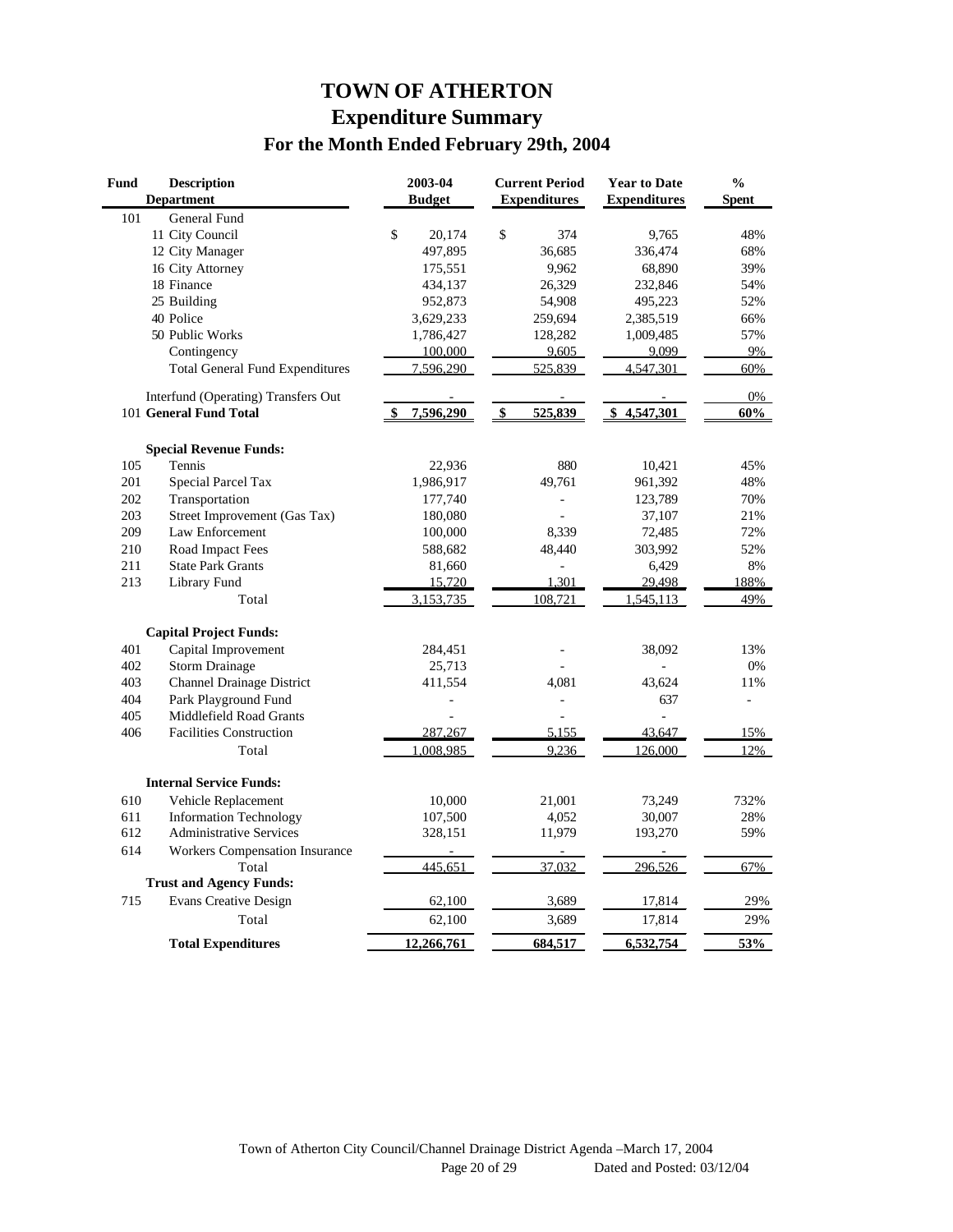## **As of February 29th, 2004 Fiscal Year 2003-04 Budget Summary TOWN OF ATHERTON**

| Fund | <b>Description</b>                    | <b>Beginning</b><br><b>Fund Balance</b><br><b>July 1, 2003</b> | <b>Revenues</b><br>to Date | <b>Transfers</b><br>to Date | <b>Expenditures</b><br>To Date | <b>Ending</b><br><b>Fund Balance</b><br>to Date |
|------|---------------------------------------|----------------------------------------------------------------|----------------------------|-----------------------------|--------------------------------|-------------------------------------------------|
|      | 101 General Fund                      | 5,284,633                                                      | 3,916,175                  | 574,480                     | 4,547,301                      | 5,227,987                                       |
|      | <b>Special Revenue Funds:</b>         |                                                                |                            |                             |                                |                                                 |
| 105  | Tennis                                | 10,543                                                         | 5,100                      |                             | 10,421                         | 5,222                                           |
| 201  | Special Municipal Tax                 | 895,443                                                        | 1,105,582                  |                             | 961,392                        | 1,039,633                                       |
| 202  | Transportation                        | 14,728                                                         | 124,574                    |                             | 123,789                        | 15,513                                          |
| 203  | Street Improvement (Gas Tax)          | 126,605                                                        | 105,328                    |                             | 37,107                         | 194,826                                         |
| 209  | Law Enforcement                       | 22,911                                                         | 100,416                    |                             | 72,485                         | 50,842                                          |
| 210  | Road Construction Impact Fees         | 650,346                                                        | 254,632                    |                             | 303,992                        | 600,986                                         |
| 213  | Library Special Revenue Fund          | 723,832                                                        |                            |                             | 29,498                         | 694,334                                         |
|      | Sub Total                             | 2,444,408                                                      | 1,695,632                  | $\overline{\phantom{a}}$    | 1,538,684                      | 2,601,356                                       |
|      | <b>Capital Projects Funds:</b>        |                                                                |                            |                             |                                |                                                 |
| 401  | Capital Improvement                   | 358,152                                                        |                            |                             | 38,092                         | 320,060                                         |
| 402  | <b>Storm Drainage</b>                 | 48,225                                                         |                            |                             |                                | 48,225                                          |
| 403  | <b>Channel Drainage District</b>      | 405,865                                                        | 26,976                     |                             | 43,624                         | 389,217                                         |
| 404  | Park Playground Improvement           | 28,958                                                         |                            |                             | 637                            | 28,321                                          |
| 405  | Middlefield Road Grants               |                                                                | 1,514                      |                             | $\overline{\phantom{a}}$       | 1,514                                           |
| 406  | <b>Facilities Construction</b>        | 274,654                                                        |                            |                             |                                | 274,654                                         |
|      | Sub Total                             | 1,115,854                                                      | 28,490                     | $\frac{1}{2}$               | 82,353                         | 1,061,991                                       |
|      | <b>Internal Service Fund</b>          |                                                                |                            |                             |                                |                                                 |
| 610  | Vehicle Replacement                   | 402,633                                                        |                            |                             | 73,249                         | 329,384                                         |
| 611  | <b>Information Technology</b>         | 78,723                                                         | 30,782                     |                             | 30,007                         | 79,498                                          |
| 612  | <b>Administrative Services</b>        | 134,052                                                        | 64,011                     |                             | 193,270                        | 4,793                                           |
| 614  | <b>Workers Compensation Insurance</b> |                                                                | 5,436                      |                             | $\overline{a}$                 | 5,436                                           |
|      | Sub Total                             | 615,408                                                        | 100,229                    | $\frac{1}{2}$               | 296,526                        | 419,111                                         |
|      | <b>Trust and Agency Funds</b>         |                                                                |                            |                             |                                |                                                 |
| 715  | <b>Evans Creative Design</b>          | 116,028                                                        | 20,297                     |                             | 17,814                         | 118,511                                         |
|      | Sub Total                             | 116,028                                                        | 20,297                     | $\overline{a}$              | 17,814                         | 118,511                                         |
|      | <b>Grand Total</b>                    | $\mathbf{\$}$<br>9,576,331                                     | \$<br>5,760,823            | \$<br>574,480               | \$<br>6,482,678                | \$<br>9,428,956                                 |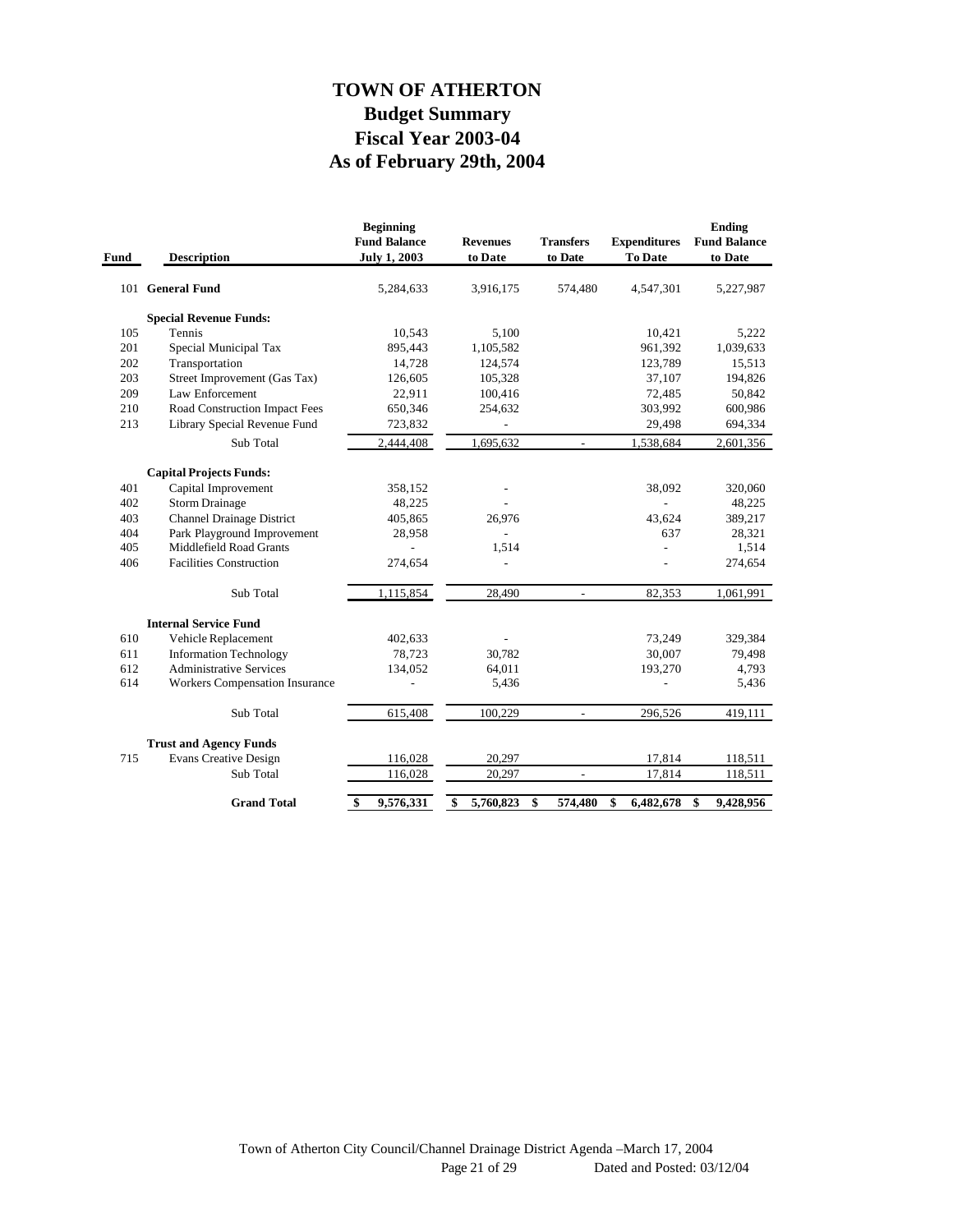

# **Town of Atherton**

## **CITY COUNCIL STAFF REPORT**

### **TO: HONORABLE MAYOR AND CITY COUNCIL CITY MANAGER JAMES H. ROBINSON**

- **FROM: MICHAEL A. HOOD, BUILDING OFFICIAL**
- **DATE: MARCH 17, 2004**
- **SUBJECT: ACCEPTANCE OF EASEMENT 19 SARGENT LANE**

#### **RECOMMENDATION:**

Adopt a resolution authorizing the City Manager to accept, on behalf of the Town of Atherton, easements for drainage purposes located on property known as 19 Sargent Lane. As a separate action the Town of Atherton will transfer the easements to the Atherton Channel Drainage District.

#### **ANALYSIS:**

On January 17, 2002, a four-lot vesting parcel map was approved for property known as 19 Sargent Lane. One of the conditions of that parcel map was that drainage easements be offered for dedication to the Town of Atherton. The easements are shown on the parcel map and can therefore be located with precision. The attached instrument, Grant of Easement and Certificate of Acceptance, formally offers those easements to the Town. The Town may accept or reject the offer.

The wording of the Grant of Easement was developed by our previous Public Works Director, Mr. Cliff Temps and has been reviewed by our City Attorney. Acceptance of the Grant of Easement does not obligate the Town to improve or maintain the easement.

Respectfully submitted: Reviewed/Approved:

Building Official City Manager

Michael A. Hood James H. Robinson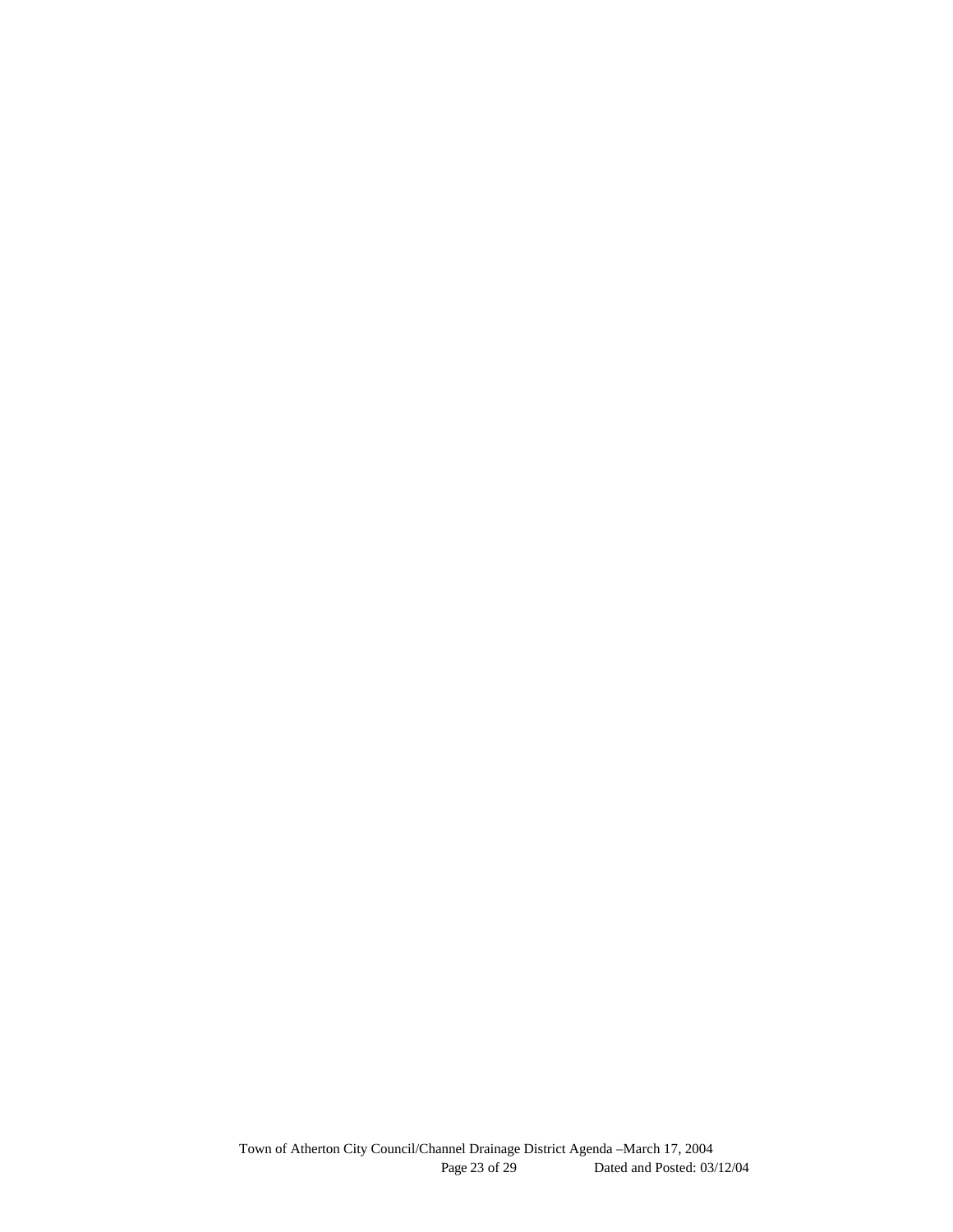#### **RESOLUTION NO. 04-\_\_\_\_**

## **A RESOLUTION OF THE CITY COUNCIL OF THE TOWN OF ATHERTON TO ACCEPT EASEMENT AND TO TRANSFER SAID EASEMENT TO THE ATHERTON CHANNEL DRAINAGE DISTRICT (19 SARGENT LANE)**

**RESOLVED**, that the City Manager is authorized and directed to execute, on behalf of the Town of Atherton, a municipal corporation, an easement for the purpose of providing storm water drainage, as described in Grant of Easement and Certificate of Acceptance from:

#### THE BOARD OF TRUSTEES OF THE LELAND STANFORD JUNIOR UNIVERSITY

and, thereafter, to execute all documents required to transfer said easements to the

#### ATHERTON CHANNEL DRAINAGE DISTRICT

and the Clerk is directed to record said Grant of Easement and Certificate of Acceptance with the Recorder of San Mateo County, State of California.

\* \* \* \* \* \* \* \* \* \* \* \* \*

*I hereby certify that the foregoing Resolution was duly and regularly passed and adopted by the City Council of the Town of Atherton at a regular meeting thereof held on the 17th day of March, 2004, by the following vote:*

| AYES:           | Councilmembers: |
|-----------------|-----------------|
| NOES:           | Councilmembers: |
| <b>ABSENT:</b>  | Councilmembers: |
| <b>ABSTAIN:</b> | Councilmembers: |

Kathy McKeithen, Mayor Town of Atherton

\_\_\_\_\_\_\_\_\_\_\_\_\_\_\_\_\_\_\_\_\_\_\_\_\_\_\_\_\_\_\_\_\_\_\_\_\_\_

ATTEST:

Sharon Barker, City Clerk

#### APPROVED AS TO FORM:

\_\_\_\_\_\_\_\_\_\_\_\_\_\_\_\_\_\_\_\_\_\_\_\_

*s/Marc G. Hynes*\_\_\_\_\_\_\_\_\_\_\_\_ Marc G. Hynes, City Attorney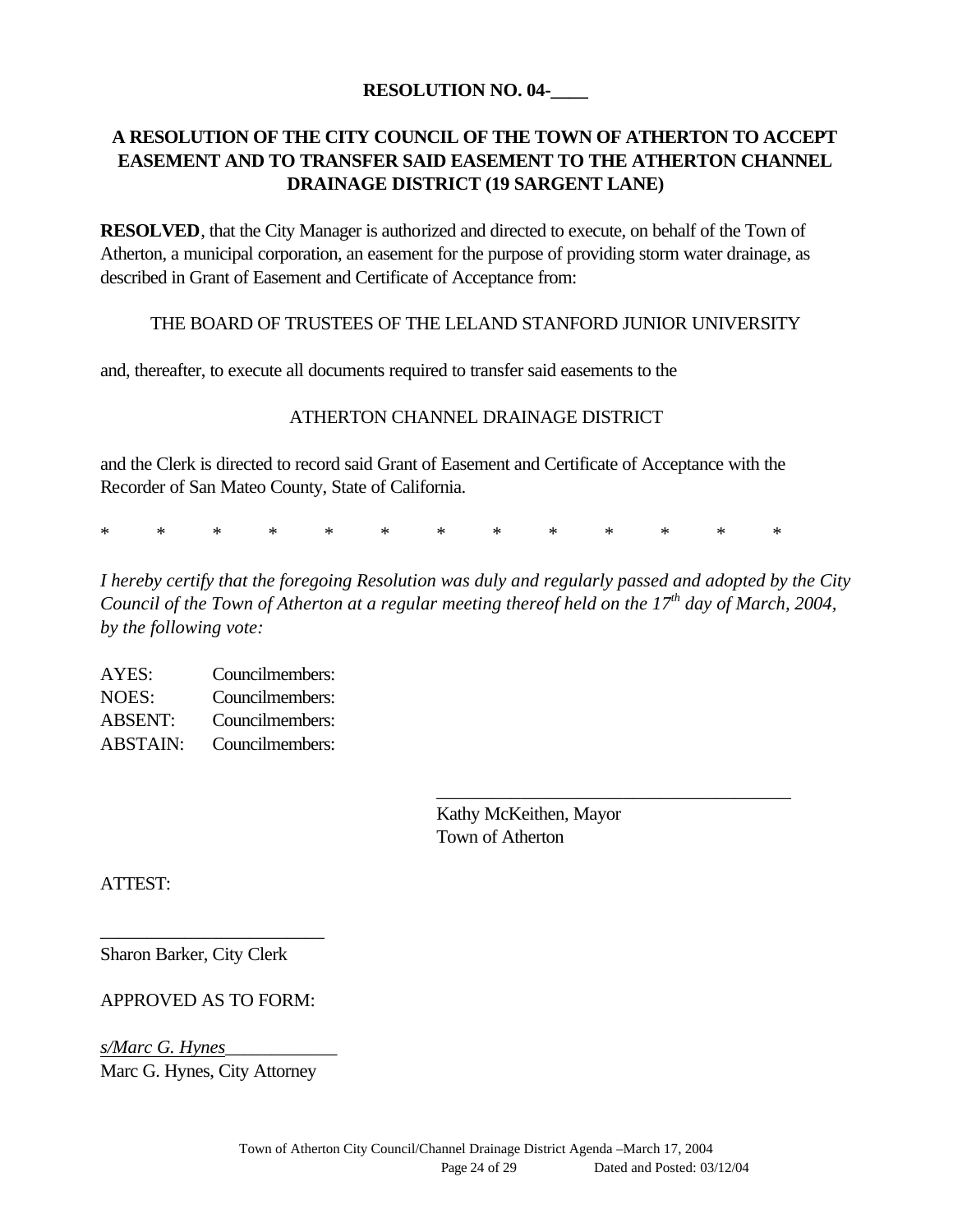

## **Town of Atherton**

## **City Council Staff Report**

## **TO: HONORABLE MAYOR AND CITY COUNCIL**

**FROM: CHIEF ROBERT BRENNAN**

## **DATE: FOR THE MEETING OF MARCH 17, 2004**

## **SUBJECT: BLACK AND WHITE PATROL CAR PURCHASE**

### **RECOMMENDATION:**

Staff recommends that Council authorize the Town to "piggy back" on the City of Redwood City's bid in order to purchase two marked patrol vehicles for the Fiscal Year 2004-2005 Budget cycle, for a total cost of \$**56,794.00**.

## **INTRODUCTION:**

The history of replacing vehicles in the Police Department over the past few years has been to rotate the vehicle with the highest mileage or maintenance cost. The mileage mark of replacing vehicles has been at approximately 75,000 miles. This standard has required the replacement of three marked cars per year. During the 2003-2004-Budget cycle, the Police Department was asked by the City Council not to purchase or replace any marked patrol vehicles in the fleet. One marked car was added in January that had been ordered and purchased during the 2002-2003 Budget cycle. The car was received from the manufacturer in September, and equipped and placed into service during the month of November 2003. During the last three years, the Police Department has reduced the number of vehicles in the fleet by 6. The vehicles that were eliminated had been for special service, but seldom used. They included two pool cars, an evidence van, and a traffic trailer tow vehicle. A training motorcycle and a spare motorcycle were also eliminated from the fleet.

## **ANALYSIS**:

Because of reduction in the fleet and not purchasing marked patrol vehicles during the 2003-2004 Fiscal Year, the mileage and maintenance costs of the existing patrol fleet has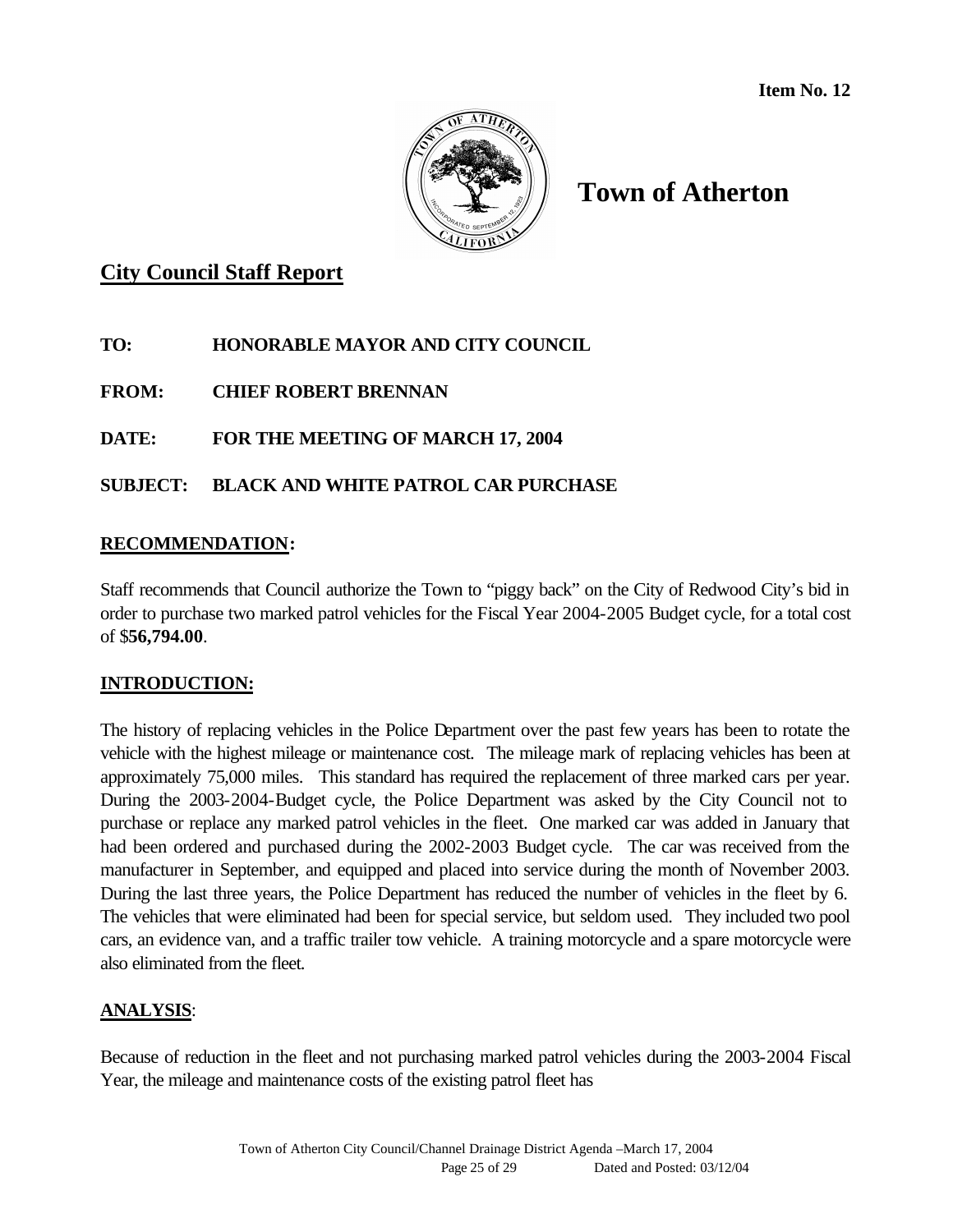been mounting. Excluding the Sergeant's car with 83,276 miles, and the K-9 vehicle with 30,679, there are 4 cars available for patrol officers. With four months left in this fiscal year, the two cars in most need of replacing are Car #5 with 102,000 miles, and Car #12 with 91,000 miles on the odometer. The other two are Car #4 with 70,100 miles and the newest addition, Car 6# with over 10,000 miles in five months. By allowing the Police Department to place our order during the last quarter of this fiscal year, we assure ourselves of vehicle delivery during the summer of 2004. There would not be any cost increase for FY 2004-2005 cars, and we would avoid the plant shutdown for re-tooling and subsequent late fall delivery. Even with a summer delivery, it is not expected the vehicles will be equipped for service until September. This will still put these vehicles in service three or four months sooner, and decrease the risk of loss of service to the residents of Atherton because of a shortage of vehicles due to breakdowns of the current over-extended fleet.

## **FISCAL IMPACT**:

With the ability to "piggy back" on Redwood City's bid for 6 vehicles, we should see a cost savings by adding our additional two. The cost to the Town of Atherton for two 2004 Ford Police Interceptors is \$21,600.00 each, plus tax, for a vehicle total cost of \$46,794.00. An additional expense of approximately \$5,000 per vehicle is required for purchase and/or installation of required equipment. Total replacement cost is \$56,794.00. Much of the equipment is reused from the vehicles that will be retired, but in some cases, it is less expensive to replace than recycle. The funds are available from the Vehicle Replacement Fund. There is no requirement to augment the current budget. Delivery of the vehicles is scheduled to be after June 30, 2004.

Prepared By: Approved:

Robert J. Brennan, Police Chief James H. Robinson, City Manager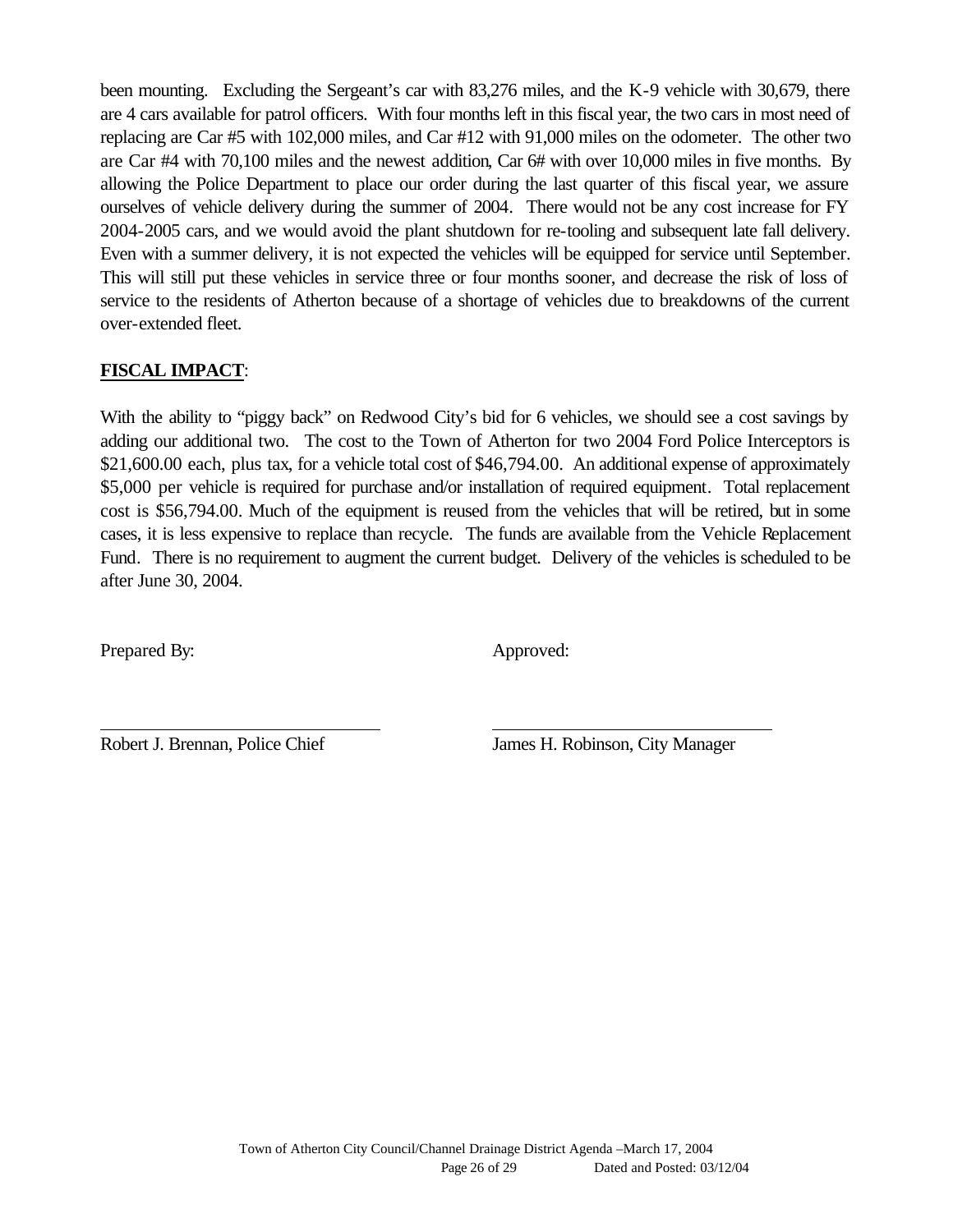

## **Town of Atherton**

## **CITY COUNCIL STAFF REPORT**

## **TO: HONORABLE MAYOR AND CITY COUNCIL**

## **FROM: DUNCAN JONES, PUBLIC WORKS DIRECTOR**

## **DATE: FOR THE MEETING OF MARCH 17, 2004**

## **SUBJECT: APPROVAL OF PLANS AND SPECIFICATIONS AND AUTHORIZATION TO ADVERTISE THE HOLBROOK-PALMER PARK MAIN HOUSE HANDICAPPED LIFT PROJECT**

### **RECOMMENDATION:**

Pass a motion to approve the plans and specifications and authorize advertisement for bids for the Holbrook-Palmer Park Main House Handicapped Lift Project, Project No. 03-009.

#### **INTRODUCTION:**

The adopted Capital Improvement Program includes funds for constructing the Holbrook-Palmer Park Main House Handicapped Lift Project. The need for this project resulted from the need to provide Americans with Disabilities Act (ADA) access to the facility. Previously a freight elevator was proposed to provide capacity for use by caterers for functions at the Main House. The bids for the elevator were too costly and all bids were rejected. The project has been scaled back to provide only a handicapped lift.

The Park and Recreation Commission considered the design modifications to use a handicapped lift instead of an elevator at their February 4, 2004 meeting. The Commission recommended that all bids for the elevator be rejected and the project be redesigned with a handicapped lift.

## **ANALYSIS**:

All of the facilities at Holbrook-Palmer Park need to be accessible to all residents according to the ADA. Currently only the Main House is not accessible to wheelchairs. This project will complete compliance with the provisions of the ADA for Holbrook-Palmer Park.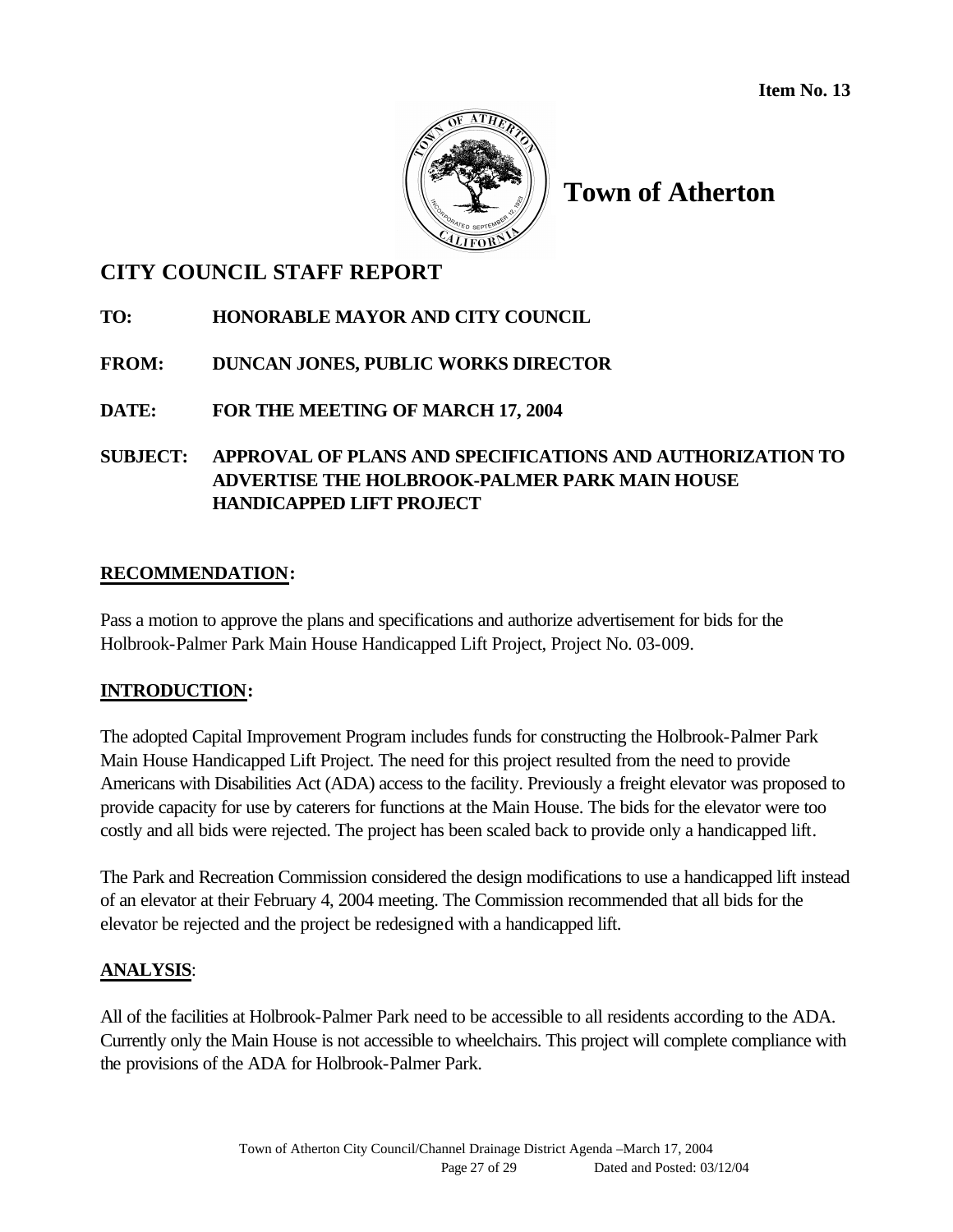Staff evaluated the use of handicapped accessible ramps but the Park and Recreation Commission determined that the long ramps required would detract from the aesthetics and use of the Main House and surrounding areas. The original design was for a freight elevator connected to the back entrance of the Main House. The elevator would have provided 2500-pound capacity and take approximately 15-20 seconds to reach the second floor. The elevator required a large hoistway structure with a pit, a separate machine room and a new power service. The handicapped lift can also be tucked in behind the house at the service entrance, and will be much smaller than the elevator building with no machine room. The lift will have a 750-pound capacity and will take approximately one minute to reach the second floor. The lift will operate from an upgraded electric panel within the Main House.

The lift will be a self-supporting structure, separate from the Main House but connected at the second floor by an extension of the porch. The existing porch and entrance doorway are too narrow for ADA compliance, so the entire porch will be reconstructed and the doorway will be widened. The existing stairs do not comply with the current building code. Because the stairs must be moved to expand the porch, they will be reconstructed to comply with the code.

The lift will be housed in an enclosed structure with sides and a roof to protect users from the elements. One side of the structure will have plexiglass panels to allow light into the hoistway. The other sides will be metal panels painted to match the color of the Main House. The stairway will be moved to the face of the lift structure to help hide the lift. Trees and shrubs to the rear of the elevator building will also help it blend into the park.

The Holbrook-Palmer Park Main House Handicapped Lift Project is budgeted for construction in FY 2003-04. CSG Consultants prepared the design for the original elevator project, and has redesigned the project for the handicapped lift at no cost to the Town. The Holbrook-Palmer Park Main House Handicapped Lift Project plans and specifications are ready to be advertised for construction.

## **FISCAL IMPACT:**

The engineer's estimate for the Holbrook-Palmer Park Main House Handicapped Lift Project is \$100,000. Additionally, we believe that it is prudent to establish an appropriation for construction contingencies and construction support services (such as submittal reviews by the consultant and materials testing) in the amount of \$10,000. We therefore recommend appropriations for this project be increased to \$110,000, an increase of \$10,000 from the \$100,000 that was appropriated within the FY 2003-04 operating and capital budget.

Subsequent to the adoption of the FY 2003-04 budget an additional \$19,564 in FY 2002 Roberti-Z'Berg-Harris Grant funds have become available. Accordingly, we recommend

that \$10,000 of the additional Roberti-Z'Berg-Harris grant funds be used as a source of funding to accommodate this appropriation increase request.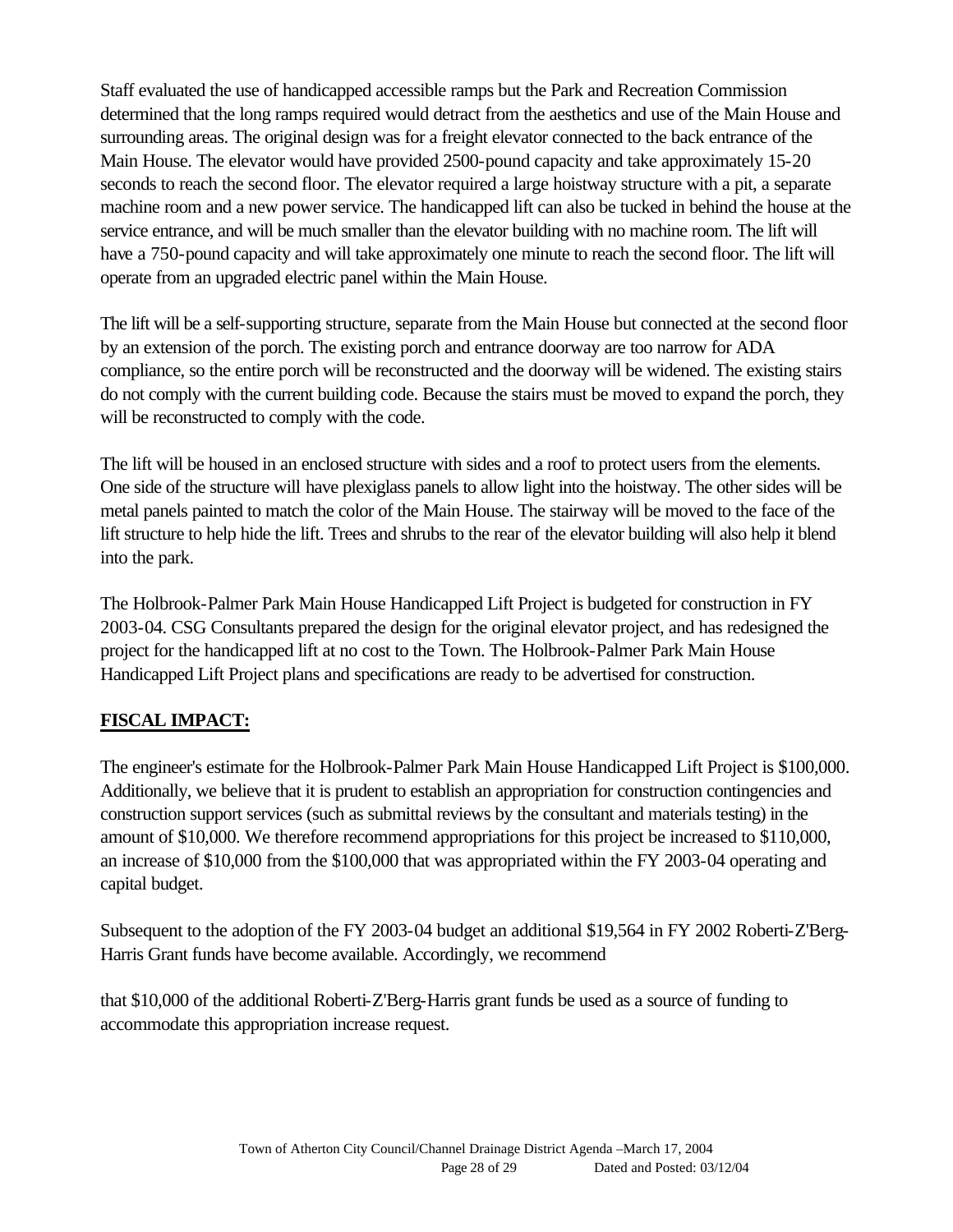The project is scheduled to receive bids in April and award the contract at the April 2004 City Council meeting. Construction of the relocated stairway will be completed first to provide access for upcoming Main House events. The lift will have a longer lead time and will be installed when it arrives.

Prepared By: Approved:

Duncan L. Jones, PE James Robinson Public Works Director City Manager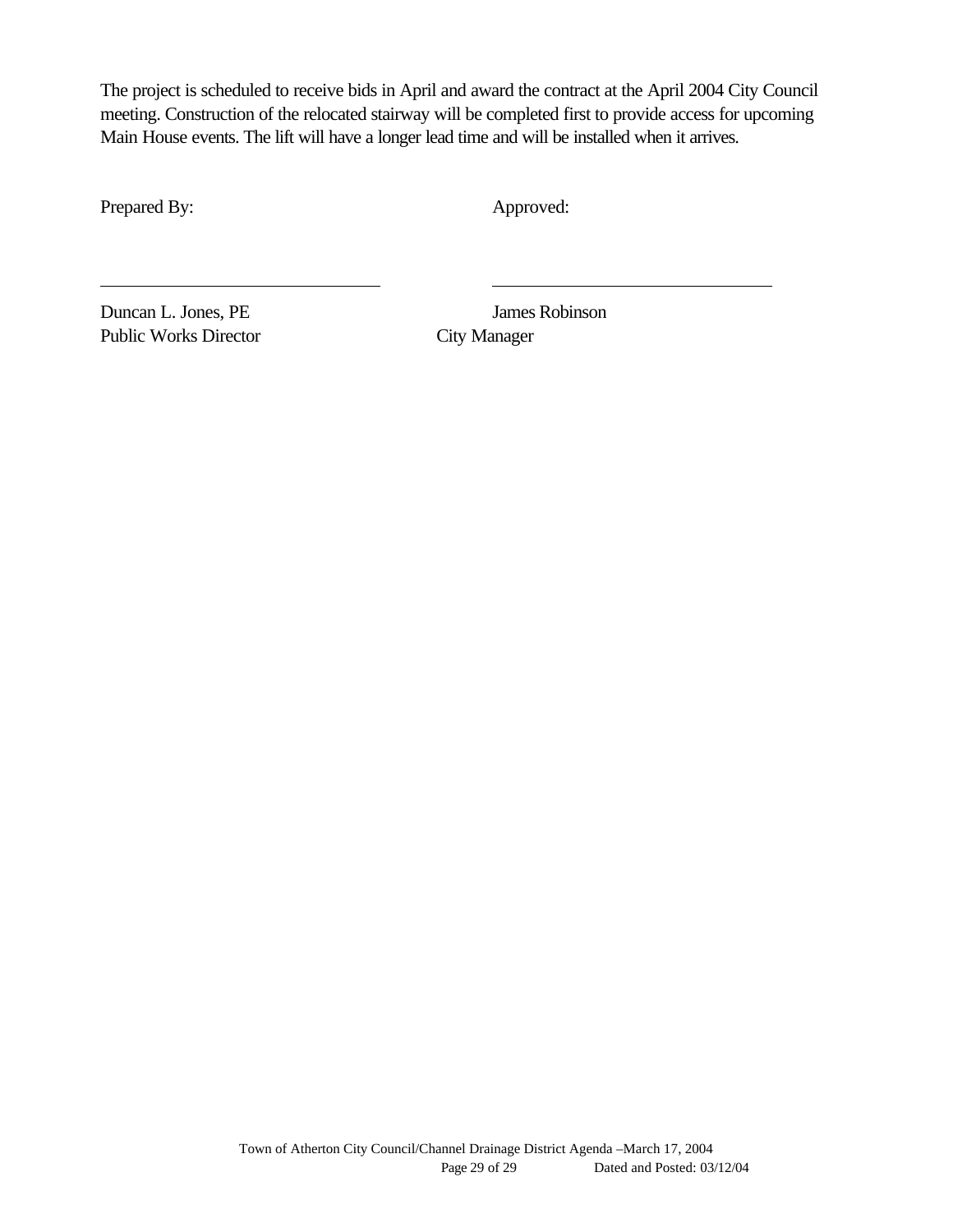**Item No. 14**



## **Town of Atherton**

#### **TO: HONORABLE MAYOR AND CITY COUNCIL JAMES H. ROBINSON, CITY MANAGER**

- **FROM: LINDA KELLY, ASSISTANT TO THE CITY MANAGER**
- **DATE: FOR THE MEETING OF MARCH 17, 2004**
- **SUBJECT: ADOPTION OF MEMORANDUM OF UNDERSTANDING BETWEEN THE FREIGHT CHECKERS, CLERICAL EMPLOYEES AND HELPERS, LOCAL UNION NO. 856 (TEAMSTERS REPRESENTING MISCELLANEOUS TOWN EMPLOYEES) AND THE TOWN OF ATHERTON FOR THE PERIOD OF JULY 1, 2003 THROUGH JUNE 30, 2005**

## **RECOMMENDATION**

Adopt the attached Memorandum of Understanding between the Town of Atherton and the Teamsters Local No. 856, for the period of July 1, 2003 through June 30, 2005, and authorize the Mayor to execute the agreement on behalf of the Town.

## **INTRODUCTION:**

The last Memorandum of Understanding (MOU) between the Town and the Union covered the period of July 1, 2001 through June 30, 2003. The Town's management negotiating team has met and conferred with Union representatives regarding reaching a new agreement. The attached Memorandum of Understanding reflects the proposed agreement which has been reached between the negotiators on behalf of the Town and the Union. The MOU, if adopted by Council, would be effective July 1, 2003 through June 30, 2005.

The Union's general membership met on March 5, 2004 and voted unanimously to accept the provisions of this proposal.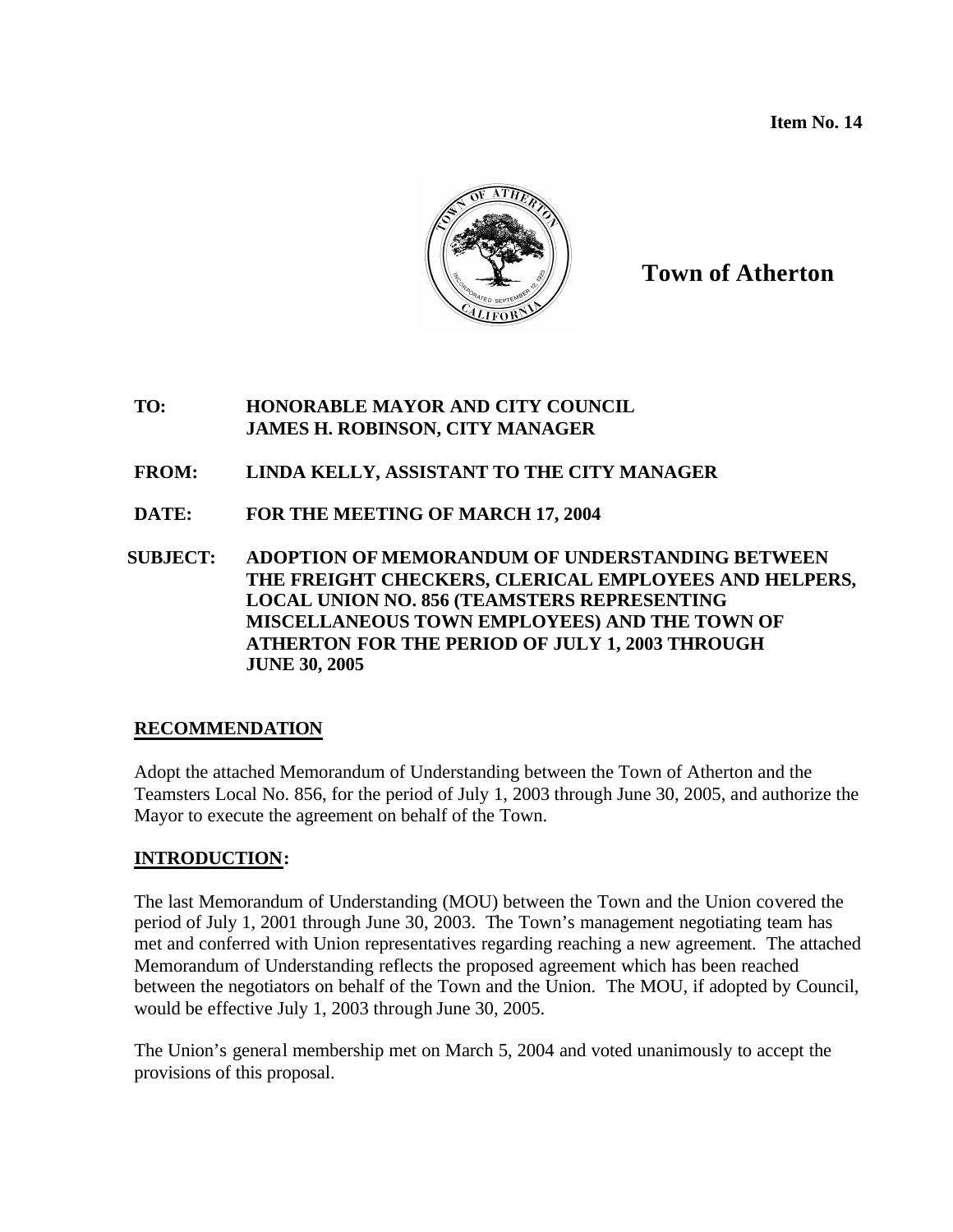The proposed MOU has been reviewed by the Union, the City Attorney and the Town's labor relations counsel.

### **ANALYSIS:**

#### *Salary:*

Adoption of the MOU would implement salary adjustments for Miscellaneous employees, effective July 1, 2003, representing an average annual increase for Fiscal Year 2003-04 of 2.1%. The salary adjustment represents the  $70<sup>th</sup>$  percentile pay range of comparator positions with comparator agencies for Miscellaneous positions for salary and Public Employees Retirement System (PERS) contribution, using the salaries in effect for comparator positions as of July 1, 2003 (with the removal of the top and bottom salaries in the array for calculation purposes).

As the proposed MOU is a two-year agreement, the proposed MOU provides that for the second year (beginning July 1, 2004), the Town will implement a salary freeze for Miscellaneous positions.

| <b>Provision</b>                                          | <b>Current MOU</b>                                                                                                                                                              | <b>Provision in Proposed MOU</b>                                                                                                                                                                                                                                                                                                                        |
|-----------------------------------------------------------|---------------------------------------------------------------------------------------------------------------------------------------------------------------------------------|---------------------------------------------------------------------------------------------------------------------------------------------------------------------------------------------------------------------------------------------------------------------------------------------------------------------------------------------------------|
| Term of Agreement                                         | 2 years                                                                                                                                                                         | 2 years (Page 20)                                                                                                                                                                                                                                                                                                                                       |
| <b>Sick Leave</b>                                         | Accrual rate of 3.69 hours per pay<br>period, cap of 1,080 hours.                                                                                                               | Removal of the cap on the hours of<br>sick leave accrual. (Page 11)                                                                                                                                                                                                                                                                                     |
|                                                           | Conversion of sick leave to<br>vacation (for every 8 hours of<br>sick leave not used, employee<br>may convert to 2 hours vacation<br>leave at the end of the calendar<br>year). | Removal of reference to part-time<br>employees reaching a sick leave cap.<br>In practice, the Town does not provide<br>sick leave to part-time employees.<br>(Page 12)                                                                                                                                                                                  |
| <b>Health Insurance</b>                                   | Premiums paid by Town                                                                                                                                                           | Implement a cap on the medical<br>premium effective November 1, 2004<br>as follows: $$819.57$ (3+ party rate),<br>\$630.44 (2 party rate) and \$315.22 (1)<br>party rate). Effective January 1, 2004<br>the cap is to increase the then-<br>prevailing Blue Shield HMO rate for<br>each of the three plans $(3+$ party, 2<br>party, 1 party). (Page 15) |
| Use of Private<br>Automobile-<br>Mileage<br>Reimbursement | \$300 per month for Building<br>Inspector/Plan Checker                                                                                                                          | \$300 a month for Building<br>Inspector/Plan Checker and Senior<br>Building Inspector/Plan Checker. The<br>latter position was approved by the<br>Council on February 19, 2003 and<br>resulted in an internal promotion of a                                                                                                                            |

Other than changes to salary, the table below explains the remainder of the proposed changes to the MOU.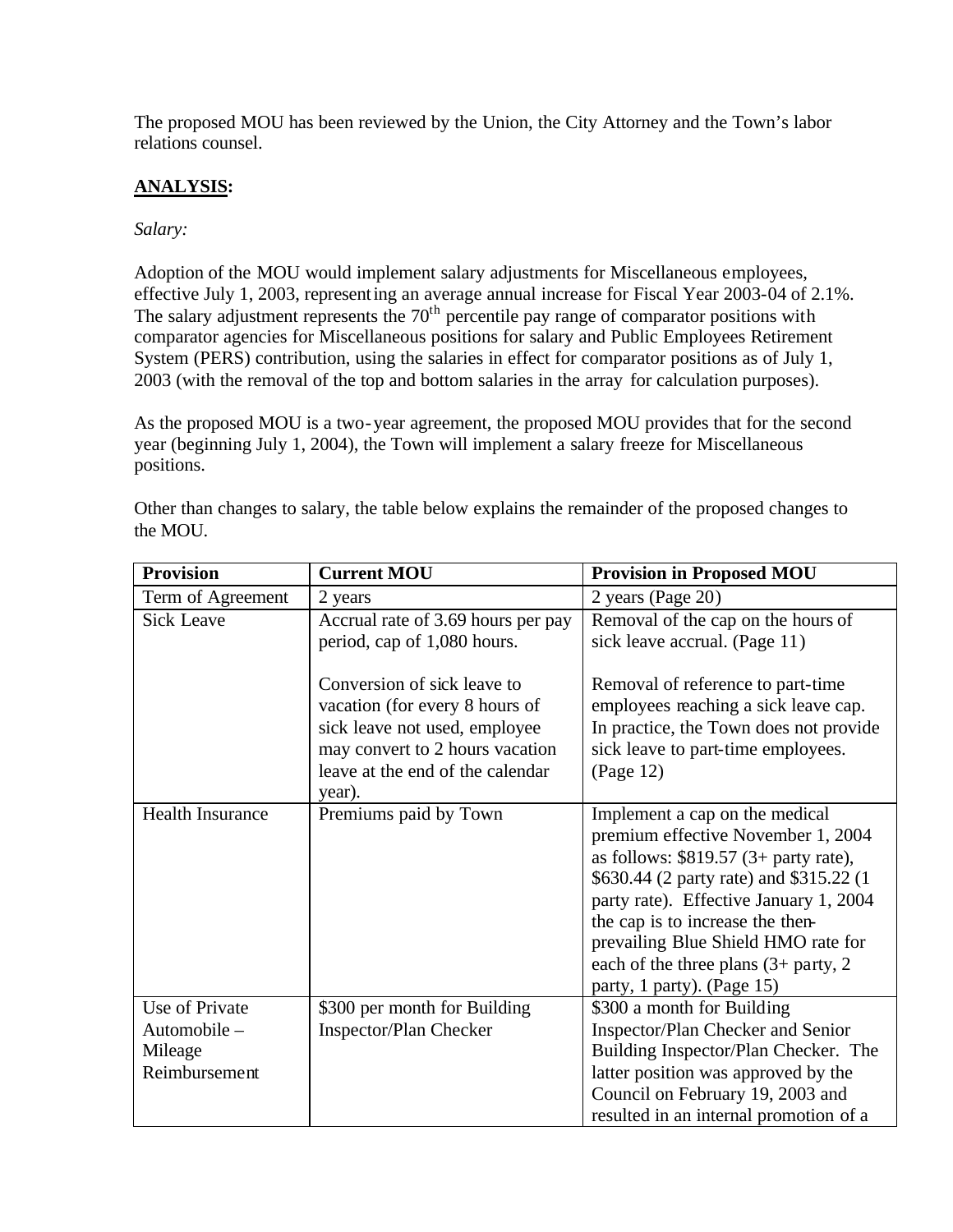| <b>Provision</b>      | <b>Current MOU</b>                                                                                                                                                                                                                                                                                                               | <b>Provision in Proposed MOU</b>                                                                                                                                                                                                                                                                               |
|-----------------------|----------------------------------------------------------------------------------------------------------------------------------------------------------------------------------------------------------------------------------------------------------------------------------------------------------------------------------|----------------------------------------------------------------------------------------------------------------------------------------------------------------------------------------------------------------------------------------------------------------------------------------------------------------|
| Retirement            | During the Fiscal Year 2001-2002,<br>the Town will request an actuarial<br>study from PERS for the cost of<br>implementing the 3%<br>60<br>at<br>retirement program and allowing<br>retirement compensation<br>be<br>to<br>calculated at the single highest year.<br>The results of the study shall be<br>reported to the Union. | Building Inspector/Plan Checker,<br>whose auto allowance has been<br>continued as a requisite of the position.<br>(Page 16)<br>(This is an existing cost, not a new cost<br>to the Town.)<br>This section is deleted, as the study<br>was completed in 2002 and no longer<br>needs to be referenced. (Page 16) |
| Listing of covered    |                                                                                                                                                                                                                                                                                                                                  | Adds clarification of actual titles used                                                                                                                                                                                                                                                                       |
| positions (Appendix   |                                                                                                                                                                                                                                                                                                                                  | in positions (see Page 21 for details)                                                                                                                                                                                                                                                                         |
| A)                    |                                                                                                                                                                                                                                                                                                                                  |                                                                                                                                                                                                                                                                                                                |
| <b>Salary Listing</b> |                                                                                                                                                                                                                                                                                                                                  | New salary listing (Page 25)                                                                                                                                                                                                                                                                                   |
| $(A$ ppendix $C$ )    |                                                                                                                                                                                                                                                                                                                                  |                                                                                                                                                                                                                                                                                                                |

## **FISCAL IMPACT:**

The total fiscal impact of implementing the adjustments set forth in the proposed resolution is \$15,665. This amount includes adjustments as follows:

| <b>Salary Increases:</b>                                                                                                       | \$13,000  |
|--------------------------------------------------------------------------------------------------------------------------------|-----------|
| PERS Contribution Increase*                                                                                                    | 910       |
| Workers Compensation Premium Increase*                                                                                         | 35        |
| Long Term Disability Premium Increase*                                                                                         | 130       |
| Medicare Contribution Increase*                                                                                                | 190       |
| Subtotal                                                                                                                       | \$14,265  |
| Offset of estimated cost savings through<br>implementation of Medical Premium Cap<br>$11/1/04$ through $12/31/04$ (2 mos.)     | (\$1,440) |
| Cost of estimated increase in Medical<br>Premium Cap effective 1/1/05 through<br>$6/30/05$ (6 mos.) (estimated 15% increase)** | \$2,840   |
| <b>Estimated Total Cost to Town</b>                                                                                            | \$15,665  |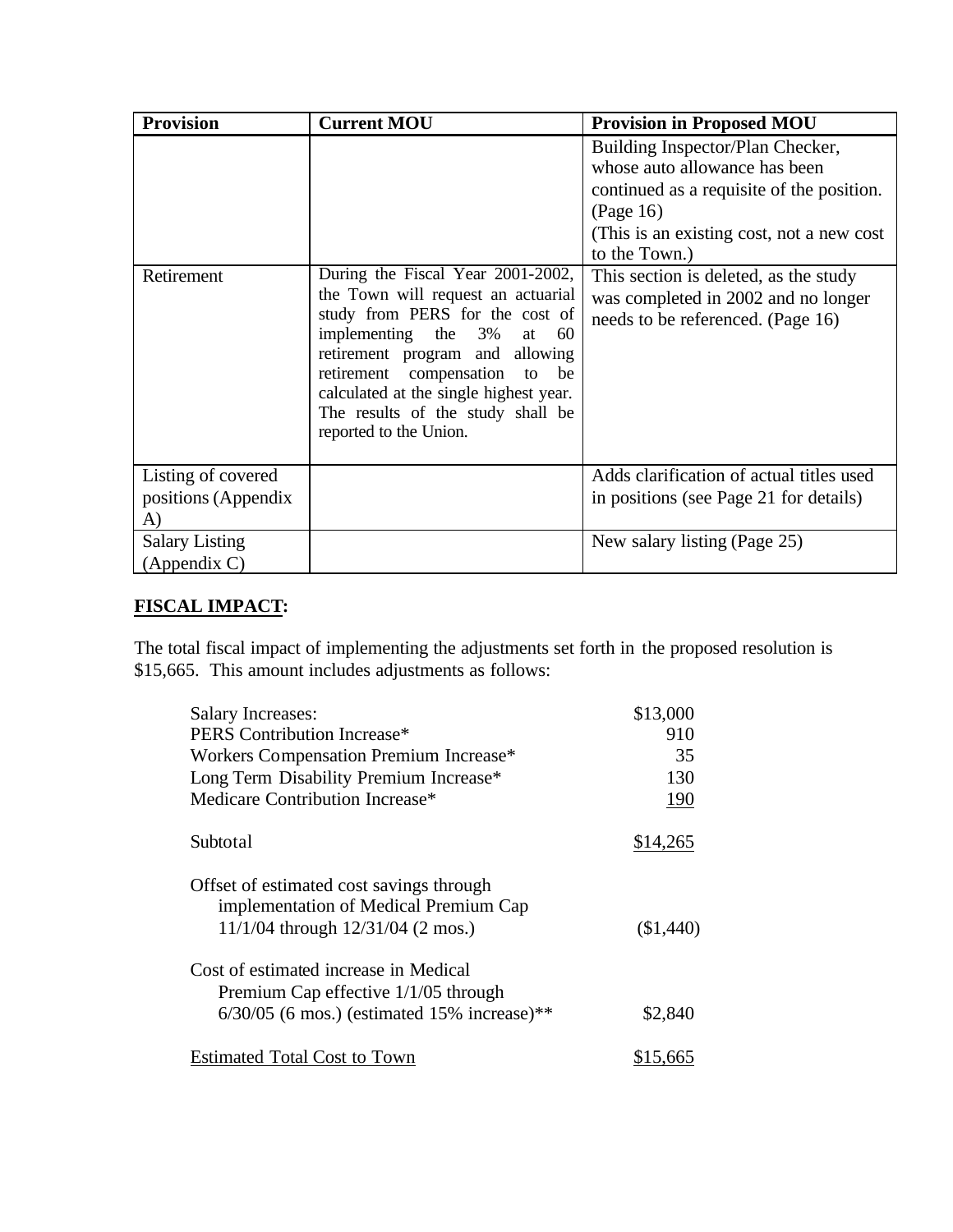\*These premiums are tied to salary and are automatically adjusted whenever there is a change in salary.

\*\*Note that if no cap were implemented it is estimated that the increase in cost of Medical Premiums to the Town would total \$8,463.74 for 11/1/04 through 6/30/05.

This expenditure increase can be absorbed within the existing budget.

Prepared by: Approved by:

\_\_\_\_\_\_\_\_\_\_\_\_\_\_\_\_\_\_\_\_\_\_\_\_ \_\_\_\_\_\_\_\_\_\_\_\_\_\_\_\_\_\_\_\_\_\_\_\_\_ Linda Kelly James H. Robinson Assistant to the City Manager City Manager

Attachment: Proposed Memorandum of Understanding (with changes highlighted in shaded text and deletions in strikeout text)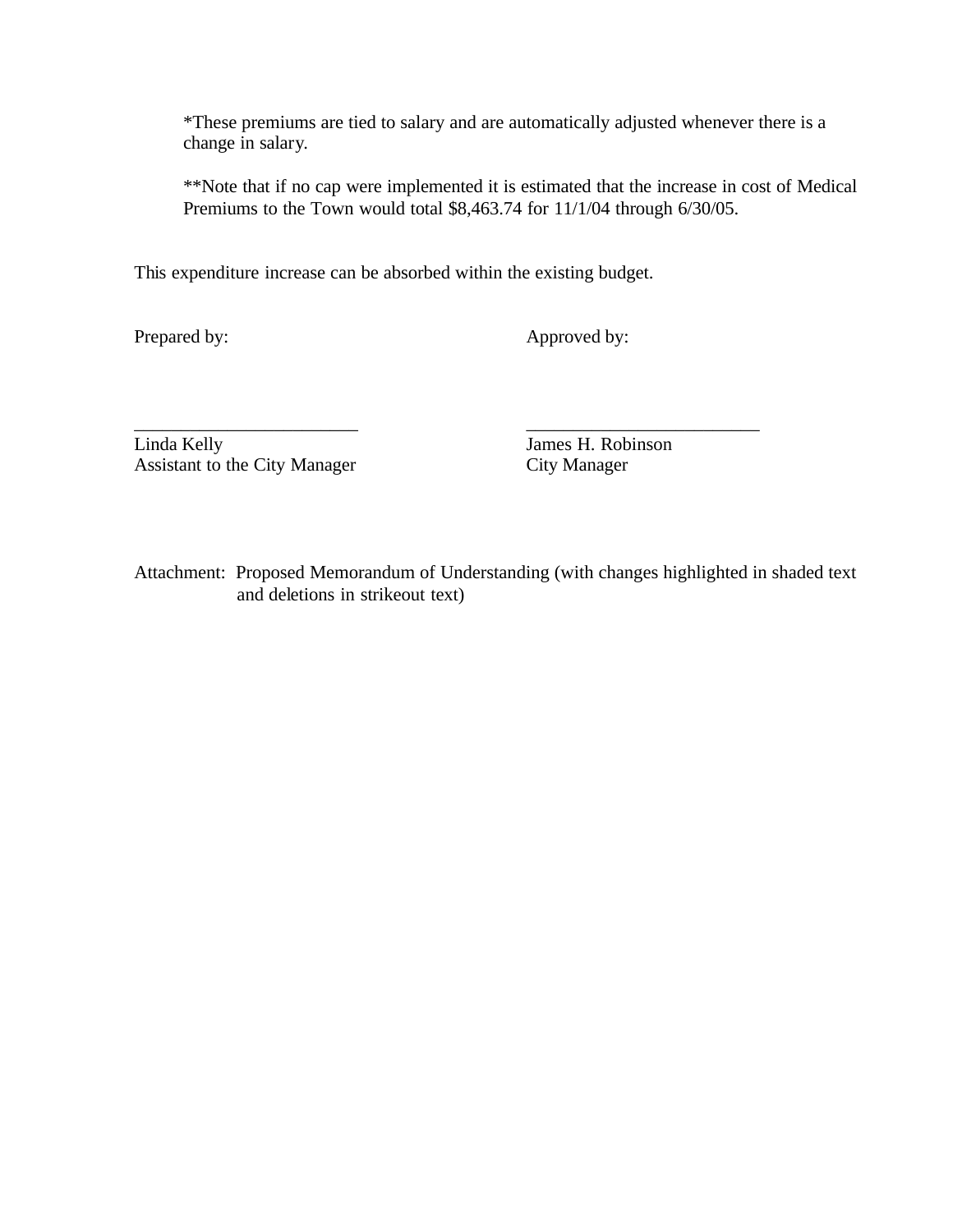## **MEMORANDUM OF UNDERSTANDING**

## **BETWEEN**

## **FREIGHT CHECKERS, CLERICAL EMPLOYEES AND HELPERS, LOCAL UNION NO. 856**

**and**

## **TOWN OF ATHERTON**

**For the period of July 1, 2001 2003 through June 30, 2003 2005**

**\*\*\*NOTE: Revisions from the FY 2001-03 MOU are shown in shaded text with deletions in strikeout text\*\*\***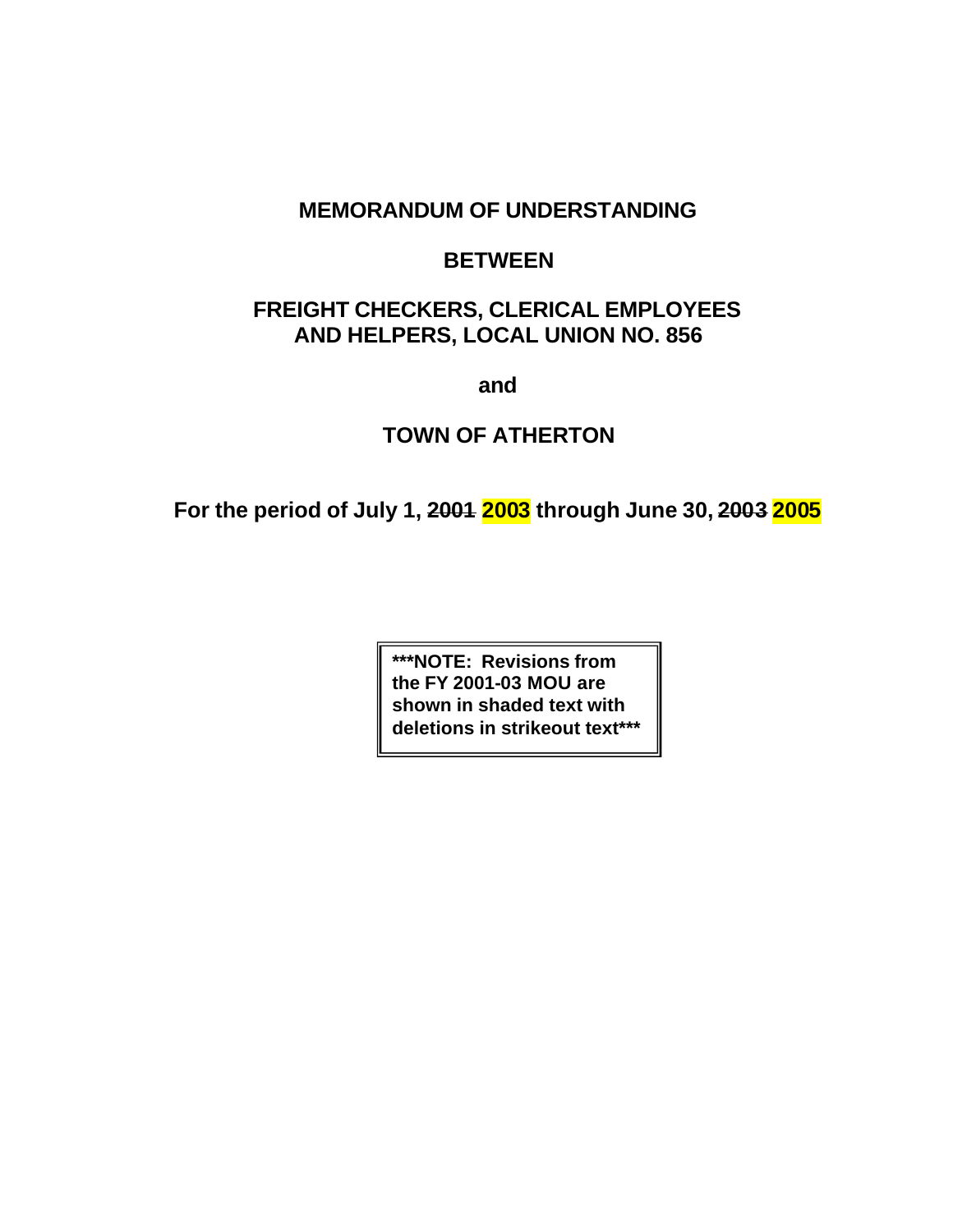### TABLE OF CONTENTS

## **PREAMBLE**

| <b>ARTICLE 1:</b>  |                                                         |  |
|--------------------|---------------------------------------------------------|--|
| <b>ARTICLE 2:</b>  |                                                         |  |
| <b>ARTICLE 3:</b>  |                                                         |  |
| <b>ARTICLE 4:</b>  | LAYOFF AND RE-EMPLOYMENT4                               |  |
| <b>ARTICLE 5:</b>  | WAGES, STANDBY AND CALL BACK PAY 7                      |  |
| <b>ARTICLE 6:</b>  |                                                         |  |
| <b>ARTICLE 7:</b>  |                                                         |  |
| <b>ARTICLE 8:</b>  |                                                         |  |
| <b>ARTICLE 9:</b>  |                                                         |  |
| <b>ARTICLE 10:</b> |                                                         |  |
| <b>ARTICLE 11:</b> |                                                         |  |
| <b>ARTICLE 12:</b> |                                                         |  |
| <b>ARTICLE 13:</b> |                                                         |  |
| <b>ARTICLE 14:</b> |                                                         |  |
| <b>ARTICLE 15:</b> | FULL UNDERSTANDING, MODIFICATION19<br><b>AND WAIVER</b> |  |
| <b>ARTICLE 16:</b> |                                                         |  |
| <b>ARTICLE 17:</b> |                                                         |  |
| <b>ARTICLE 18:</b> |                                                         |  |
| <b>ARTICLE 19:</b> |                                                         |  |
|                    | APPENDIX A: BARGAINING UNITS AND CLASSIFICATIONS 21     |  |
| APPENDIX B:        | <b>STANDBY RULES</b>                                    |  |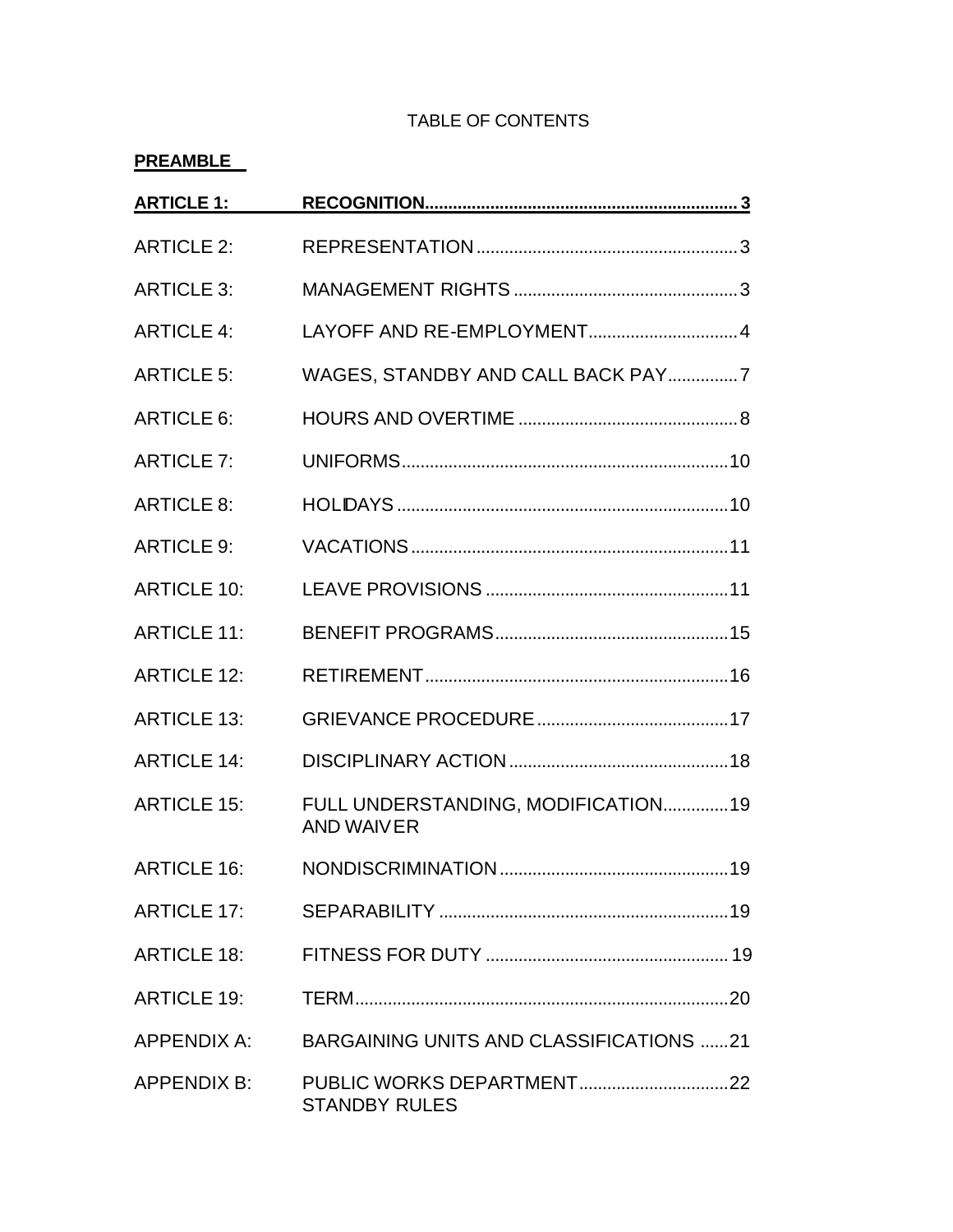#### **PREAMBLE**

This Memorandum of Understanding ("MOU") is entered into by and between Teamsters Local 856, ("Union") and the Town of Atherton ("Town"). This MOU is entered into pursuant to the Meyers-Milias-Brown Act (Government Code §§ 3500- 3510).

### **ARTICLE 1: RECOGNITION**

Pursuant b Municipal Code  $\S$  2.52.070(A), the Union is recognized as the exclusive representative for the purpose of meeting and conferring on matters within the scope of representation for employees assigned to the classifications and within the three bargaining units listed in Appendix A of this MOU.

### **ARTICLE 2: REPRESENTATION**

It is agreed that, as long as there is no disruption of work, one Union representative shall be allowed reasonable release time away from work duties without loss of pay, to represent a Unit employee or employees on grievances or other matters within the scope of representation. The Union shall designate the one representative under this section, except that members of the Supervisor/Confidential Unit can only represent or be represented by another member of the Supervisor/Confidential Unit. Release time shall be granted for the following types of activities: 1) a meeting of the representative and the employee or employees in the unit related to a grievance; and 2) a meeting with Management relating to disciplinary matters.

Three Union representatives (one from each of the three collective bargaining units covered by this MOU), shall be allocated a reasonable amount of time without loss of pay for formal negotiation purposes. Preparation time for negotiations shall not be on release time without approval of the City Manager.

#### **ARTICLE 3: MANAGEMENT RIGHTS**

Pursuant to Municipal Code § 2.52.010(B), the Town has exclusive and inherent management rights with respect to matters of policy, which include among others: the exclusive right to determine the mission of its constituent departments, commissions and boards; set standards of service; determine the procedures and standards of selection for employment; direct its employees; take disciplinary action; relieve its employees from duty because of lack of work or for other legitimate reasons; maintain the efficiency of governmental operations; determine the methods, means and personnel by which government operations are to be conducted; take all necessary actions to carry out its mission in emergencies; and exercise complete control and discretion over its organization and the technology of performing its work. Nothing in this Article relieves the Town of its obligation to meet and confer as required by the MMBA.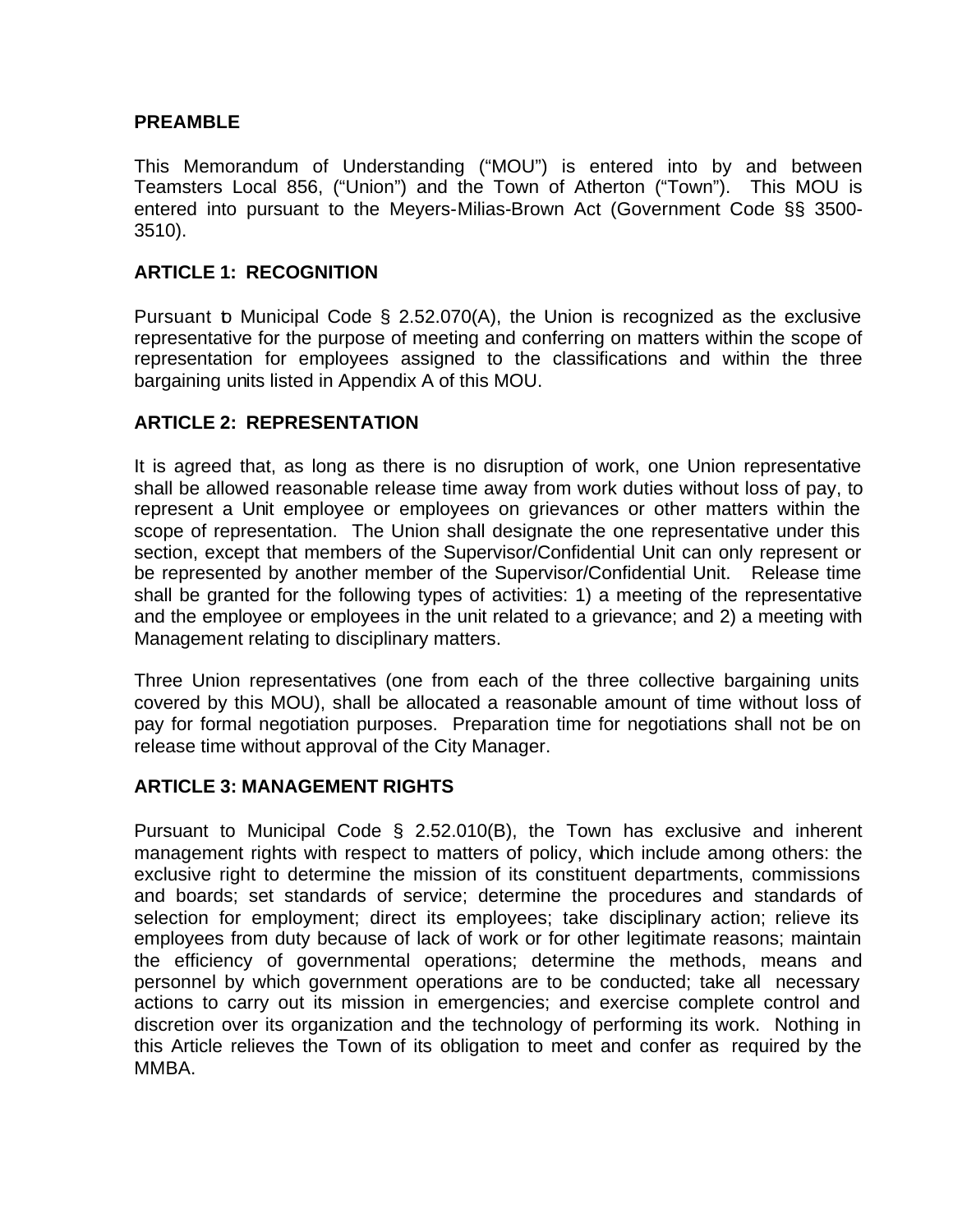# **ARTICLE 4: LAYOFF AND RE-EMPLOYMENT**

#### **Definitions**

A "per diem" employee is an employee who is employed on an intermittent basis who receives no benefits or leaves.

A "temporary" employee is an employee who is employed for a term of less than one year who receives no benefits or leaves.

A "probationary" employee is an employee who has not yet completed the probationary period and who receives benefits and sick leave. Probationary employees are subject to a six-month probationary period that can be extended by mutual agreement of the employee and the Department Head and approved by the City Manager. Probationary employees have no right to continued employment and may be separated from employment at any time during the probationary period or any extension thereof.

A "part-time regular" employee is an employee who has satisfactorily completed the probationary period, and who receives pro-rated leaves and benefits, but whose regularly scheduled work hours are less than 40 hour per work week.

A "regular" employee is an employee who has satisfactorily completed the probationary period, and who receives leaves and benefits and who is regularly scheduled to work 40 hours per work week.

**Layoff.** Whenever the City Manager determines that it is necessary in the interests of economy or because the need for a position no longer exists, the Town may abolish any position(s) in any of the three Units covered by this MOU. The Town's decision to abolish a position shall not be subject to either the duty to meet and confer or the grievance procedure contained in this MOU. Upon request, the Union shall be afforded an opportunity to meet and confer with the Town to discuss any impacts of the Town's decision to layoff.

**Seniority.** For the limited purposes of this article, "seniority" means all hours in paid status, including holiday, vacation, or other paid leave, but does not include time spent on standby or any hours compensated at an overtime rate or on unpaid leave time. Time spent on unpaid military leave will be treated in the manner required by law. No seniority credit shall be earned during periods of separation from service with the Town, including suspension without pay as a result of disciplinary action or during unpaid leave of absence.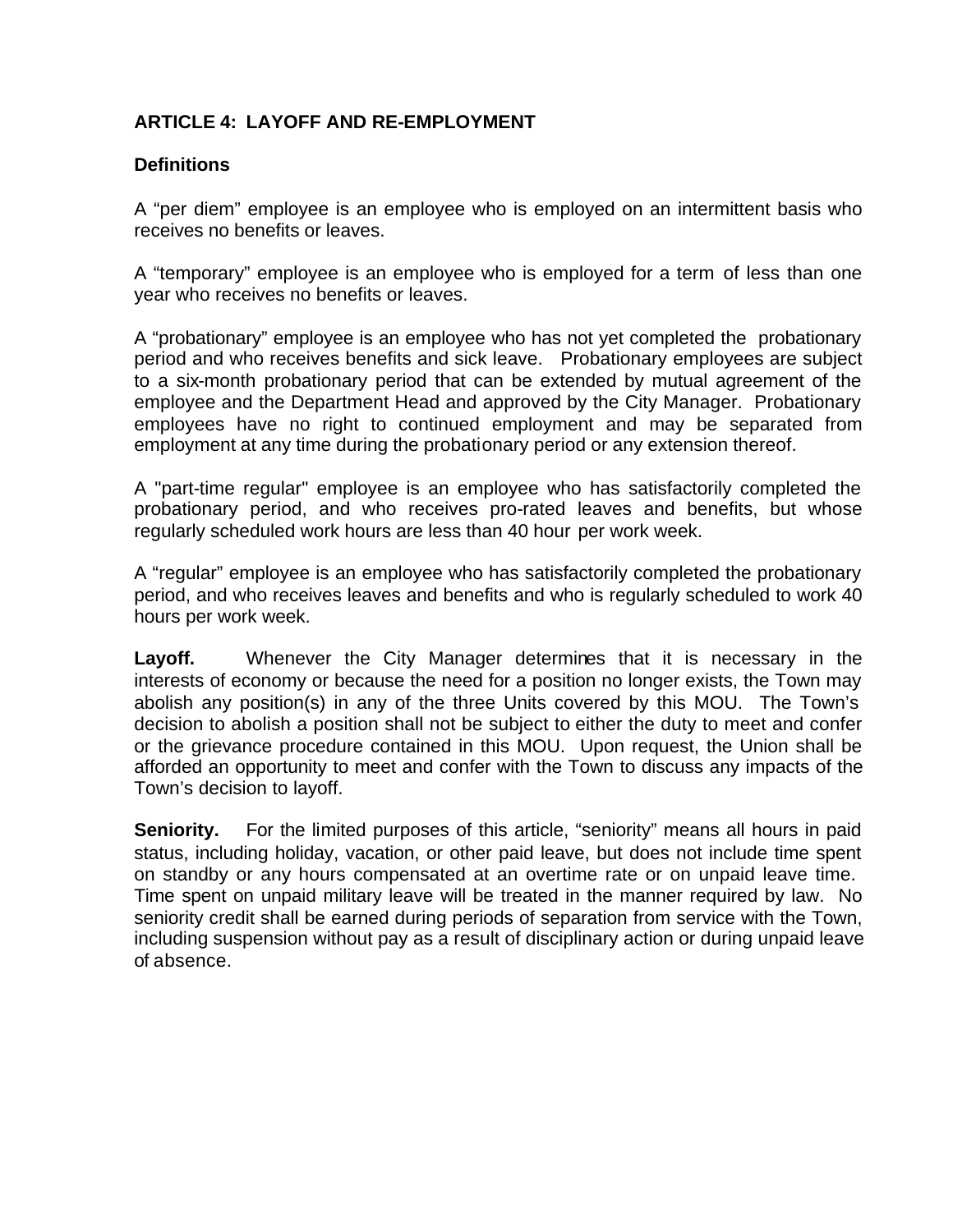#### **Order of Layoff**

Employees shall be laid off in the following order:

- 1. All per diem employees.
	- 2. All temporary employees.
- 3. All probationary employees.
	- 4. All part-time regular employees.
	- 5. All full-time regular employees.

Layoffs will be made in reverse order of seniority within each category described above. The employees with the least seniority in a classification shall be laid off first, with ensuing layoffs occurring in reverse order of seniority in the classification. Then, as between those two employees, the layoff will be based on total seniority with the Town. If total seniority with the Town is the same, then, as between those two employees, the layoff will be determined by a lottery.

**Notification of Layoff.** Employees subject to layoff will be given at least 30 days written notice of the layoff from the Town. The layoff notice shall contain a statement of the effective date of layoff. For full-time regular employees, the notice shall also contain a statement of "bumping rights", including the specific positions into which the employee may bump, and a statement of re-employment rights. The Town will give notice of layoff to employees by personal service or by certified mail, and to the Union by regular mail.

#### **Bumping Rights of Full-time Regular Employees**

A full-time regular employee who is designated for layoff may elect, in lieu of layoff, to be reassigned to a position in a lateral or lower, related classification within his/her department, provided that in order to displace the employee with less seniority, the employee noticed for layoff must have held regular status in the classification into which he/she is bumping.

Employees who choose to bump into a position in a lateral or lower, related classification must accept the salary, hours and working conditions of that position.

An employee requesting to bump into a classification must make such request to the City Manager in writing within 14 days after his/her receipt of written notice or layoff. Failure to comply with this deadline waives bumping rights.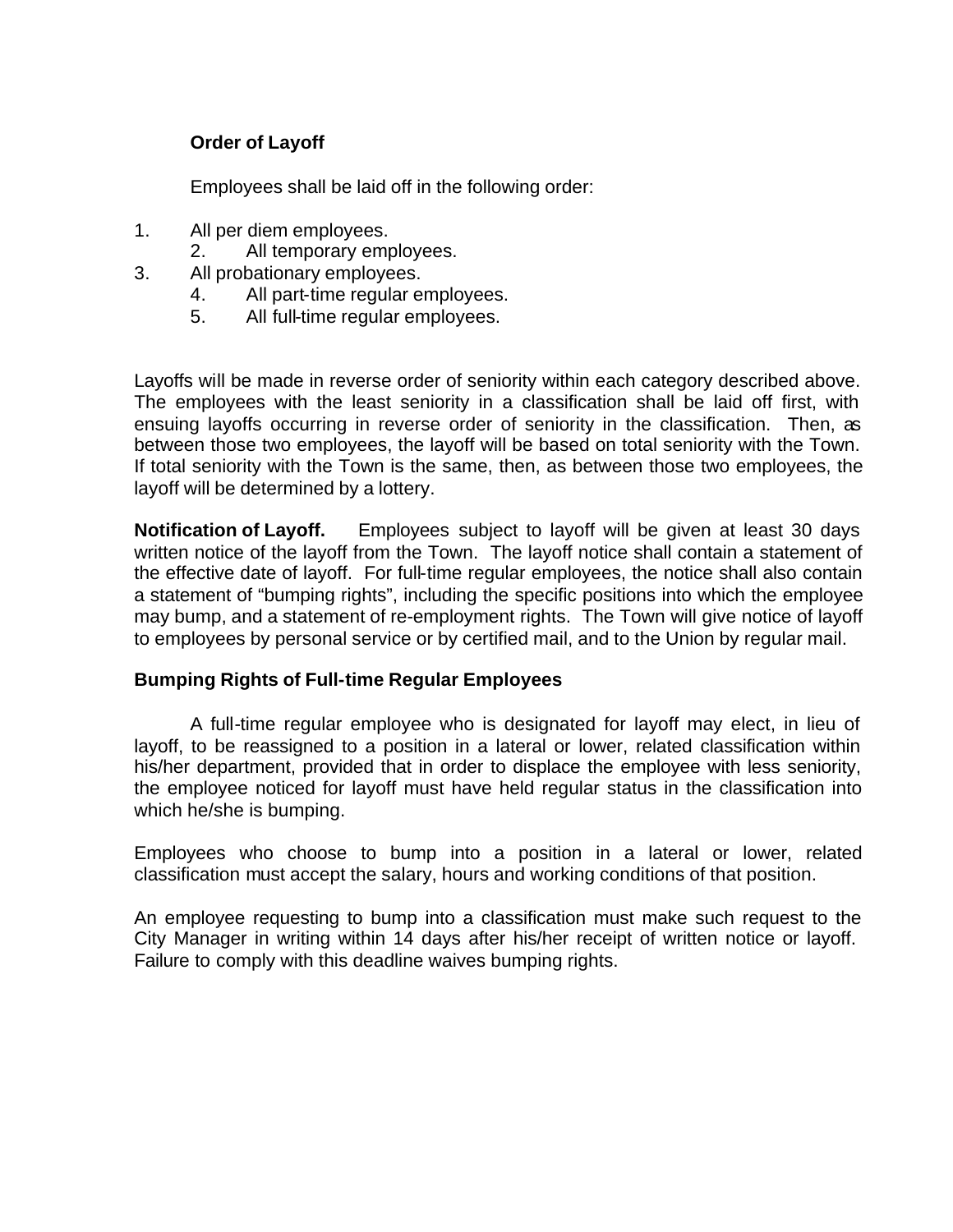#### **Re-employment Rights of Full-Time Regular Employees**

Only the names and addresses of full-time regular employees who are laid off have the right to be placed on a re-employment list in inverse order of seniority for a period of two years from the date of layoff. The employee with the greatest seniority on the reemployment list shall be offered reinstatement when a vacancy occurs in a classification in which the employee held regular status, or for which the employee meets the minimum qualifications.

A laid off employee may refuse an offer of re-employment to a position for which he/she is qualified, however, refusal of one offer of re-employment to the classification from which laid off shall cause removal of the employee's name from the re-employment list and loss of any re-employment rights.

Any employee who accepts an offer of re-employment will be removed from the reemployment list.

An employee who has been laid off and has been placed on a re-employment list shall be eligible, during the time the employee is on the re-employment list, to take promotional exams.

Offers of re-employment shall be made via certified mail to the address listed on the reemployment list with a copy to the Union via regular mail, and shall include the specific position and/or hours being offered, the rate of pay, level of benefits, a current job description, and a place for the laid off employee's signature. Failure to deliver the signed employment offer to the Town within ten days from the date of service of offer of re-employment shall be deemed a refusal of that offer of re-employment. "Date of service" is defined as the date marked on the certified mail return card, or the date the notice is returned by the postal service as undeliverable.

#### **Miscellaneous Provisions Regarding Article 4 Layoff and Reinstatement**

Regular full-time employees appointed from a re-employment eligibility list shall have accrued sick leave and seniority restored. No laid off employee accrues benefits or seniority while on a lay off status. The fact that laid off employees do not accrue Town benefits or seniority while on layoff status, however, does not undermine whatever eligibility they may have for benefits under federal or state mandates.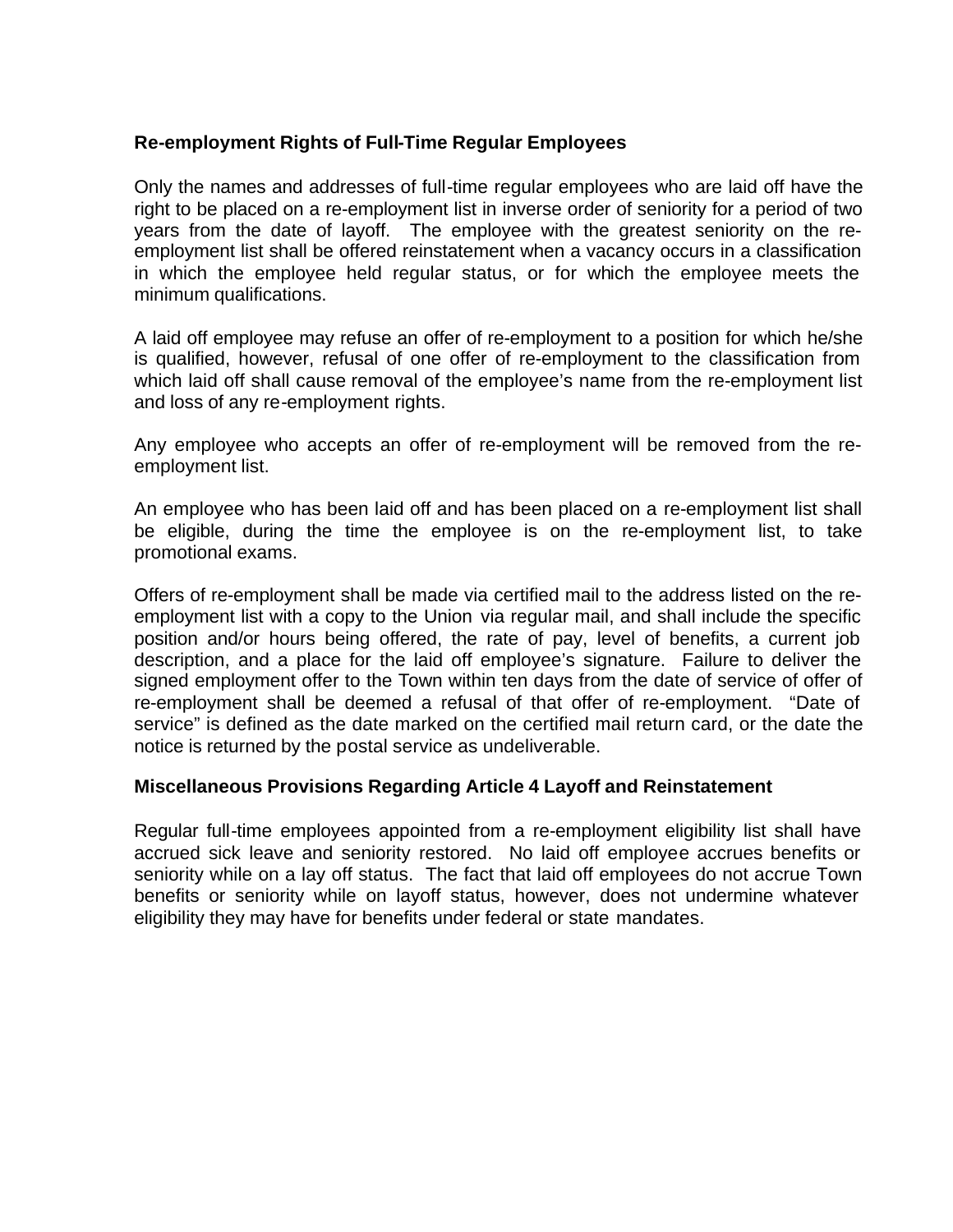# **ARTICLE 5: WAGES, STANDBY AND CALL BACK PAY**

#### **Wages**

Wages will be increased on the dates and in the amounts as follows:

- July 1, 2004 $3$ : The Town will implement the 70<sup>th</sup> percentile pay range of comparator positions with comparator agencies for all positions covered by this MOU. Those agencies shall be as follows: Menlo Park, Hillsborough, Millbrae, San Carlos, Los Gatos, Belmont, Brisbane, San Bruno, Los Altos, Woodside, and Saratoga. For purposes of the 70<sup>th</sup> percentile calculation, the top and bottom salaries in the ranking of comparator positions in the comparator agencies shall be eliminated. The 70th percentile shall be calculated for salary and Public Employees Retirement System (PERS) contribution. The  $70<sup>th</sup>$  percentile shall be calculated using the salaries in effect for comparator positions as of November 15, 2001 July 1, 2003. Appendix C to this MOU states the  $70<sup>th</sup>$ percentile salary ranges to be utilized.
- July 1, 20024: All positions covered by this MOU shall have their salaries frozen at the salary ranges implemented on July 1, 2003.

#### **Working In a Higher Classification**

Upon specific assignments by the Department Head or his/her designated representative, an employee may be required to perform duties of a higher classification. Such assignments shall be made only to existing authorized positions which are not actively occupied due to the temporary absence of the regularly appointed employee. Such assignments shall not be made to vacant positions except in accordance with the rules pertaining to temporary appointments.

Employees specifically assigned to duties of a higher classification shall be compensated at the rate of 5% over their regular rate of pay; however, the employee shall not receive any additional compensation unless the assignment is for over 8 hours in a higher class in a work week. In the event such assignment is for such period of time specified, the employee shall be compensated at the appropriate rate retroactive to the first workday of the assignment and thereafter. Higher classification compensation of 5% over an employee's regular rate of pay for working over 8 hours in a higher class in a work week shall be effective as of the effective date of this MOU.

#### **Standby Assignment and Pay**

An employee on standby will receive \$2.00 for each hour spent standing by for call backs after hours on work days (Monday through Friday) and \$60.00 per day for standing by for call backs on Saturday, Sunday, or Town Holidays. Call back pay will be at a minimum of 3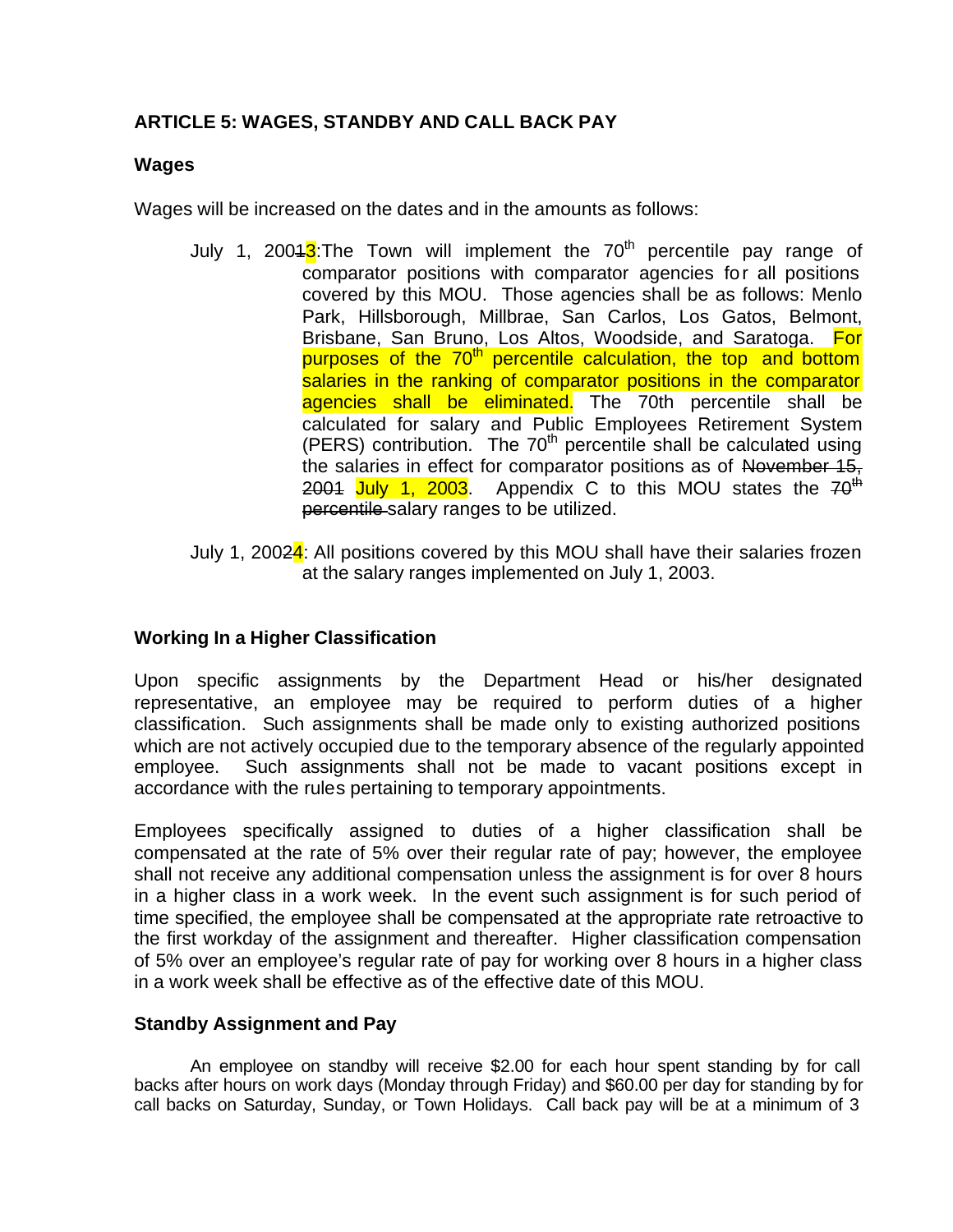hours. The effective date for the implementation of these amounts shall be the effective date of this MOU. The Town retains the sole discretion to discontinue the standby program at any time thereafter if the Town determines, after meeting with the Union and considering the Union's position, that the program does not meet its needs. The parties agree that standby time is not considered to be compensable work time under the Fair Labor Standards Act.

Employees who are on standby assignment are subject to the Public Works Department Standby Rules that are attached to this MOU as Appendix B. Although the Public Works Department Standby Rules are not a part of this MOU, the Town has met and conferred with the Union and the Union has agreed that these rules will become effective with the implementation of the MOU.

Employees on standby assignment agree to do the following:

- 1. Request mileage reimbursement for call back responses performed in non-Town vehicles within one month after mileage costs are incurred.
- 2. Accept \$2.00 for each hour spent standing by for call backs after hours on work days (Monday through Friday) and \$60.00 a day for standing by waiting for call backs on Saturday, Sunday, or Town Holidays. The parties agree that standby time is not considered to be compensable work time for purposes of the Fair Labor Standards Act.

**Call Back Pay.** Any employee who is called back to work by the Town for emergency work after completion of his or her regularly-scheduled work day shall receive a minimum of three hours pay at the overtime rate specified in Article 6B. This call back pay is in addition to Holiday pay, if applicable.

## **ARTICLE 6: HOURS AND OVERTIME**

#### **A. Hours of Work:**

**Work Week.** The work week shall consist of 40 hours of work or time spent in any paid leave status except sick leave within a regularly recurring period of seven consecutive days. Unless the employee is on a flexible schedule to which the employee and the Town have otherwise agreed and that the City Manager has approved, the work week begins Sunday midnight and ends Saturday at 11:59 p.m. An employee who has a 9/80 or other flexible schedule will acknowledge the start of his or her workweek in writing. This written acknowledgment will be kept in the employee's personnel file.

**Work Day.** The regular work day for all employees who work in the Town Hall is 8:00 a.m. to 5:00 p.m. The regular work day for Public Works field employees in the classifications of Public Works Supervisor and Public Works Maintenance Worker I and II may be a 9/80 schedule that will begin at 7:30 a.m. and continue for eight or nine hours thereafter as provided in the 9/80 schedule. Employees not otherwise mentioned in this paragraph will retain their current reporting and quitting times, except that an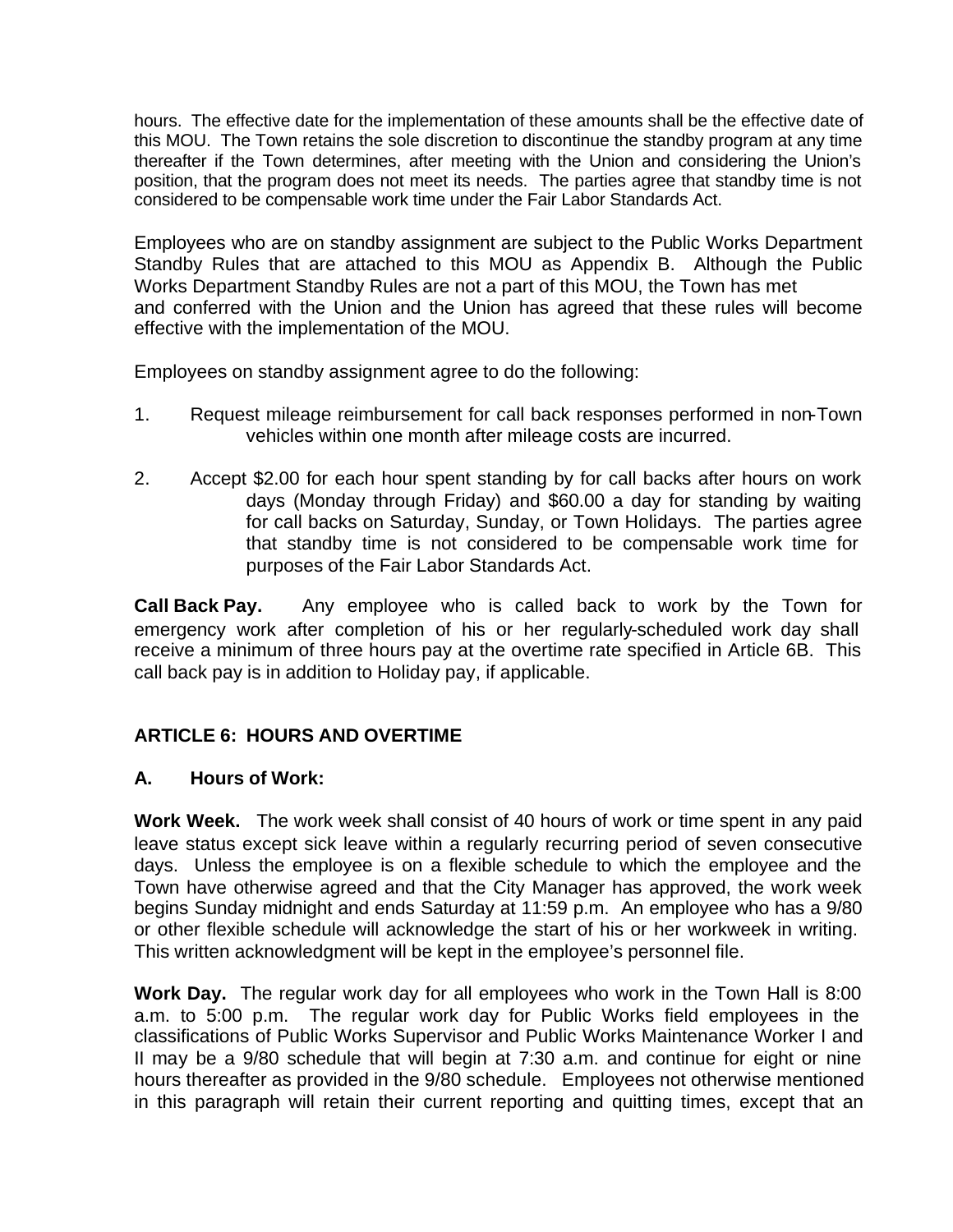employee may request or a Department Head may assign a flexible schedule, such as a 9/80 schedule, which will be subject to approval by the City Manager. The City Manager will not approve any flexible schedule that includes more than 40 hours of work or time spent in any paid leave status (except sick leave) within a work week.

**Part-time Employees.** Employees who work less than the work week defined above are part-time and work hours that are scheduled by the appropriate Department Head.

**Lunch Periods.** All employees shall be assigned to an unpaid lunch period of not less than 30 minutes nor more than 60 minutes. The lunch period shall be scheduled with the approval of the Department Head.

**Use of Rest Periods.** Employees may use one 15 minute rest break with pay during each four hours of service. Unused rest periods may be added to extend the lunch period to a total of 60 minutes, with prior approval from the Department Head. Unused rest periods may not be used to adjust reporting or quitting time. Rest breaks not used during each four hours of service are forfeited.

**Clothes Changing Time.** Employees who are required to work in uniform agree to arrive at work in uniform or to arrive at work sufficiently ahead of their scheduled work time so that they will be in uniform and ready to work by the beginning of their scheduled work time. Failure to be in uniform and ready to work at the scheduled work time constitutes tardiness and is grounds for discipline. Employees may not use work time to change into or out of uniform.

## **B. Overtime:**

**"Overtime" Defined.** Overtime is hours actually worked in excess of the employee's regularly-scheduled work day. Time spent in either paid or unpaid leave does not count toward overtime. All overtime must be assigned on a required basis or requested by an employee and approved by a Department Head. Overtime shall be compensated at the rate of 1.5 times the employee's regular rate of pay, or in the form of compensatory time off at the rate of 1.5 hours for each hour worked, at the employee's option, but subject to the compensatory time off accrual caps listed below.

#### **Compensatory Time Off**

A regular or probationary employee may receive compensatory time off for a maximum of 160 hours worked (or 240 earned). Once an employee has reached the maximum accrual, he/she is no longer eligible to receive compensatory time off and shall receive cash at the overtime rate for all overtime worked. The employee may receive compensatory time off again once his or her balance drops below the maximum accrual.

The Town acknowledges that prior to the adoption of this MOU, some employees may have accumulated compensatory time off in excess of the maximum accrual listed above. Such employees must cash out all compensatory time off that exceeds the maximum accrual during the month of December at the employee's regular rate at the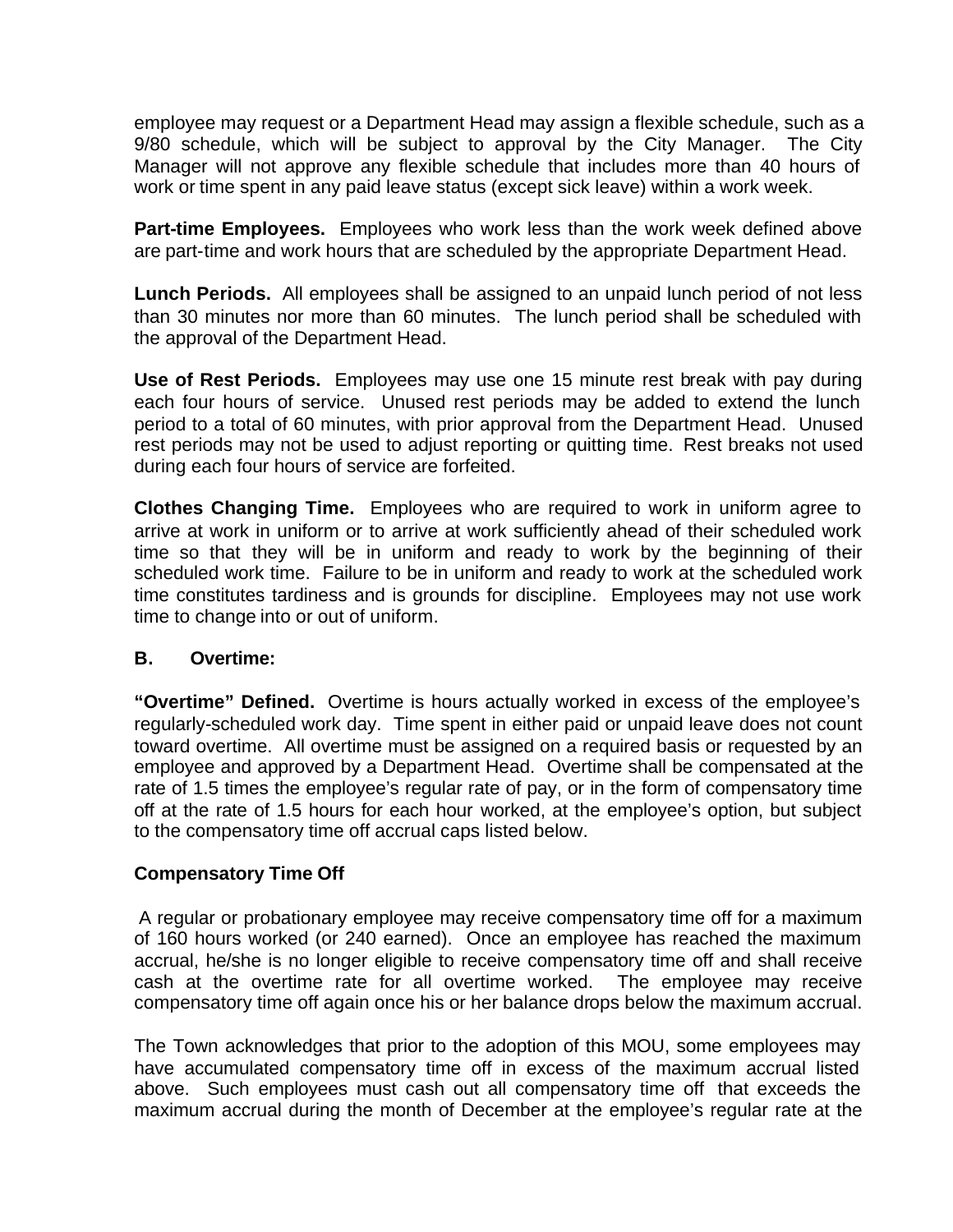time. Upon termination, all unused compensatory time off shall be paid off at either the average regular rate the employee received during the last three years of employment, or the final regular rate, whichever is higher.

#### **ARTICLE 7: UNIFORMS**

The Town will continue to provide special work clothing as needed, and to repair and replace such clothing as needed, with the approval of the Department Head.

The Town will reimburse employees for their own clothing that has been damaged on the job. The employee must first show the damaged clothing to the employee's supervisor so that the supervisor can determine whether any replacement is necessary and the amount to be expended on the replacement.

On presentation of appropriate receipts, the Town shall reimburse employees who are required by the Town to wear safety shoes/boots for up to \$200 Dollars per year toward the cost of no more than 1 pair of OSHA approved safety shoes/boots per year. Shoe repair is reimbursable under this provision. Shoes/boots purchased under this provision are for the exclusive use of the employee.

#### **ARTICLE 8: HOLIDAYS**

#### **Designated Holidays**

The Town's designated holidays are:

| New Year's Day                | January 1 <sup>st</sup>          |
|-------------------------------|----------------------------------|
| <b>Martin Luther King Day</b> | Third Monday in January          |
| Presidents' Day               | Third Monday in February         |
| <b>Memorial Day</b>           | Last Monday in May               |
| Independence Day              | July $4th$                       |
| Labor Day                     | <b>First Monday in September</b> |
| <b>Columbus Day</b>           | Second Monday in October         |
| Veterans' Day                 | November 11 <sup>th</sup>        |
| <b>Thanksgiving Day</b>       | Fourth Thursday in November      |
| Day after Thanksgiving        | Fourth Friday in November        |
| Christmas Day                 | December 25                      |

**Pay for Designated Holidays.** All probationary and regular employees shall be paid a full day's pay at their regular rate for all designated holidays as defined herein.

**Work on Designated Holidays.** Any regular or probationary employee required to complete emergency work on a designated holiday shall be compensated at double and one-half time his or her regular rate.

**Floating Day Off.** All probationary and regular employees receive one floating day off with pay at the beginning of each calendar year. Employees who join the Town mid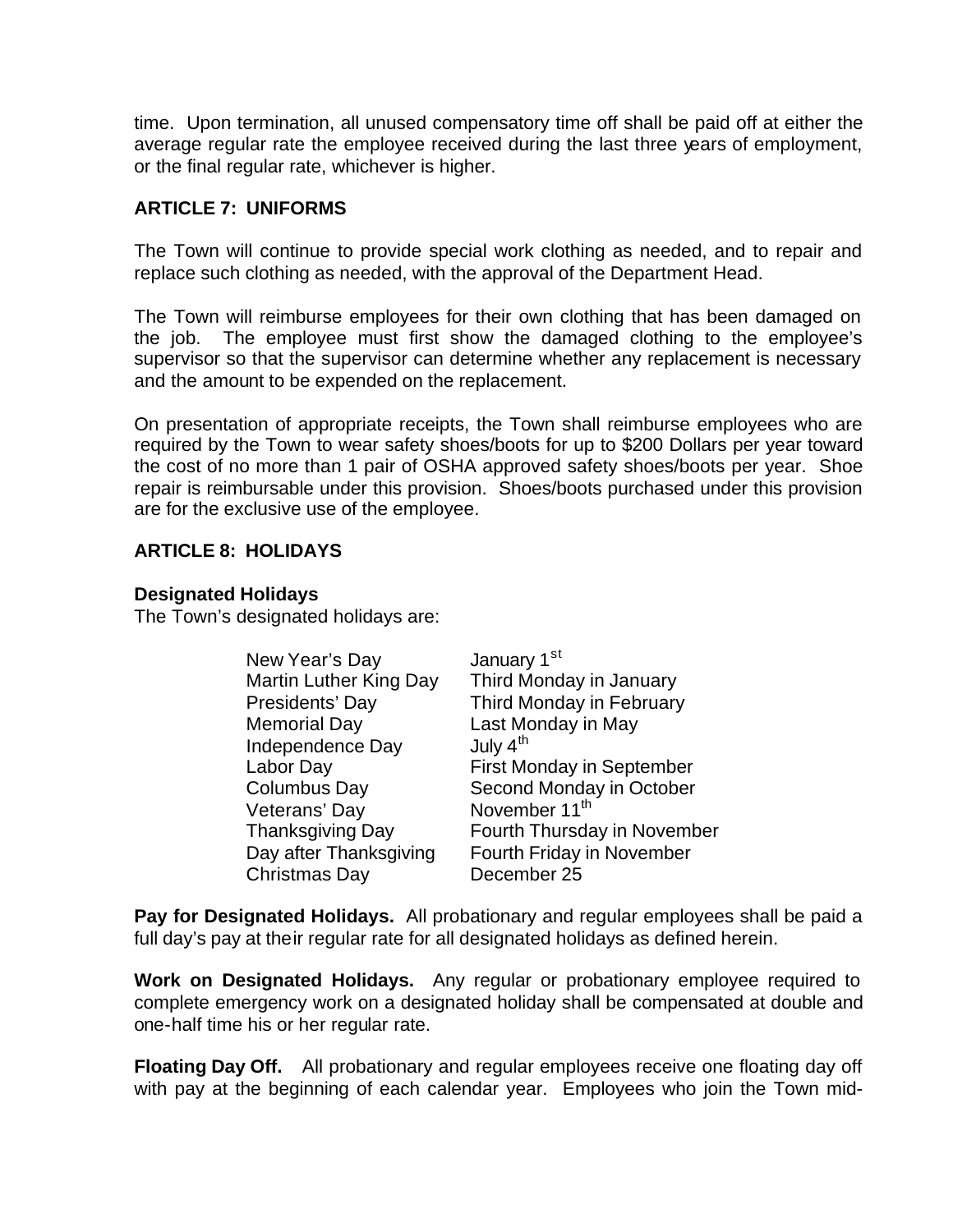year will receive a pro-rated portion of the one floating day off. Employees can use the floating day off in accordance with normal vacation time off request procedures.

#### **ARTICLE 9: VACATIONS**

Each regular employee in paid status earns and accrues vacation time during the 12 months following the anniversary date of his or her employment at the rate stated below. An employee earns and accrues this total annual vacation benefit on a biweekly basis.

For regular full-time employees:

Less than three years of service - 10 working days per year;

Three years of service to eight years of service - 15 working days per year; and

Eight years of service and above - 20 working days per year.

For regular part-time employees:

A proportional equivalent based on the assigned number of hours worked per week as compared to those worked by a full-time regular employee.

**Vacation Earning and Accrual Cap.** An employee stops earning and accruing vacation once his/her balance reaches 800 hours. Employees may cash out vacation during the month of November only, at their current rate of pay. Upon separation, all earned and unused vacation pay shall be paid off at the final rate of pay.

**Effect of Probationary Period.** Probationary employees accrue vacation time, but cannot use it until they successfully complete probation or any extension of probation, except with the approval of the City Manager in exceptional circumstances.

**Scheduling.** The Department Head shall determine the vacation schedule considering the needs of the department, the employee's assigned duties, and the employee's desires. Vacation time requested shall not be unreasonably denied. No more than 15 consecutive work days of vacation may be taken at one time, except with City Manager approval.

## **ARTICLE 10: LEAVE PROVISIONS**

#### **A. Sick Leave**

#### **Accrual Rates**

The Town shall provide each regular or probationary employee in paid status with paid sick leave at the rate of 3.69 hours per pay period.<del>, except that:</del>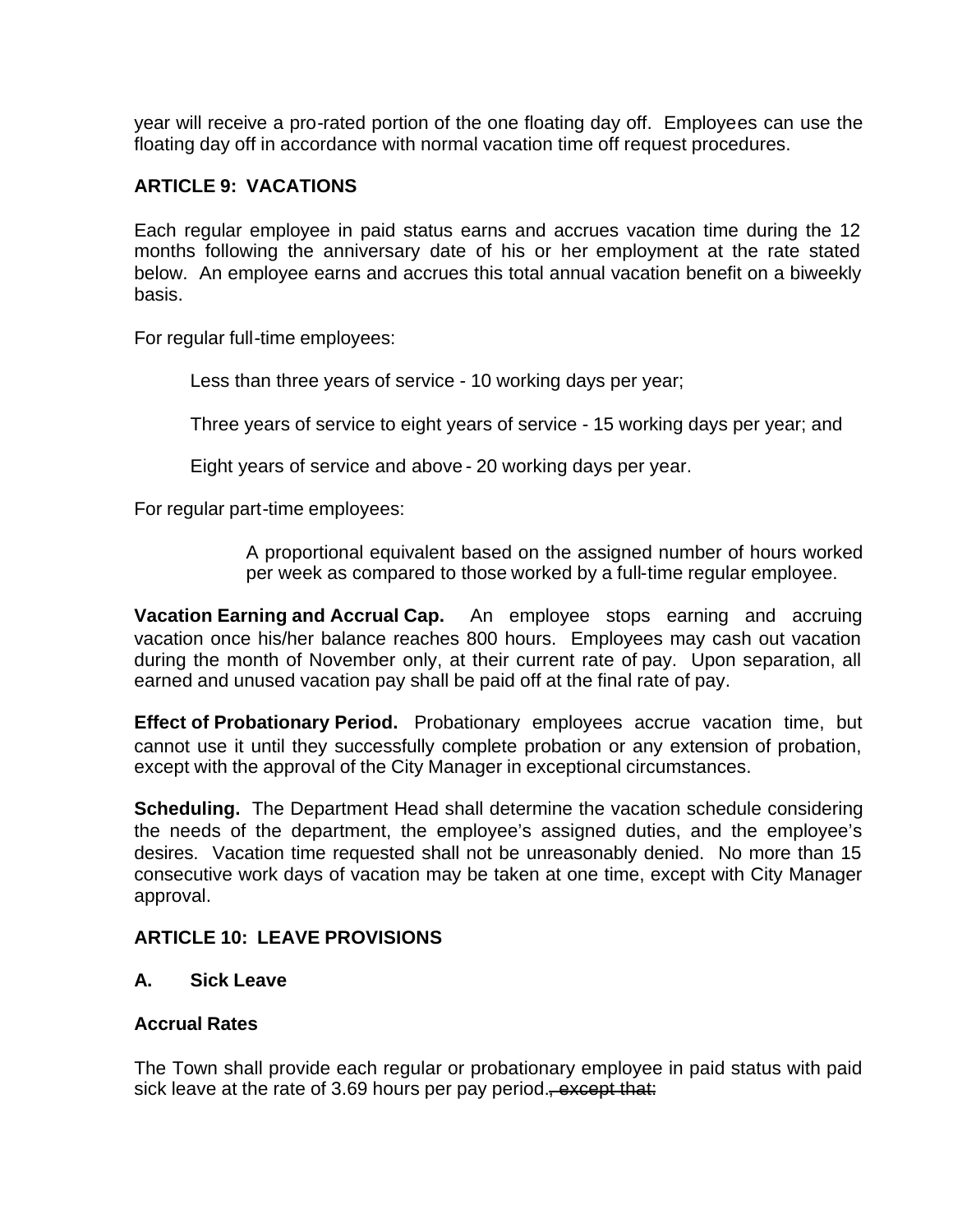#### There is no cap on the hours of sick leave accrual.

Full-time employees stop earning and accruing sick leave once they have accumulated a maximum of 1080 hours.

Part-time employees stop earning and accruing sick leave once they have accumulated a proportional equivalent based on the assigned number of hours worked per week as compared to those worked by a full-time employee.

#### **Use of Sick Leave**

An employee may only use sick leave that has accrued prior to the current pay period. Sick leave is not cashed out upon separation. Probationary employees can earn and use sick leave.

Sick leave shall be allowed and used in cases of actual personal sickness or disability, medical or dental treatment, or as authorized for other health-related reasons. Up to five days per year of sick leave may be used in cases of actual sickness or disability, medical or dental treatment of members of the employee's immediate family. The City Manager may require an employee who uses sick leave to provide an original doctor's certificate to support the sick leave claimed. An employee who claims sick leave of three consecutive days or more may be required to submit a statement from a physician that the employee is fit to return to work with or without reasonable accommodation.

Unless he or she has submitted a doctor's note stating the length of absence, each employee on sick leave must personally call in each day prior to the beginning of scheduled work hours to his or her immediate supervisor stating the following:

- 1. Non-detailed nature of illness.
- 2. Estimated length of absence.
	- 3. Any necessary information about work which needs attention during the employee's absence.

#### **Award for Non-Use**

Provided that the following conditions are met, regular full-time employees may receive two hours of vacation leave on December 31 of any calendar year for every eight hours of sick leave earned but not used during that calendar year:

- 1. The employee must have completed one year of service by December 31 of the calendar year;
- 2. The employee must have received a satisfactory overall rating on his/her most recent performance review for work done during that calendar year; and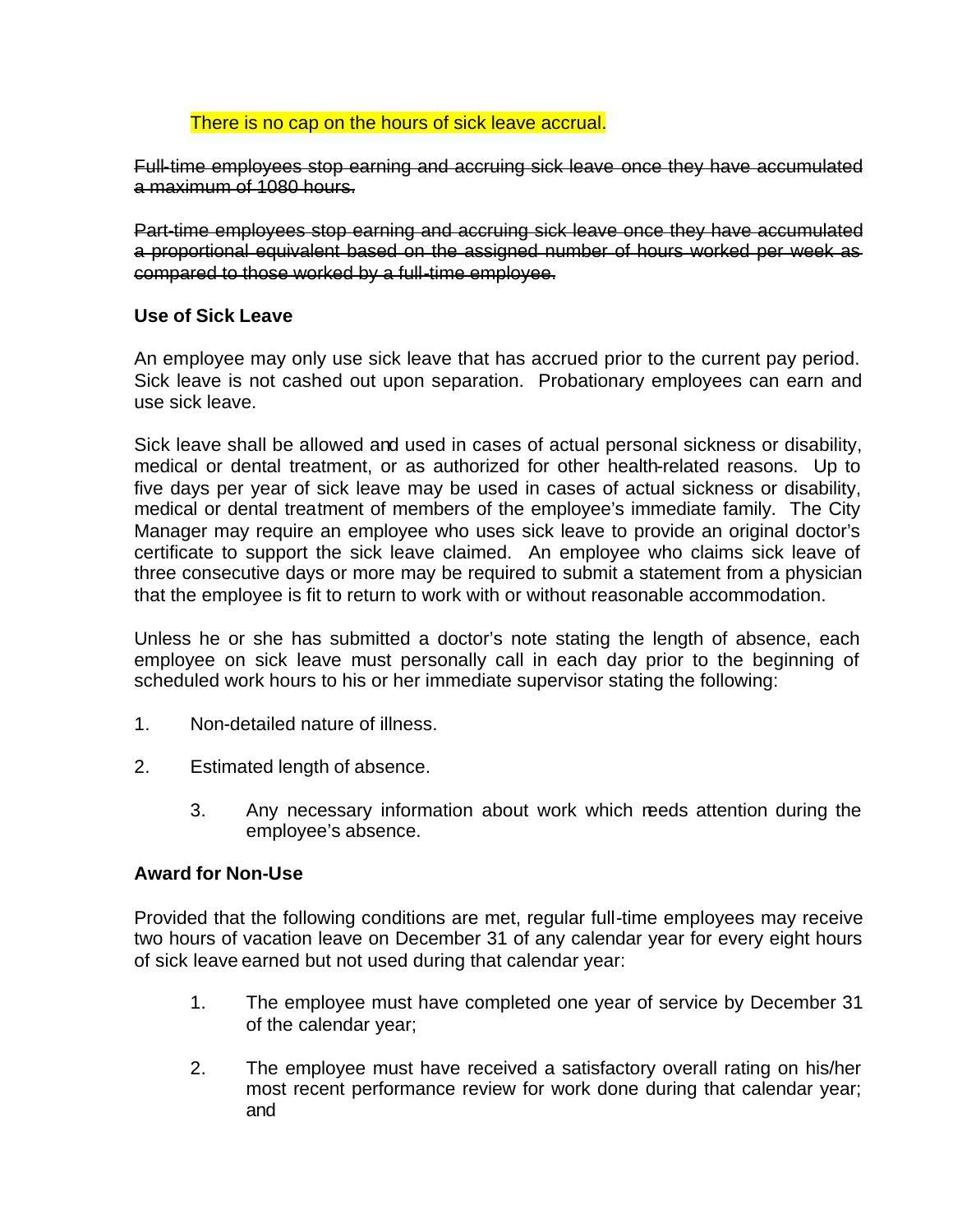3. The employee only earns the Award for Non-Use to the extent that the Award does not exceed the vacation accrual cap.

Sick leave is not diminished as a result of an Award for Non-Use.

# **Long-Term Disability ("LTD")**

Should any covered illness or injury extend beyond 60 days, the Town will insure payment to the employee at 67% of monthly earnings, to a maximum benefit of \$6,000.

During the LTD benefit period, which commences 60 days following the inception of a covered disability, a regular employee may integrate available accrued leaves and LTD benefit in a combined amount not to exceed the full salary which would have been paid had no disability been incurred. An employee does not accrue sick or vacation leave while on long-term disability leave.

# **B. Leave Without Pay**

Upon request of a regular employee and recommendation of the Department Head, the City Manager may grant a regular employee a leave of absence without pay for good cause shown in cases of personal emergency or when such absences would not be contrary to the best interest of the Town.

Requests for leaves of absence without pay must be written and submitted to the Department Head for review. The Department Head will give his or her recommendation to grant or deny the leave to the City Manager, who may grant a leave of absence without pay for a period not to exceed one year, during which time no benefits and no seniority credit will accrue. Upon expiration of an approved leave, or within five working days after written notice to return to duty, the employee shall be reinstated in the position held at the time the leave was granted. An employee's failure to report promptly at the expiration of a leave, or within five working days after notice to report to duty, may be deemed notice of resignation and/or cause for disciplinary action.

During unpaid leaves of absence, the employee may elect to use accrued vacation time.

# **C. Jury Duty and Subpoenas**

An employee required to report for jury duty or to answer a subpoena as a witness shall be granted a leave of absence with pay from his/her assigned duties until released by the court, provided the employee remits to the Town all fees received for such duties, other than mileage or subsistence allowances, as soon as the employee receives such fees. The employee must report to work for any portion of the work day that the employee is not required to be absent due to jury duty or to answer a subpoena.

## **D. Military Leave**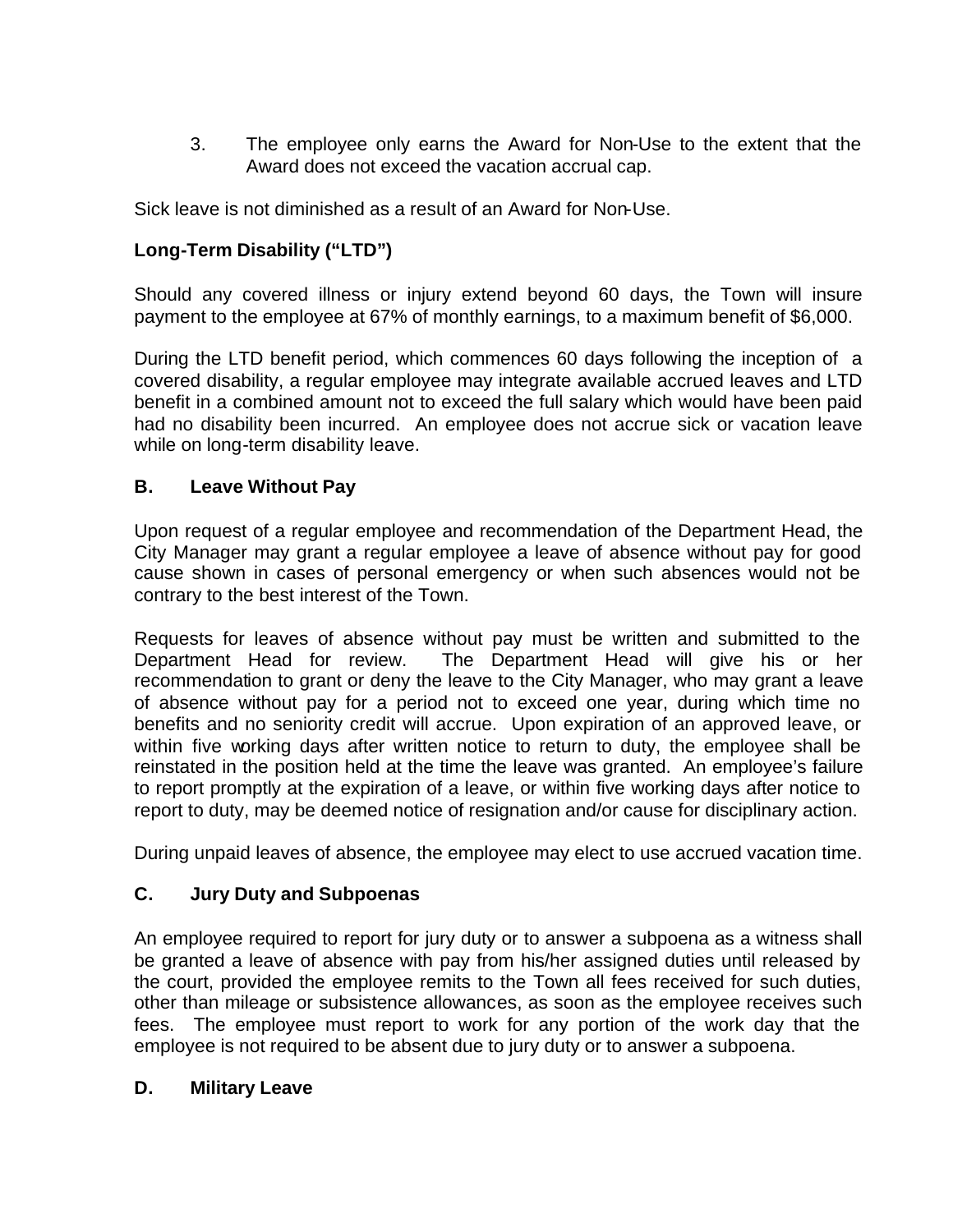Military leave of absence shall be granted and compensated in accordance with all applicable laws upon satisfactory proof of the need to report to active duty. Employees must give the City Manager advance notice, to the greatest extent possible, when military duty is scheduled.

# **E. Bereavement Leave**

A regular employee shall be allowed paid leave for not more than five working days when absent because a death has occurred in the immediate family. For the purpose of bereavement leave, members of the immediate family include mother, stepmother, father, stepfather, mother-in-law, father-in-law, child, grandmother, grandfather, grandchild of the employee, or spouse, brother, stepbrother, sister, stepsister, cohabitant or dependent of the employee. Bereavement Leave because of a death of someone who is not a member of the employee's immediate family is limited to one day per request. Bereavement Leave cannot be accumulated and is not part of the sick leave benefit. Bereavement Leave cannot be used on a Town holiday.

In order to receive bereavement leave, an employee must make a written request to the appropriate Department Head that identifies the relationship of the deceased to employee. The Department Head will forward his or her recommendation regarding the leave to the City Manager for a final decision.

# **F. Leave for Pregnancy Disability**

A pregnant employee shall be entitled to an unpaid leave of absence for the duration of disability due to pregnancy to a maximum of four months. The employee may use her accumulated sick or vacation leave for all or part of the leave. The employee's request for Pregnancy Disability Leave must be supported by a physician's statement that sets forth the anticipated duration of the disability.

## **G. Family and Medical Act Leave**

Provided that the Town's workforce consists of at least 50 full time employees, leave of absence shall be granted in accordance with the state and federal Family and Medical Leave Acts. The parties agree to meet and confer if compliance with these acts requires modifying any provision in this MOU. The parties acknowledge that the Town may unilaterally develop forms for administering Family and Medical Act Leave.

## **H. Rules Applicable to Leave Provisions**

Leaves of absence without pay shall not be counted for purposes of determining seniority.

At the conclusion of an authorized leave of absence, an employee shall be returned to an equivalent position within his/her classification.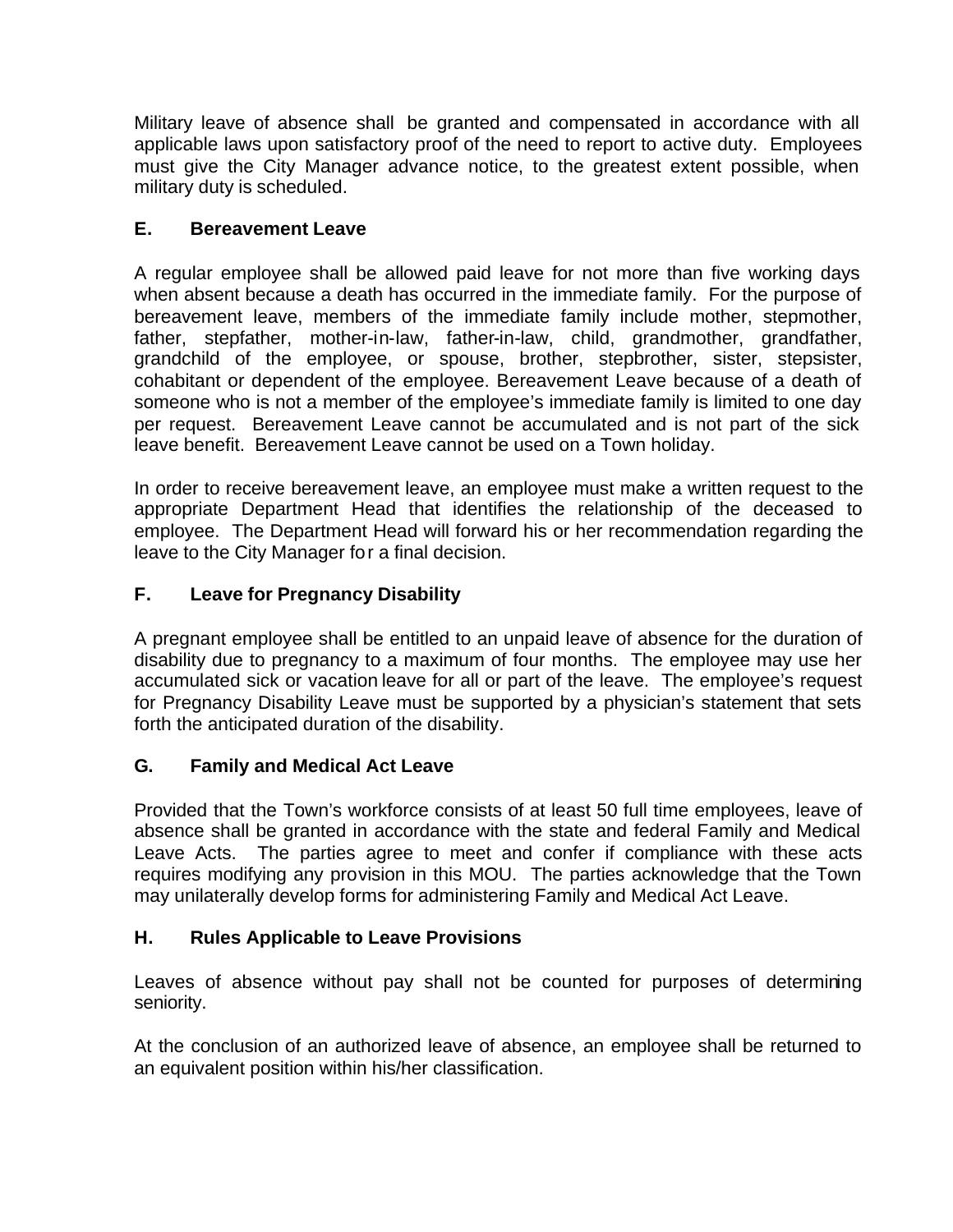No sick leave, vacation leave, medical or dental insurance benefits accrue during an unpaid leave of absence except for Family and Medical Leave Act Leave, but the employee may elect to continue medical, vision or dental insurance coverage for up to the duration of his/her leave of absence at his/her own expense. For any paid leave of absence, all benefits continue to accrue.

Only accrued sick leave and vacation leave and compensatory time off that has been earned as of the prior pay period is available for the employee's use.

In consultation with the Department Head, the City Manager and his/her designee may designate the specific beginning and ending dates of a leave to meet the needs of the employee and the Town. Failure to return to work at the designated return date will be deemed a resignation.

At the conclusion of a paid or unpaid leave of absence due to any sickness or disability of three days or more, the employee may be required to submit a physician's statement certifying that he/she is medically qualified to resume work as a condition to returning to work.

#### **ARTICLE 11: BENEFIT PROGRAMS**

#### **Insurance**

From July 1, 2003 through October 31, 2004, During the term of this MOU, the Town will pay the monthly premium contributions for employees and eligible dependents for health, dental and vision insurance. The employees agree to retain the same health insurance that they were enrolled in as of the beginning of the term of this MOU throughout the term of this MOU. Effective November 1, 2004, the Town-paid medical premium is to be capped at \$819.57 (3+ party rate), \$630.44 (2 party rate), and \$315.22 (1 party rate). Employees selecting a health plan whose premium exceeds the above stated amounts will be required to pay the difference.

Effective January 1, 2005, the Town-paid medical premium cap is to increase to the then-prevailing Blue Shield HMO rate for 3+ party, 2 party and 1 party plans.

The City Manager may contract with different health care insurers/providers, at his sole discretion, during the term of this MOU, so long as any new contract does not reduce the level of benefits.

**Employee Assistance Program.** The Town shall establish a program for psychological counseling to employees and their dependents, with total Town expenditures not to exceed \$3,000, for payment of professional psychological counseling fees. Employee family groups are entitled to attend up to six sessions with the Town sponsored counselors during the term of this agreement when he/she/they determine(s) that psychological counseling is needed to ensure continued good mental health.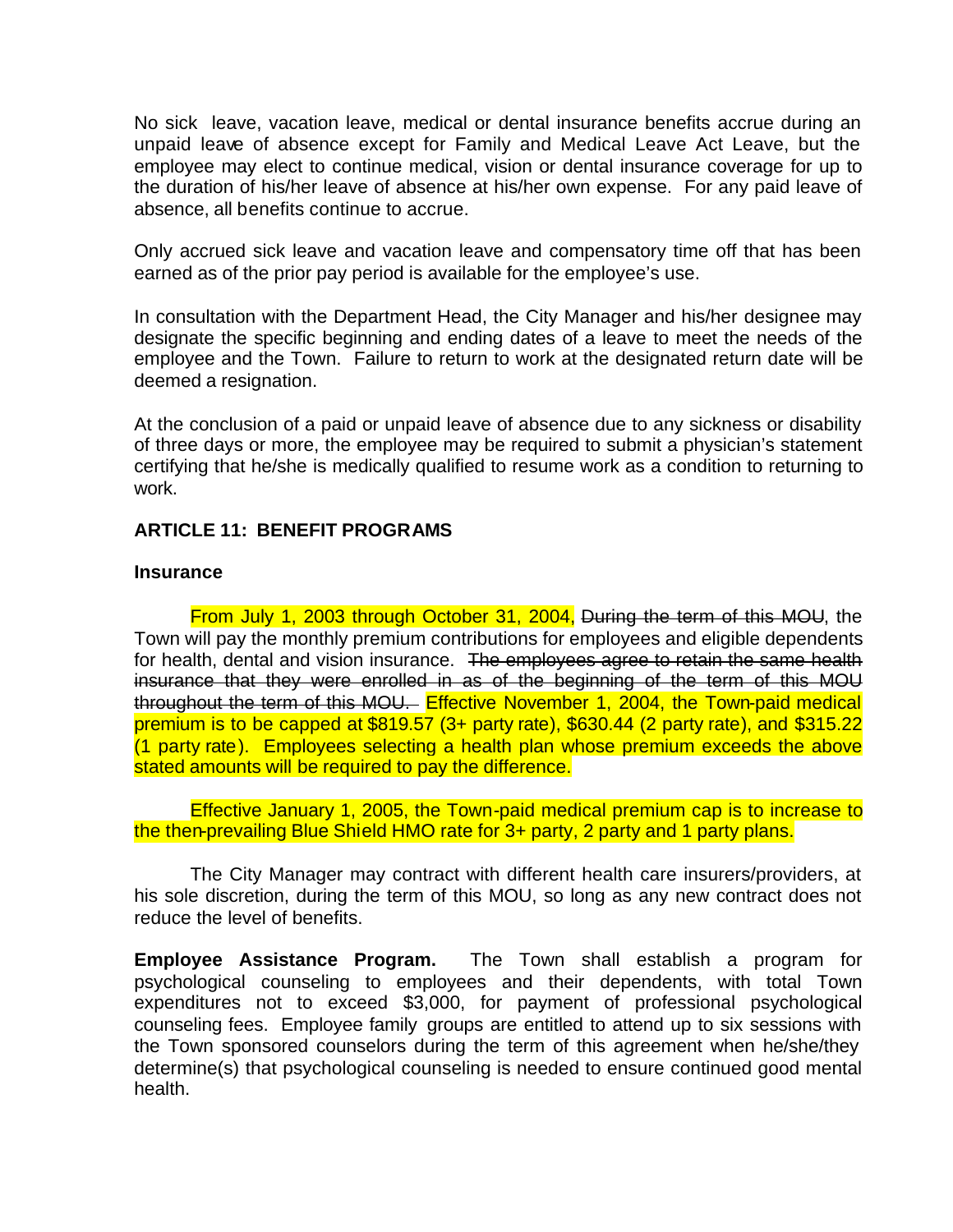**Life Insurance.** The Town will provide all regular employees life/accidental death and dismemberment insurance of \$50,000.

#### **Educational Reimbursement.**

The Town shall establish a \$1,000 annual educational reimbursement plan. An employee who successfully completes courses that have been approved by the City Manager may receive up to \$400 reimbursement for each fiscal year of the term of this MOU until the funds are depleted. At the end of the calendar year, any unused amount in the plan shall be distributed to participants in the plan during that year on an equal basis provided that such additional payments to participants shall be based on actual expenditures incurred by the participants.

#### **Building Inspector and Notary Public License.**

Employees who are assigned to perform the duties of Building Inspector and who have permission to take the examination(s) for certificates issued by the International Conference of Building Officials, the International Association of Electrical Inspectors, or the International Association of Plumbing and Mechanical Officials, will receive a 100% reimbursement of the examination fee or certificate renewal fee. Employees in any classification who have permission to take the Notary Public License examination will receive a 100% reimbursement of the examination fee or certificate renewal fee. Reimbursement will be made only upon submission of proof of either successful completion of the examination(s) or payment of the renewal fee(s).

Employees who are required by State or Federal agencies or by job description to be licensed or certificated in order to perform Town job duties shall be reimbursed for the fees for such license or certificate, including other DMV licenses above Class "C".

#### **Use of Private Automobile — Mileage Reimbursement.**

The City Manager authorizes monthly vehicle allowance as follows: \$300 for those in the classification of Building Inspector/Plan Checker and Senior Building Inspector/Plan Checker. The purpose of the allowance is to compensate persons employed in this classification for having his/her private automobile available for use or for actually using his/her private automobile in the performance of the duties of his/her employment with the Town. All other employees who sporadically use their private vehicle in the performance of Town duties (excluding normal home to work commuting) will receive a mileage reimbursement for actual miles driven and reported at the current IRS rate.

#### **ARTICLE 12: RETIREMENT**

Beginning on July 1, 1999, the Town will provide the PERS 2% at 55 retirement program and pay the full 7% PERS employee contribution.

During the Fiscal Year 2001-2002, the Town will request an actuarial study from PERS for the cost of implementing the 3% at 60 retirement program and allowing retirement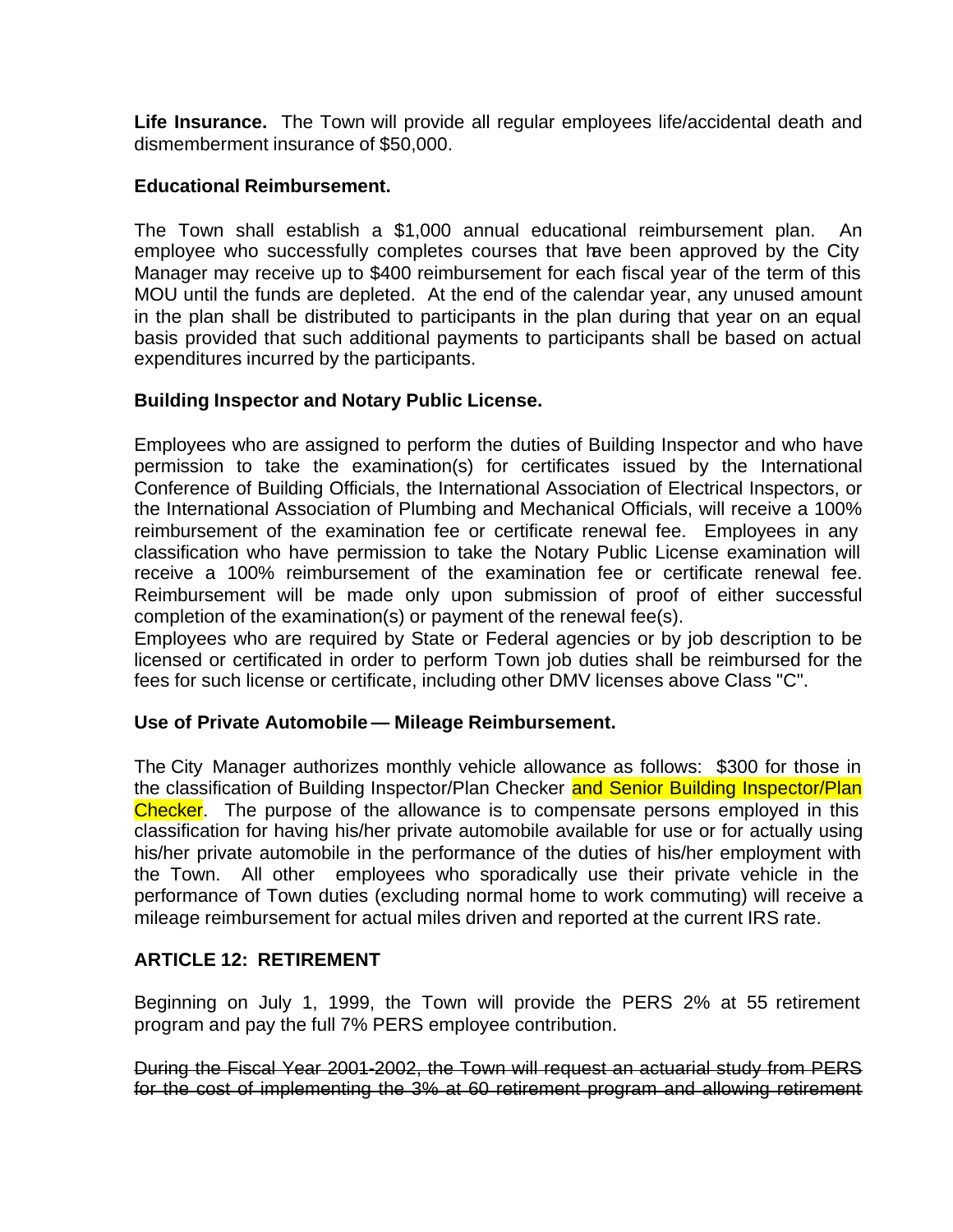compensation to be calculated at the single highest year. The results of the study shall be reported to the Union.

## **ARTICLE 13: EMPLOYEE RECOGNITION PROGRAM**

The Town will form a joint management and labor committee to establish a recognition program.

## **ARTICLE 14: GRIEVANCE PROCEDURE**

#### **A. Definition**

Except as stated otherwise in this MOU, a grievance is any dispute between the Town and an employee regarding the interpretation or application of this MOU. A grievance may be filed by an employee on his/her own behalf, or by the Union.

#### **B. Grievance Steps**

Step 1. An employee must present the grievance in writing to the Department Head within 15 days following the event upon which the grievance is based.

The written grievance shall contain a complete statement of the alleged facts upon which the grievance is based, the remedy requested, and the sections of the MOU claimed to have been violated. The grievance shall be signed and dated by the employee. The Department Head may refer the grievance to the appropriate supervisor for investigation, if necessary. The Department Head, or appropriate supervisor to whom the grievance has been referred, will arrange a meeting in an attempt to resolve the grievance. The Department Head, or his/her designated representative, will give a written decision to the employee within 15 days following the receipt of the grievance.

Step 2. If the employee desires to appeal the grievance to Step 2, the employee must present a written appeal to the City Manager within 15 days following receipt of the written decision of Step 1.

Within 15 days after the receipt of the appeal to Step 2, the City Manager shall hold a meeting with the employee, the Union representative, and the appropriate supervisor to discuss the matter. A written decision shall be given to the employee within 30 days following the meeting.

Step 3. If the grievance has been properly processed through the previous steps of the procedure and is not resolved, the employee may present the grievance to an Advisory Arbitrator for a proposed decision. The employee or the Union representative shall notify the City Manager of the request to present the grievance to an Advisory Arbitrator, in writing, within 15 days following the receipt of the written answer at Step 2.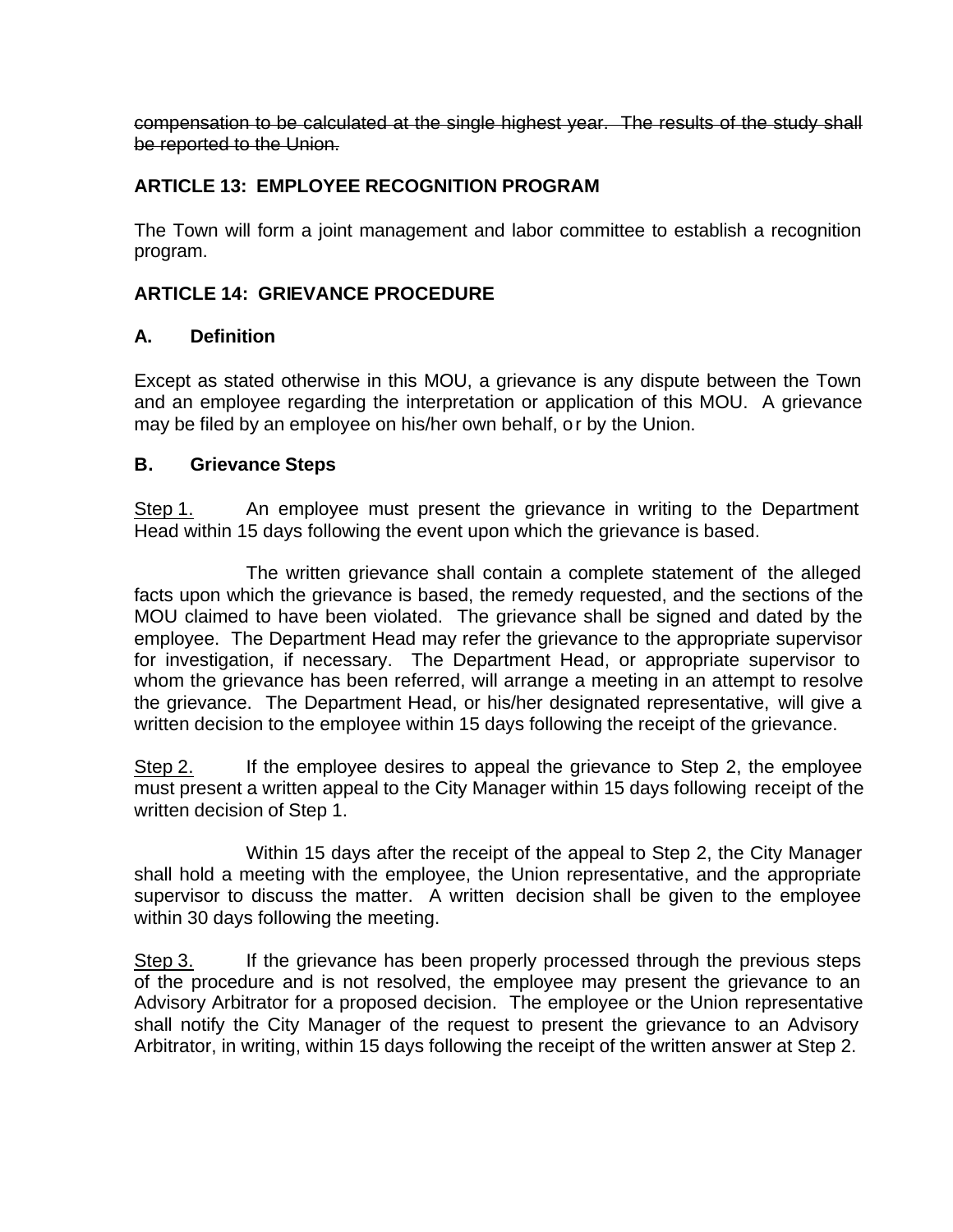The Advisory Arbitrator shall be selected from a list of five available arbitrators provided by the State Mediation and Conciliation Service. The parties shall alternate striking names from the list until only one arbitrator remains.

The Advisory Arbitrator shall hold a hearing on the issue or issues submitted, or as determined by the Advisory Arbitrator, if the parties have not mutually agreed upon the issue or issues. Every effort will be made to schedule the hearing within 45 days after the selection date of the Advisory Arbitrator. Each party will prepare a statement of the issue or issues, as well as a position statement thereon, and submit such to the Advisory Arbitrator and other party at least five days prior to the hearing.

The hearing shall be informal. Hearsay evidence is admissible, but hearsay alone will not support an allegation. Witnesses shall be sworn, testimony given under oath, and documentary evidence will be received as appropriate. A complete stenographic record of the proceedings will be made.

The Advisory Arbitrator should render his/her proposed decision in writing within 60 days after the conclusion of the hearing. The Advisory Arbitrator's proposed decision shall be sent to the City Manager and the employee. The Advisory Arbitrator has jurisdiction only to render a proposed decision. The Advisory Arbitrator's proposed decision is not final and binding.

Each party shall bear its own respective attorneys' fees and costs. The fees of the Advisory Arbitrator, as well as the cost of the stenographic record of the hearing, shall be equally divided between and paid by the Town and Union.

Step 4. The City Manager has 15 days after receiving the Advisory Arbitrator's proposed decision to either adopt the proposed decision as the Town's final decision, or to refer the matter to the City Council. In the latter case, the City Manager shall present the Advisory Arbitrator's proposed decision to the City Council for its consideration and final decision at its next regular session. The City Council shall render, in closed session, if appropriate, a final decision by adopting, rejecting or modifying the proposed decision of the Advisory Arbitrator.

#### **C. General Provisions**

Grievances may only be processed during normally scheduled non-overtime working hours. The Union agrees that the time spent by its designated Union representative shall be kept to a reasonable minimum and that no Union representative shall be entitled to any additional compensation or premium pay for any time spent in processing grievances outside such representative's regularly scheduled hours.

All time limits herein refer to calendar days. Any of the time limits specified in Steps 1-4 may be extended by written mutual agreement of the parties.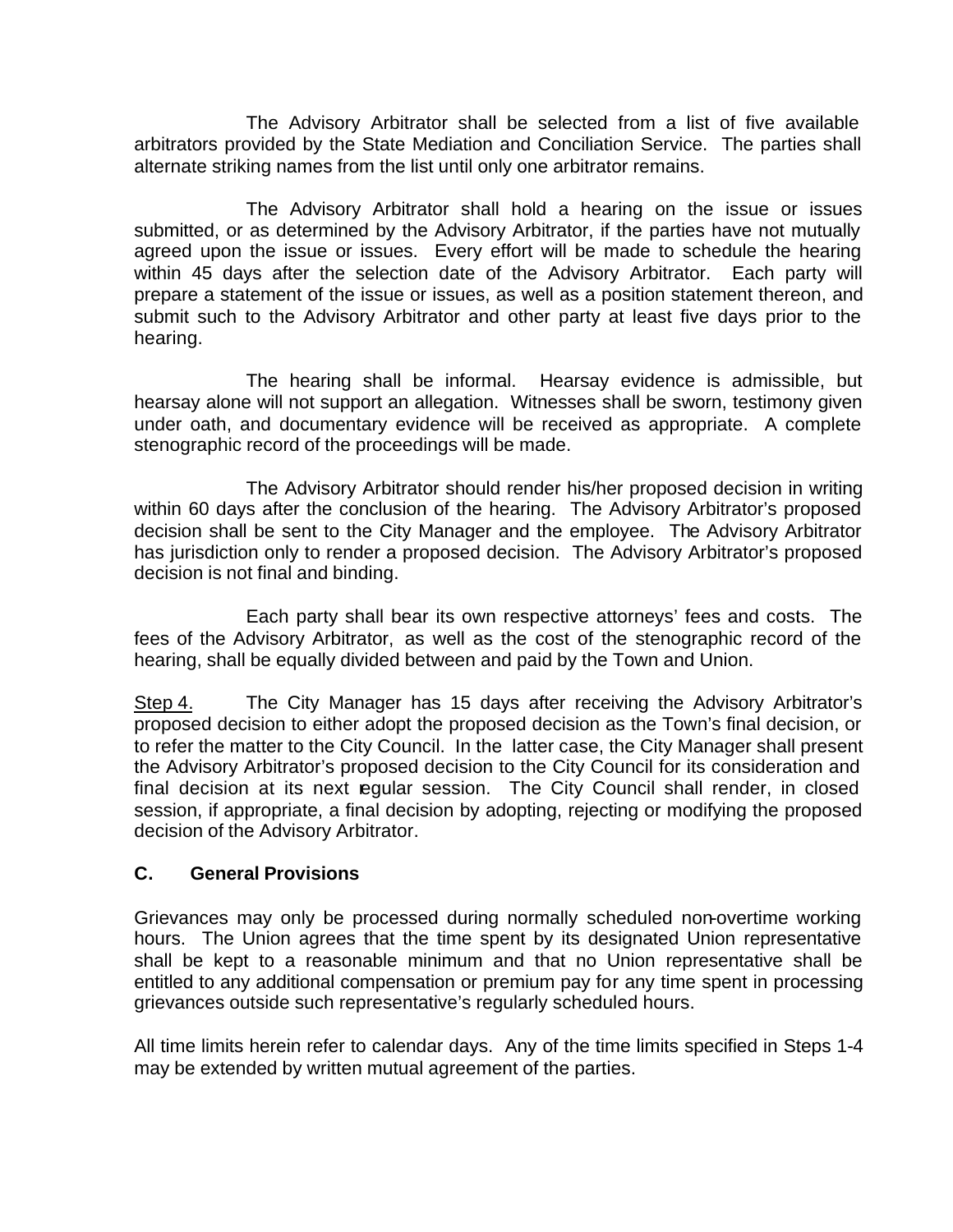Copies of the resolution of all grievances, including the grievance, shall be sent to the Union.

## **ARTICLE 15: DISCIPLINARY ACTION**

 Although verbal or written reprimands shall not be subject to appeal through the Article 14 Grievance Procedure, regular employees may appeal other disciplinary actions beginning at Step 3 of the Grievance Procedure. Probationary employees have no right to either pre-disciplinary procedures or post-disciplinary appeal procedures.

#### **ARTICLE 16: FULL UNDERSTANDING, MODIFICATION AND WAIVER**

This MOU sets forth the full and entire understanding of the parties regarding the matters set forth herein, and any and all prior or existing MOU's, understandings, or agreements that conflict with the matters set forth herein, whether formal or informal are hereby superceded and terminated in their entirety. Existing policies, rules, ordinances and resolutions that do not conflict with the matters set forth herein remain in effect.

During the term of this MOU, the parties shall meet and confer at the request of either party pertaining to matters that are not covered herein and within the scope of representation.

Except as specifically provided herein, it is agreed and understood that each party voluntarily and unqualifiedly waives its right and agrees that the other shall not be required to negotiate with respect to any subject or matter addressed in this MOU. It is the intent of the parties that this MOU be administered and observed in good faith.

#### **ARTICLE 17: NONDISCRIMINATION**

The parties agree that they, and each of them, shall not discriminate against any employee because of race, religion, national origin, political affiliation, age, disability, sex, sexual orientation, union membership or lack of union membership.

#### **ARTICLE 18: SEPARABILITY**

Notwithstanding any other provision in this MOU, in the event any article, or subsection thereof, of this MOU shall be declared invalid by any court of competent jurisdiction, or by any applicable state or federal law or regulation, or should a decision by any court of competent jurisdiction or any applicable state or federal law or regulation diminish the benefits provided by this MOU, or impose additional obligations on the Town, the parties agree to meet and confer on the article or subsections thereof affected. In such an event, all other provisions of this MOU not affected shall continue in full force and effect.

#### **ARTICLE 19: FITNESS FOR DUTY**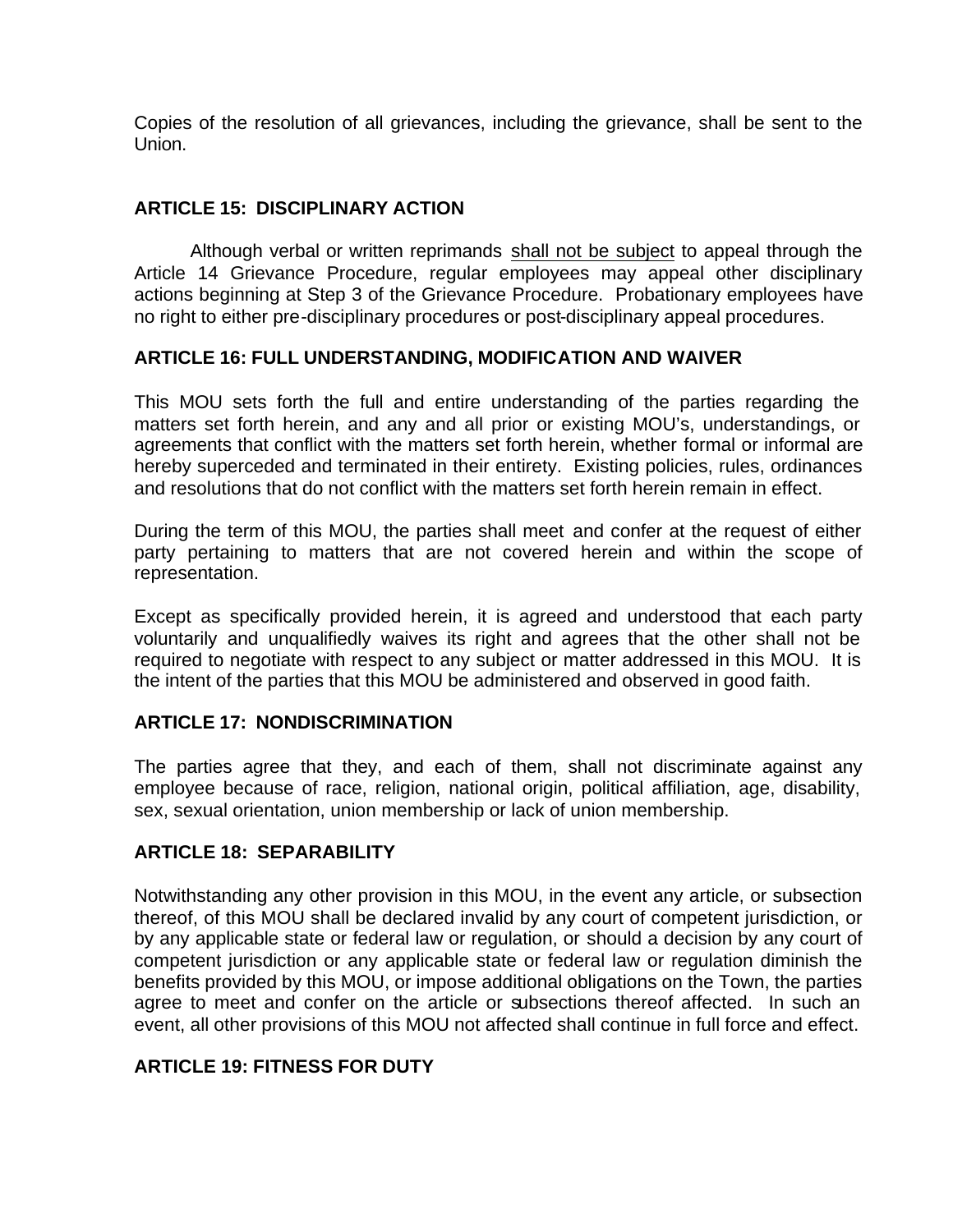The parties agree that the provisions of this MOU are to be interpreted and applied by both parties in a manner that is consistent with the state and federal laws that prohibit discrimination against those with disabilities. The Town shall have the right to request an employee to undergo a physical or mental fitness for duty examination when the City Manager concludes that an employee's health has had, or in reasonable probability will have an impact upon the employee's job performance or the health or safety of other employees. The examination will be designed to determine the employee's ability to safely perform the essential functions of the job.

## **ARTICLE 20: TERM**

The term of this MOU shall be July 1, 2004 $3$  through June 30, 2003 $5$ .

| Dated: | Dated: |
|--------|--------|
|        |        |

TOWN OF ATHERTON TEAMSTERS LOCAL 856

\_\_\_\_\_\_\_\_\_\_\_\_\_\_\_\_\_\_\_\_\_

Mayor **Mayor** Union Representative

Approved as to Form:

*/s/ Marc Hynes* City Attorney

Adopted by the City Council on **\_\_\_\_\_\_\_\_\_\_\_\_\_\_\_\_\_\_\_\_\_.**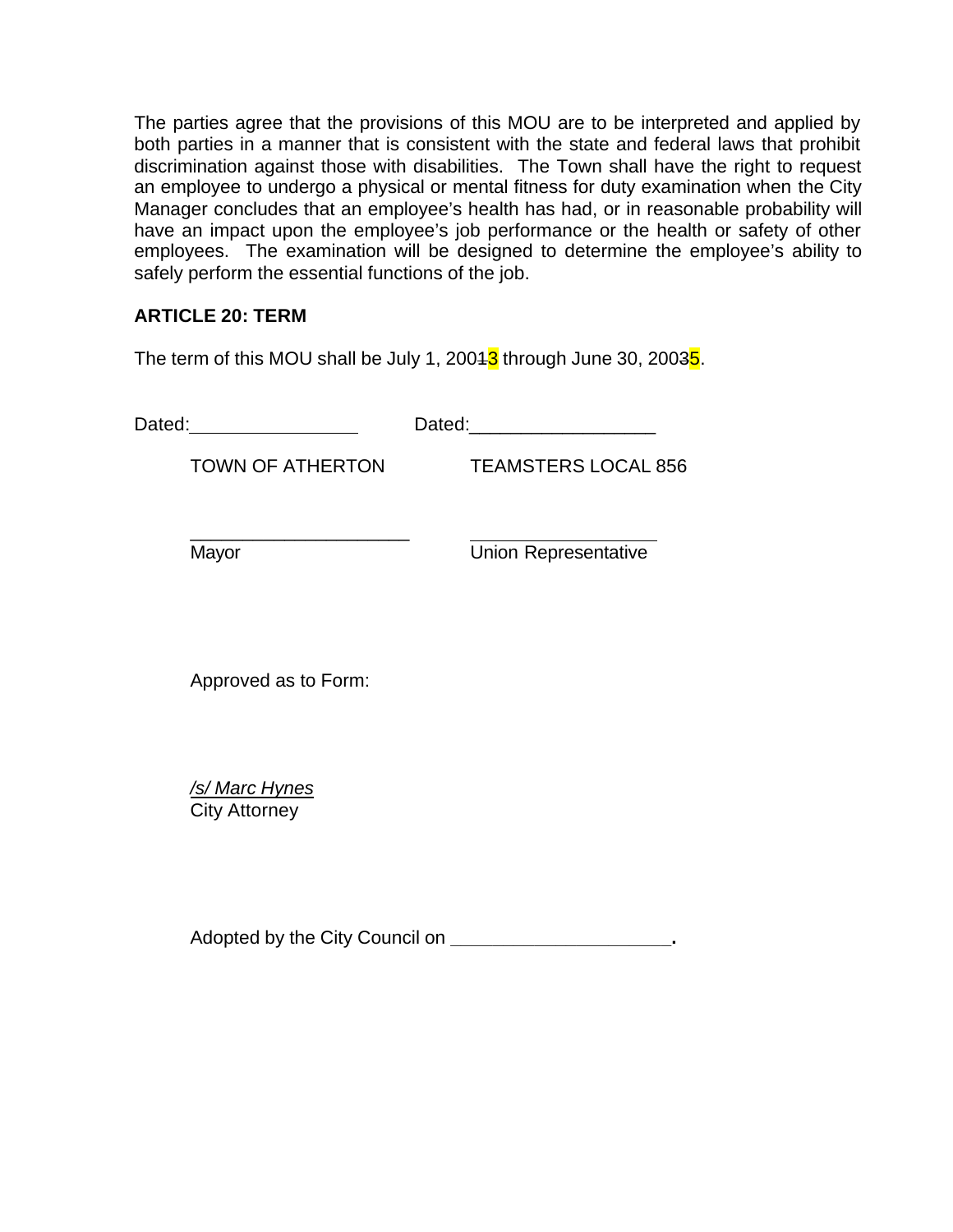#### **APPENDIX A**

Units shall be comprised of individuals employed in the following classifications.

#### THE UNITS

#### PUBLIC WORKS-PARKS EMPLOYEES UNIT

Public Works Maintenance Worker I / Parks/Facilities Maintenance Worker I Public Works Maintenance Worker II / Parks/Facilities Maintenance Worker II

Town Arborist/Public Works Specialist

Assistant Engineer

#### MISCELLANEOUS EMPLOYEES UNIT

Office Specialist

Building Inspector/Plan Checker

Public Services Assistant

#### SUPERVISOR/CONFIDENTIAL UNIT

#### **SUPERVISOR**

Park Supervisor\*\* Public Works Supervisor Senior Building Inspector/Plan Checker\*\*\*

CONFIDENTIAL

Finance Assistant

\*Titles listed separately for clarification. Formerly listed as Public Works Maintenance Worker.

\*\*Title listed separately for clarification. Formerly listed as Public Works Supervisor.

\*\*\*Approved by City Council on February 19, 2003.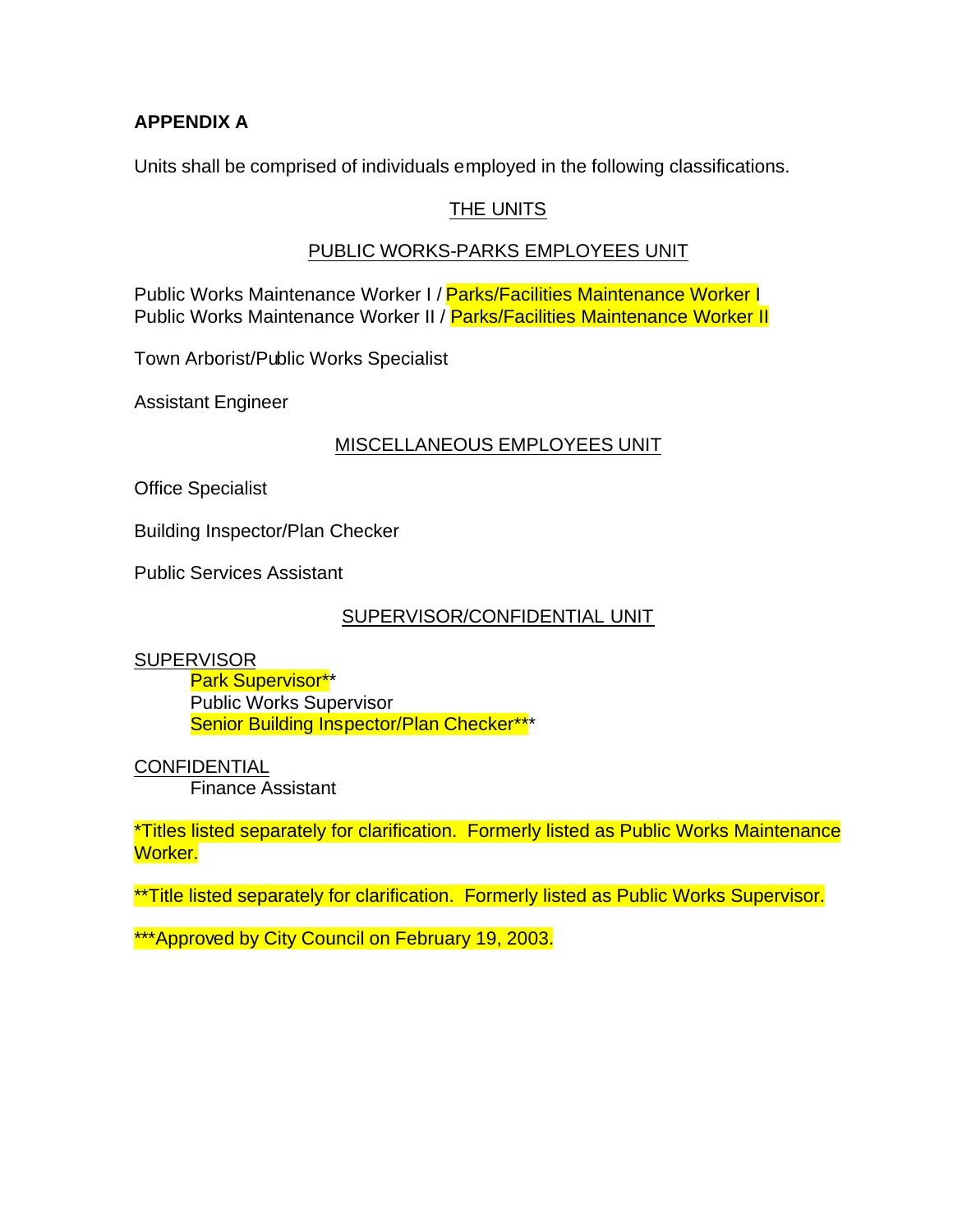#### **APPENDIX B**

#### PUBLIC WORKS DEPARTMENT STANDBY ASSIGNMENT RULES

All employees who have been employed in the Public Works Department for at least one year are required to participate in the standby program that is referenced in the Memorandum of Understanding between Local Union No. 856 and the Town of Atherton. Other employees who meet the qualifications as may be established by the Public Works Director may also participate. An employee on standby agrees to:

- 1. Review and approve his or her assignment on the yearly standby assignment schedule that is posted in the Public Works Department. Standby assignments are for one-week periods and include all hours when the Town is not open for business (except during lunch hours on workdays).
- 2. Keep the Town's cellular phone, beeper, storm drainage maps, and telephone numbers of the Atherton Police Department Watch Commander with him or her at all times during standby assignment. Protect the cellular phone from loss or damage. Return the cellular phone to the Public Works Director at the end of the standby assignment.
- 3. Respond to all call backs that occur during scheduled standby time unless he/she has previously notified the Public Works Director of the name of another employee who meets the qualifications and who has agreed to respond. The employee who seeks a substitute is responsible for ensuring that the substitute employee has the standby equipment listed in Item 2 above.
- 4. Respond to a page or cellular phone call promptly and without delay after being paged or called. Respond to the call back location within 30 minutes after answering a page or call back to service.
- 5. Do not consume alcohol or drugs during standby assignment that may impair his/her ability to perform call back duties.
- 6. Acquire as much information as possible regarding a call back before responding. Use good judgment in determining the need to call out to employees to assist with a call back. Log all information regarding each call back on appropriate forms.
- 7. Make safety the highest priority and inform the Public Works Director of any major incident that results in the loss of life, injury or property loss.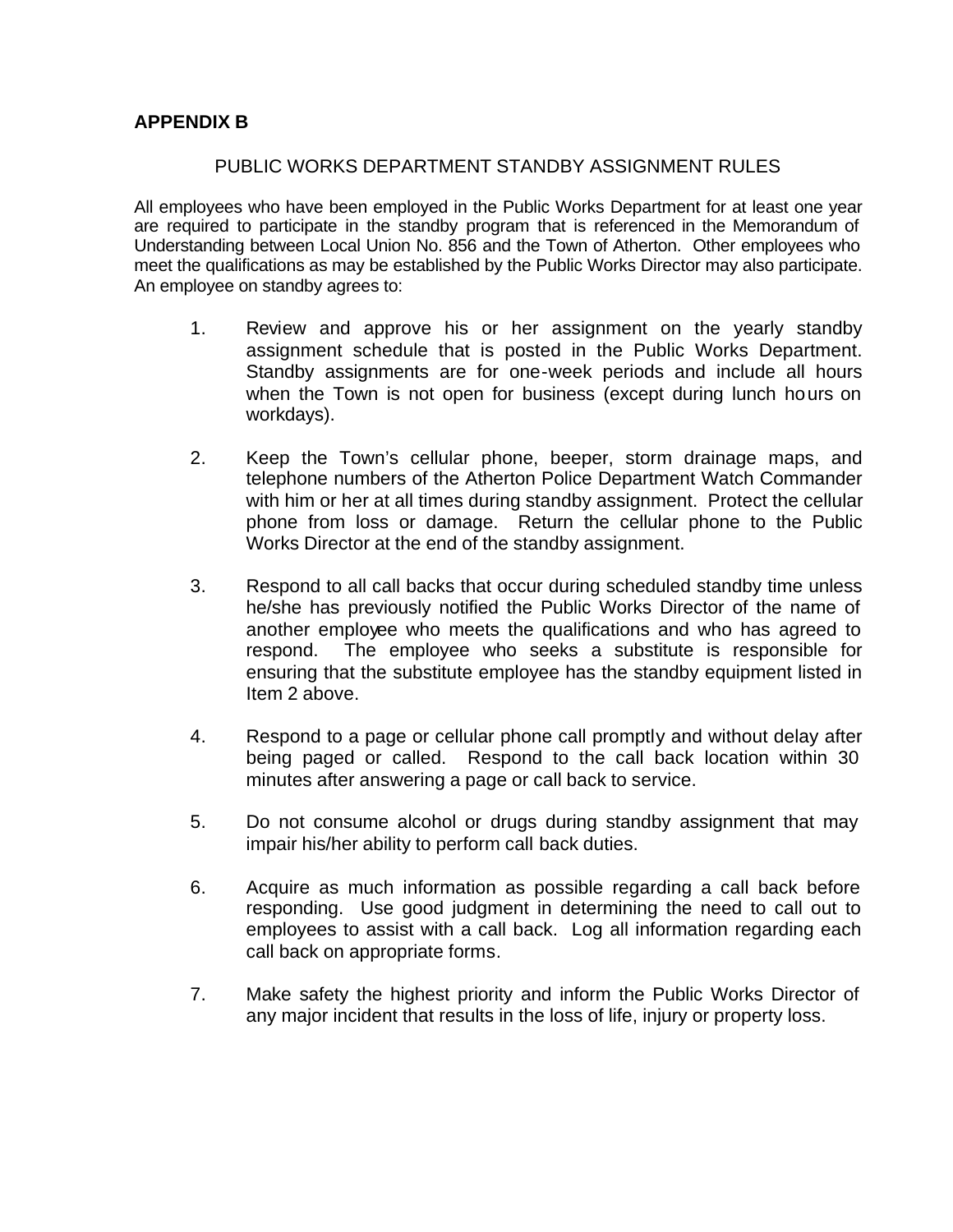The Fair Labor Standards Act (29 U.S.C. Section 201 and following) requires that a covered employee receive overtime compensation at the rate of one and onehalf times the employee's regular rate of pay for each hour worked over forty (40) in the employee's designated workweek. The Fair Labor Standards Act regulations require employers to keep a record of the particular workweek designated for each employee. (29 C.F.R. Section 516.2(a)(5).) The Fair Labor Standards Act workweek designated for \_\_\_\_\_\_\_\_\_\_\_\_\_\_\_\_\_\_\_\_\_\_ [employee name] shall be the seven consecutive day period that begins on \_\_\_\_\_\_\_\_\_\_\_\_[day of the week and time] and ends on \_\_\_\_\_\_\_\_\_\_\_\_\_ [day of the week and time].

Acknowledged: \_\_\_\_\_\_\_\_\_\_\_\_\_\_\_\_\_\_\_\_\_\_\_\_\_\_\_\_\_\_\_\_ [employee signature]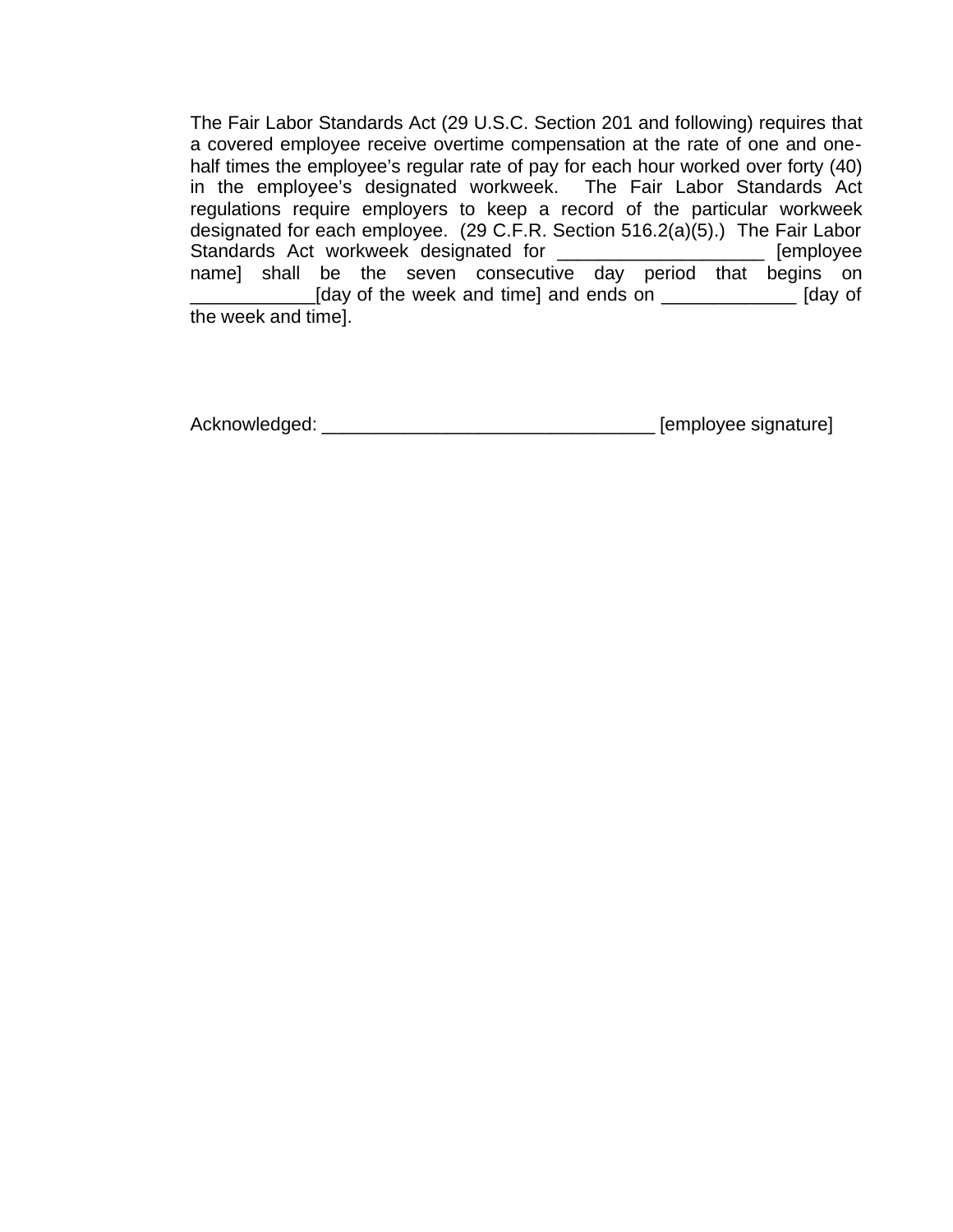#### **APPENDIX C**

#### **Fiscal Year 2001-2002**

# **Salary Ranges (70th Percentile)**

| <b>Position</b>                           | <b>Step A</b> | Step-B   | Step <sub>C</sub> | Step-D   |
|-------------------------------------------|---------------|----------|-------------------|----------|
| Assistant Engineer*                       | 5,061.00      | 5,358.60 | 5,656.30          | 5,954.00 |
| <b>Building Inspector/Plan Checker</b>    | 5, 123. 25    | 5,302.56 | 5,597.14          | 5,891.73 |
| <b>Finance Assistant</b>                  | 4,273.60      | 4,524.00 | 4,776.38          | 5,027.77 |
| Office Specialist                         | 3,728.93      | 3,859.44 | 4,073.86          | 4,288.27 |
| <b>Public Services Assistant</b>          | 3,123.94      | 3,233.28 | 3,412.90          | 3,592.53 |
| <b>Public Works Maintenance Worker I</b>  | 3,402.85      | 3,521.95 | 3,717.62          | 3,913.28 |
| <b>Public Works Maintenance Worker II</b> | 3,742.75      | 3,873.74 | 4,088.95          | 4,304.16 |
| <b>Public Works Supervisor</b>            | 5,309.22      | 5,495.04 | 5,800.32          | 6,105.60 |
| Town Arborist/Public Works Specialist     | 5, 123. 25    | 5,302.56 | 5,597.14          | 5,891.73 |

\*Limited term position approved by Council on January 16, 2002.

\*\*Salary reflects one-time equity adjustment for Finance Assistant.

\*\*\*Salary reflects equity adjustment matching the salary to that of the Building Inspector/Plan Checker (to retain internal equity and due to lack of comparator positions for 70<sup>th</sup> percentile calculation).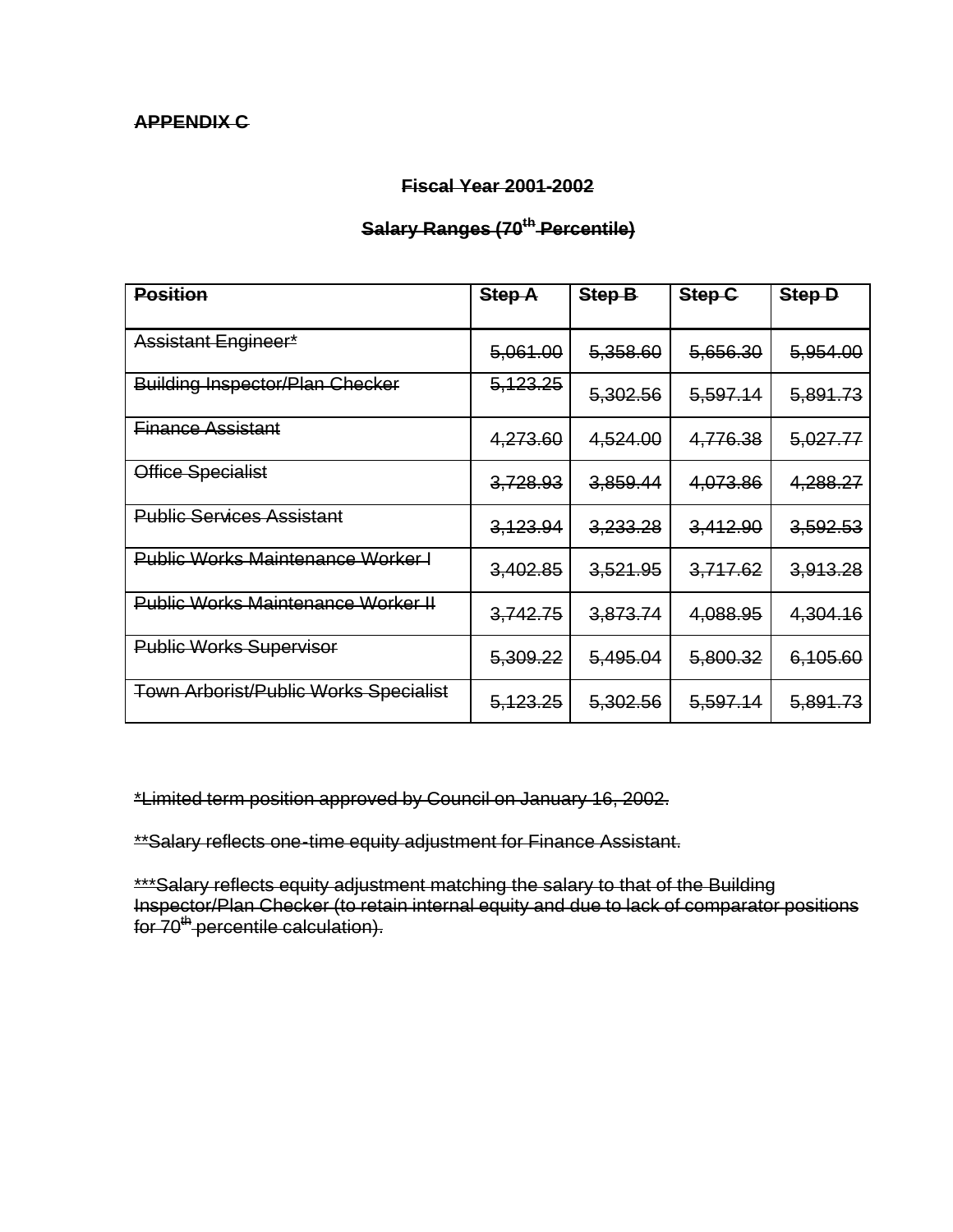## **APPENDIX C**

#### **Fiscal Year 2003-2004**

# **Salary Ranges (70th Percentile)**

| <b>Position</b>                                                                      | <b>Step A</b> | <b>Step B</b> | <b>Step C</b> | <b>Step D</b> |
|--------------------------------------------------------------------------------------|---------------|---------------|---------------|---------------|
| Assistant Engineer*                                                                  | 5,407.69      | 5,653.50      | 5,922.71      | 6,218.85      |
| <b>Building Inspector/Plan Checker</b>                                               | 5,377.20      | 5,621.62      | 5,889.32      | 6,183.78      |
| <b>Finance Assistant</b>                                                             | 4,632.54      | 4,843.11      | 5,073.73      | 5,327.42      |
| <b>Office Specialist</b>                                                             | 3,910.03      | 4,087.76      | 4,282.41      | 4,496.54      |
| <b>Park Supervisor**</b>                                                             | 5,415.85      | 5,662.02      | 5,931.64      | 6,228.23      |
| <b>Public Services Assistant</b>                                                     | 3,351.90      | 3,504.26      | 3,671.13      | 3,854.69      |
| Public Works Maintenance Worker I/<br><b>Parks/Facilities Maintenance Worker I</b>   | 3,495.16      | 3,654.03      | 3,828.03      | 4,019.43      |
| Public Works Maintenance Worker II/<br><b>Parks/Facilities Maintenance Worker II</b> | 3,844.27      | 4,019.01      | 4,210.39      | 4,420.91      |
| <b>Public Works Supervisor</b>                                                       | 5,415.85      | 5,662.02      | 5,931.64      | 6,228.23      |
| <b>Senior Building Inspector/Plan</b><br>Checker***                                  | 5,914.92      | 6,210.66      | 6,506.41      | 6,802.16      |
| <b>Town Arborist/Public Works Specialist</b>                                         | 5,377.20      | 5,621.62      | 5,889.32      | 6,183.78      |

\*Limited term position approved by Council on January 16, 2002.

\*\*Salary range same as Public Works Supervisor. Position previously was not delineated separately and was listed as same title as Public Works Supervisor.

\*\*\*Approved by City Council on February 19, 2003.

\*\*Salary reflects one-time equity adjustment for Finance Assistant.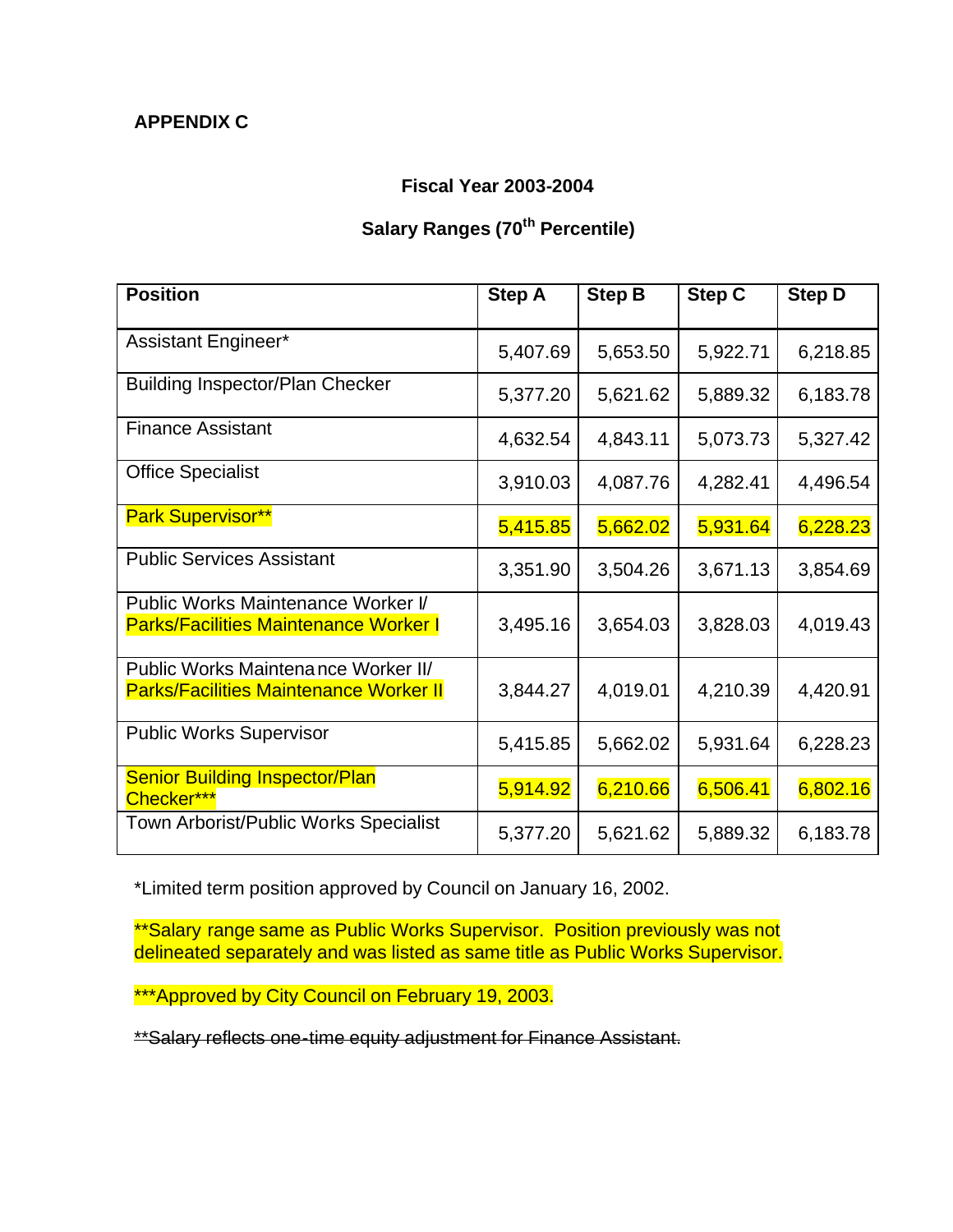\*\*\*Salary reflects equity adjustment matching the salary to that of the Building Inspector/Plan Checker (to retain internal equity and due to lack of comparator positions for 70<sup>th</sup> percentile calculation).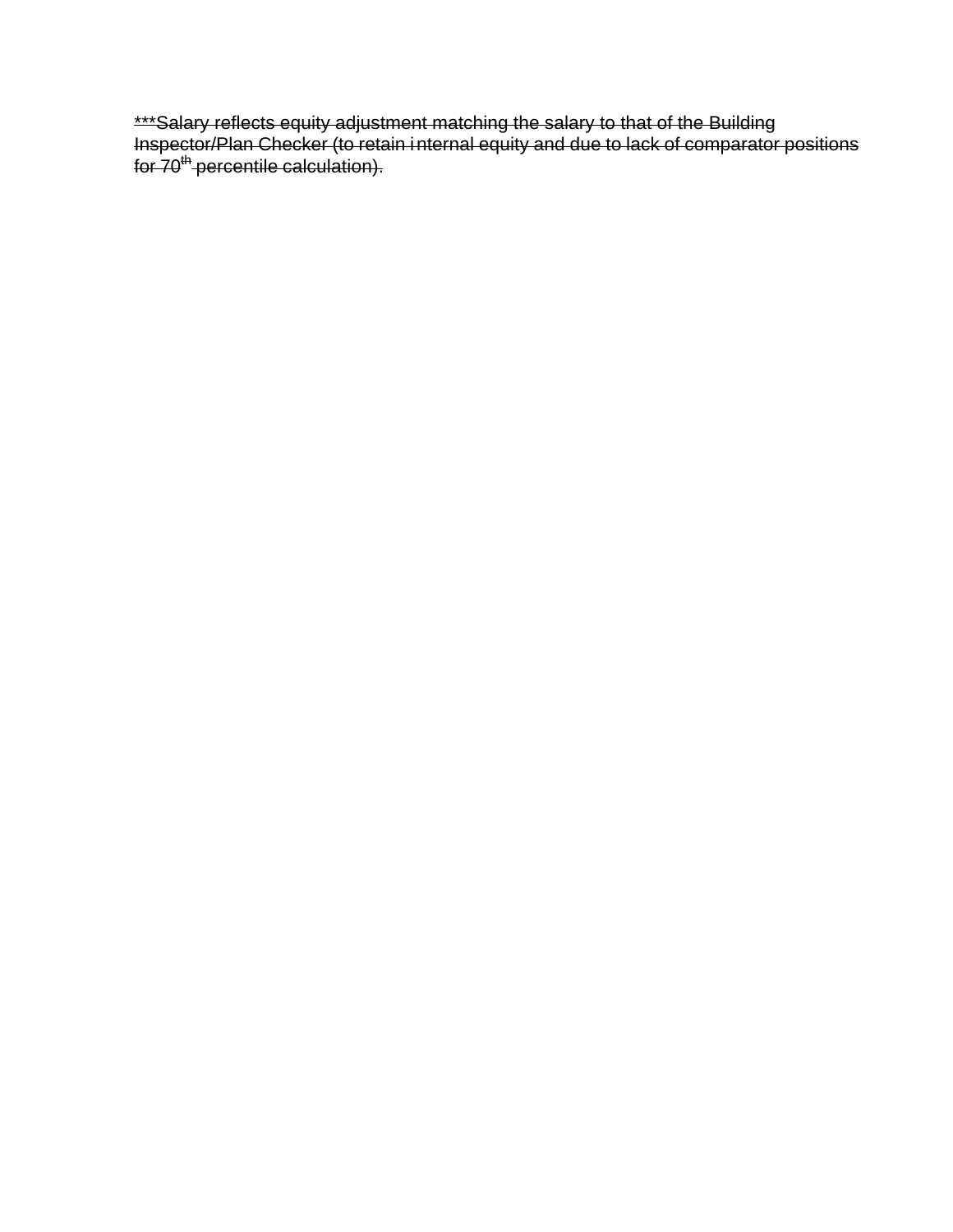**Item No. 15**



# **Town of Atherton**

# **TO: HONORABLE MAYOR AND CITY COUNCILMEMBERS FROM: MARC G. HYNES, CITY ATTORNEY DATE: CITY COUNCIL MEETING OF MARCH 17, 2004 SUBJECT: ACCEPTANCE OF EASEMENT 19 SARGENT LANE**

#### **RECOMMENDATION.**

Authorize the City Manager, in his capacity of District Manager, on behalf of the Atherton Channel Drainage District, to accept easements for drainage purposes located on property known as 19 Sargent Lane.

#### **BACKGROUND:**

As a condition of a parcel map approved for the 19 Sargent Lane project, drainage easements were offered for dedication to the Town. By an earlier agenda item on the regular City Council agenda, the City Council has received a recommendation from the Building Official to authorize the City Manager to accept these easements. That acceptance also includes a further act authorizing transfer of these easements to the Atherton Channel Drainage District.

#### **FISCAL IMPACT:**

None.

Respectfully submitted: Reviewed/Approved:

*s/Marc G. Hynes*\_\_\_\_\_\_\_\_\_\_\_\_\_\_\_ \_\_\_\_\_\_\_\_\_\_\_\_\_\_\_\_\_\_\_\_\_\_ City Attorney City Manager

Attachments: Resolution Grant of Easement

Marc G. Hynes James H. Robinson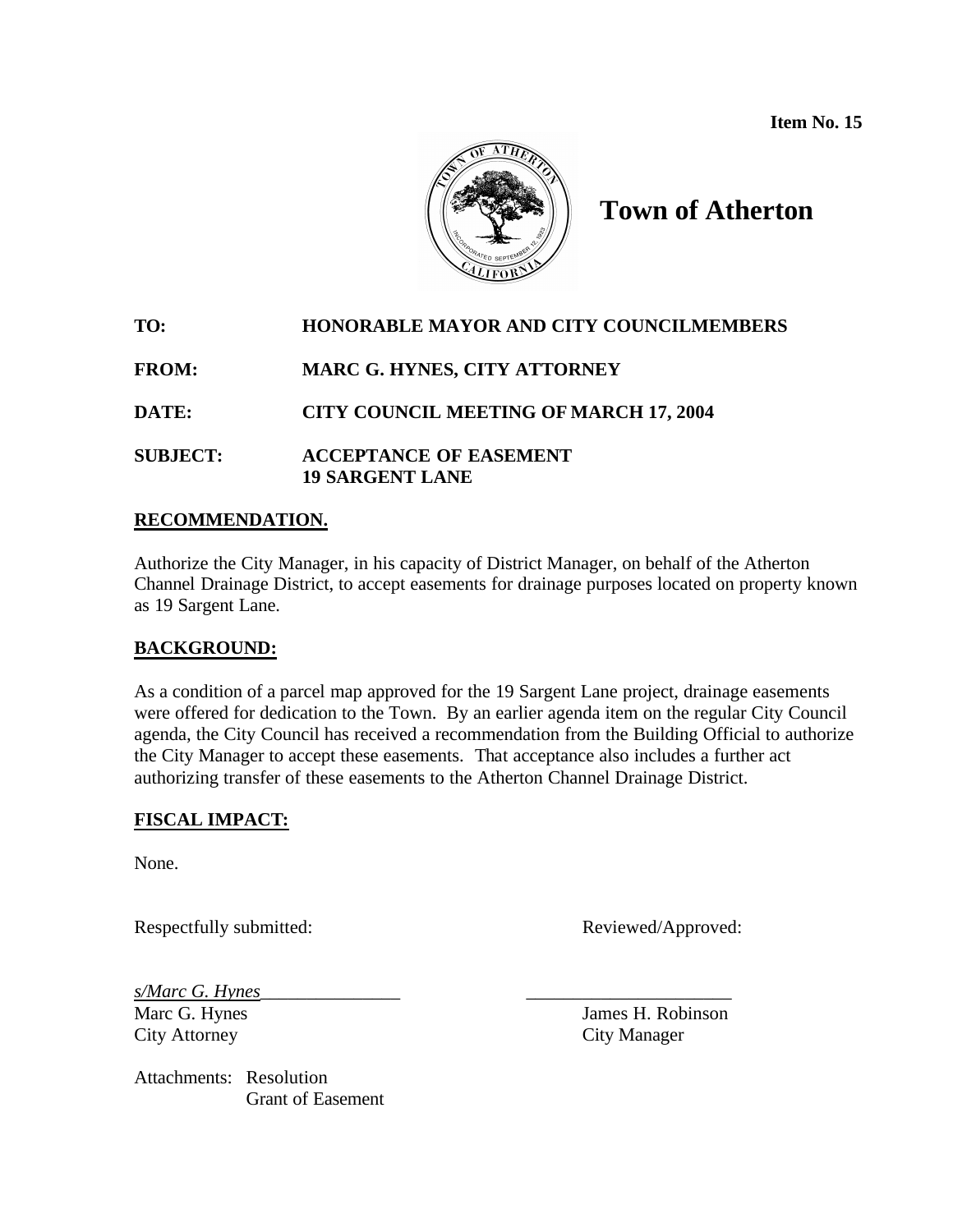#### **RESOLUTION NO. 2004-\_\_**

#### **A RESOLUTION OF THE BOARD OF DIRECTORS OF THE ATHERTON CHANNEL DRAINAGE DISTRICT ACCEPTING EASEMENT**

**RESOLVED**, that the District Manager is authorized and directed to execute, on behalf of the Atherton Channel Drainage District, a public agency, an easement for the purpose of providing storm water drainage, as described in Grant of Easement and Certificate of Acceptance from:

#### THE CITY COUNCIL OF THE TOWN OF ATHERTON

and the Clerk is directed to record said Grant of Easement and Certificate of Acceptance with the Recorder of San Mateo County, State of California.

\* \* \* \* \* \* \* \* \* \* \* \* \*

*I hereby certify that the foregoing Resolution was duly and regularly passed and adopted by the Board of Directors of the Atherton Channel Drainage District at a regular meeting thereof held on the 17th day of March, 2004, by the following vote:*

| AYES:           | <b>Board Members:</b> |
|-----------------|-----------------------|
| NOES:           | <b>Board Members:</b> |
| <b>ABSENT:</b>  | <b>Board Members:</b> |
| <b>ABSTAIN:</b> | <b>Board Members:</b> |

Kathy McKeithen, Chair Atherton Channel Drainage District

\_\_\_\_\_\_\_\_\_\_\_\_\_\_\_\_\_\_\_\_\_\_\_\_\_\_\_\_\_\_\_\_\_\_\_\_\_\_

ATTEST:

Sharon Barker, Clerk Atherton Channel Drainage District

\_\_\_\_\_\_\_\_\_\_\_\_\_\_\_\_\_\_\_\_\_\_\_\_\_\_\_\_\_\_\_\_\_

APPROVED AS TO FORM:

*s/Marc G. Hynes*\_\_\_\_\_\_\_\_\_\_\_\_\_\_\_\_\_\_\_\_\_ Marc G. Hynes, City Attorney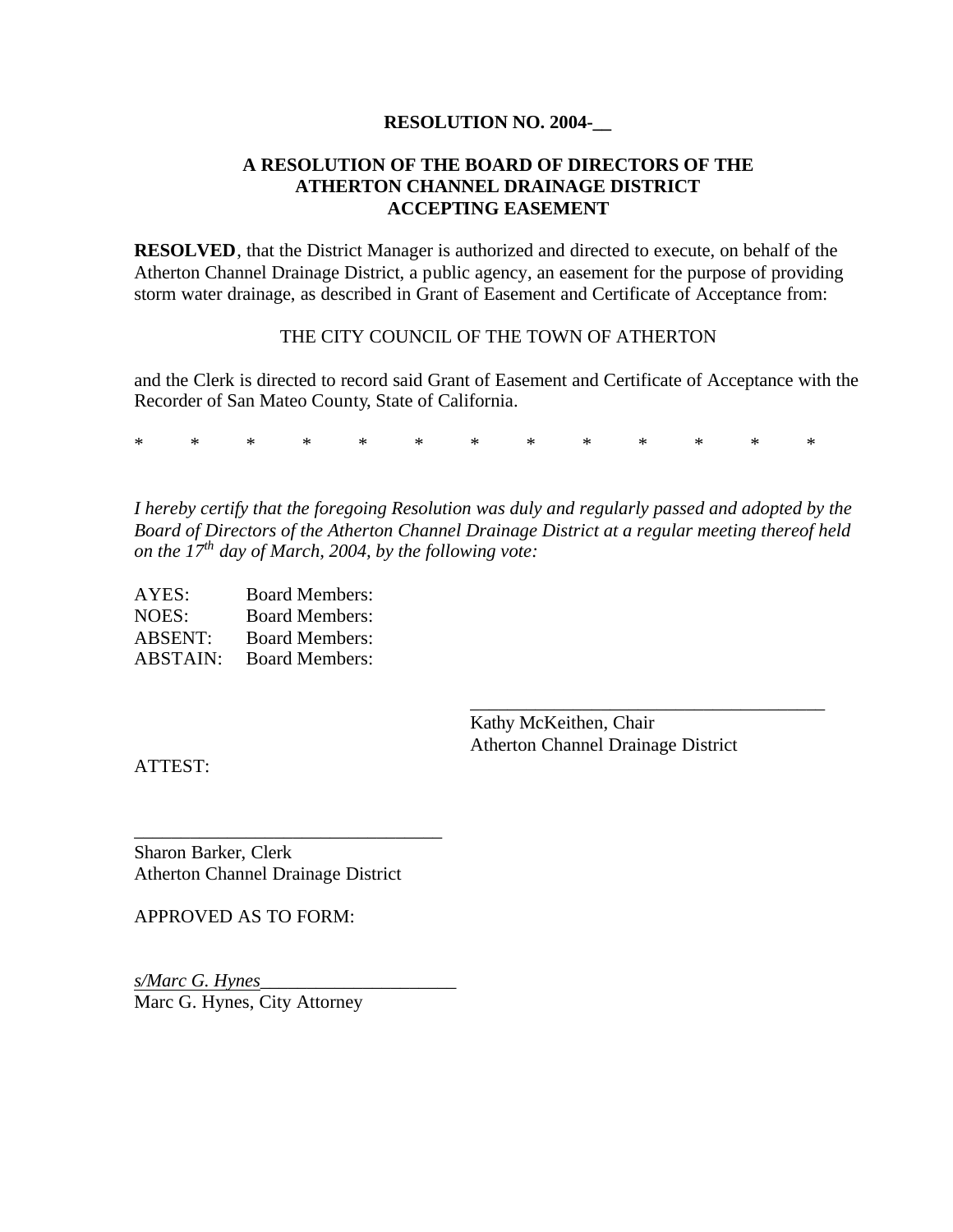**Item No. 16** 



Town of Atherton

# **CITY COUNCIL STAFF REPORT**

#### **TO: HONORABLE MAYOR AND CITY COUNCIL**

#### **FROM: JOHN P JOHNS, FINANCE DIRECTOR**

#### **DATE: FOR THE CITY COUNCIL MEETING OF MARCH 17, 2004**

#### **SUBJECT: AUDIT COMMITTEE MEETING RESULTS PARCEL TAX DISCUSSION**

#### **RECOMMENDATION:**

Receive the report transmitted herein pertaining to the results of the Audit Committee meeting of March 9, 2004.

#### **DISCUSSION**

Pursuant to the request of the City Council, the Audit Committee met on March 9<sup>th</sup>, 2004 to discuss the prospect of assisting the City Council in evaluating the Town's requirements relative to a renewal of the Parcel Tax.

During the March 9<sup>th</sup>, 2004 meeting, the Audit Committee discussed how it might be involved in the initiative to renew the Parcel Tax. The Audit Committee noted that its involvement in the 2000 Parcel Tax initiative was informal in nature and was limited to evaluating the projections of the Finance Department over the intermediate-range planning horizon. Nonetheless, the Audit Committee expressed a willingness to consider extending its involvement beyond evaluating staff's financial projections.

The Audit Committee reached no firm conclusion as to how its role might be expanded. However, the Audit Committee discussed the prospect of exploring opportunities to enhance revenues and reduce expenses. Additionally, the Audit Committee discussed the prospect of preparing some form of communiqué that might be used to increase the level of awareness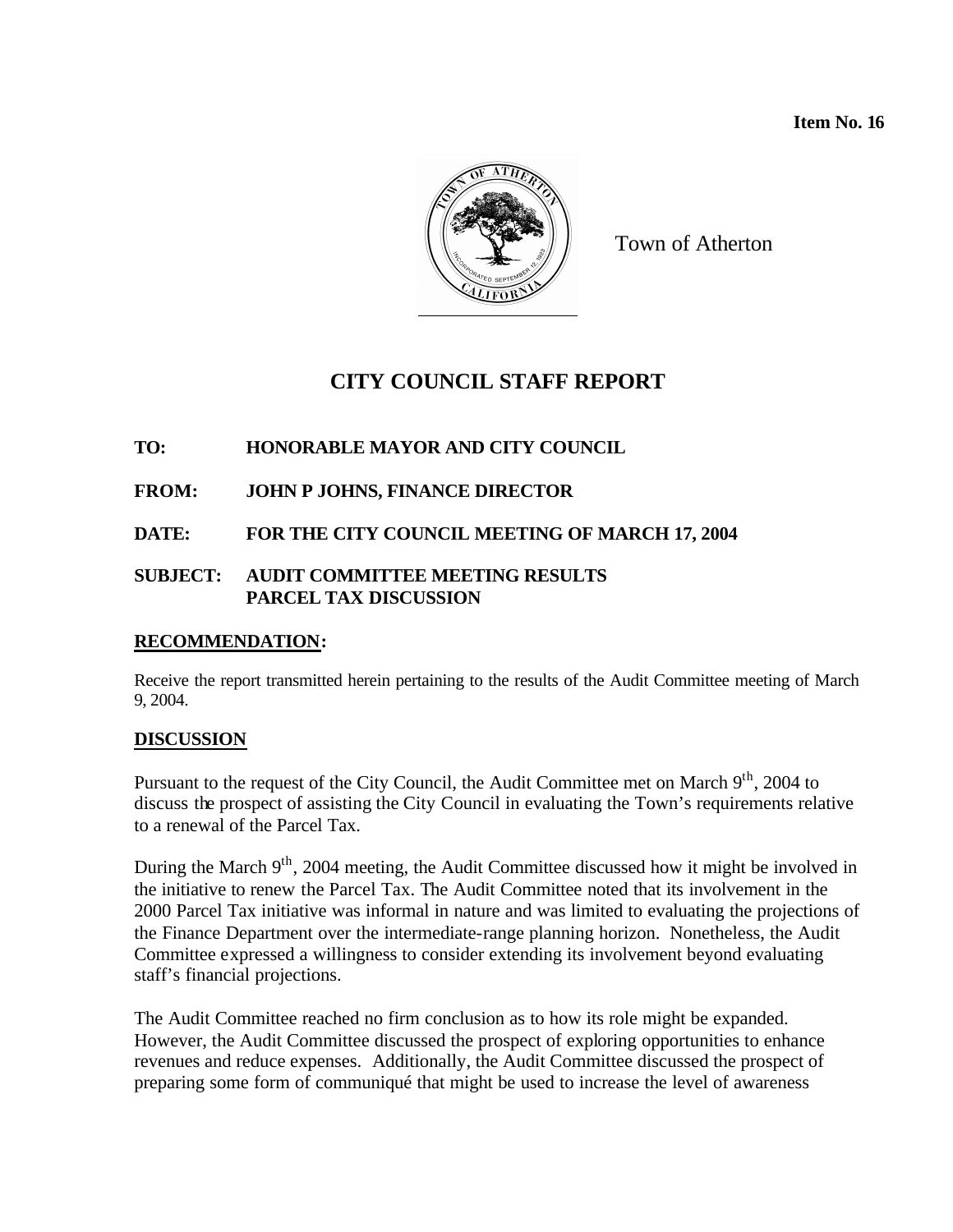within the community of the financial and service-level implications of approving or not approving a renewal of the parcel tax.

The Audit Committee agreed to meet either formally as a full committee or informally as a subset of the Committee at weekly intervals during the next several weeks, depending upon the availability of each member, to continue discussions on how to shape its role in a Parcel Tax renewal effort.

#### **FISCAL IMPACT:**

Information Only

Respectfully Submitted Reviewed/Approved By:

\_\_\_\_\_\_\_\_\_\_\_\_\_\_\_\_\_\_\_\_\_\_\_\_\_\_\_ John P. Johns, Finance Director James H. Robinson, City Manager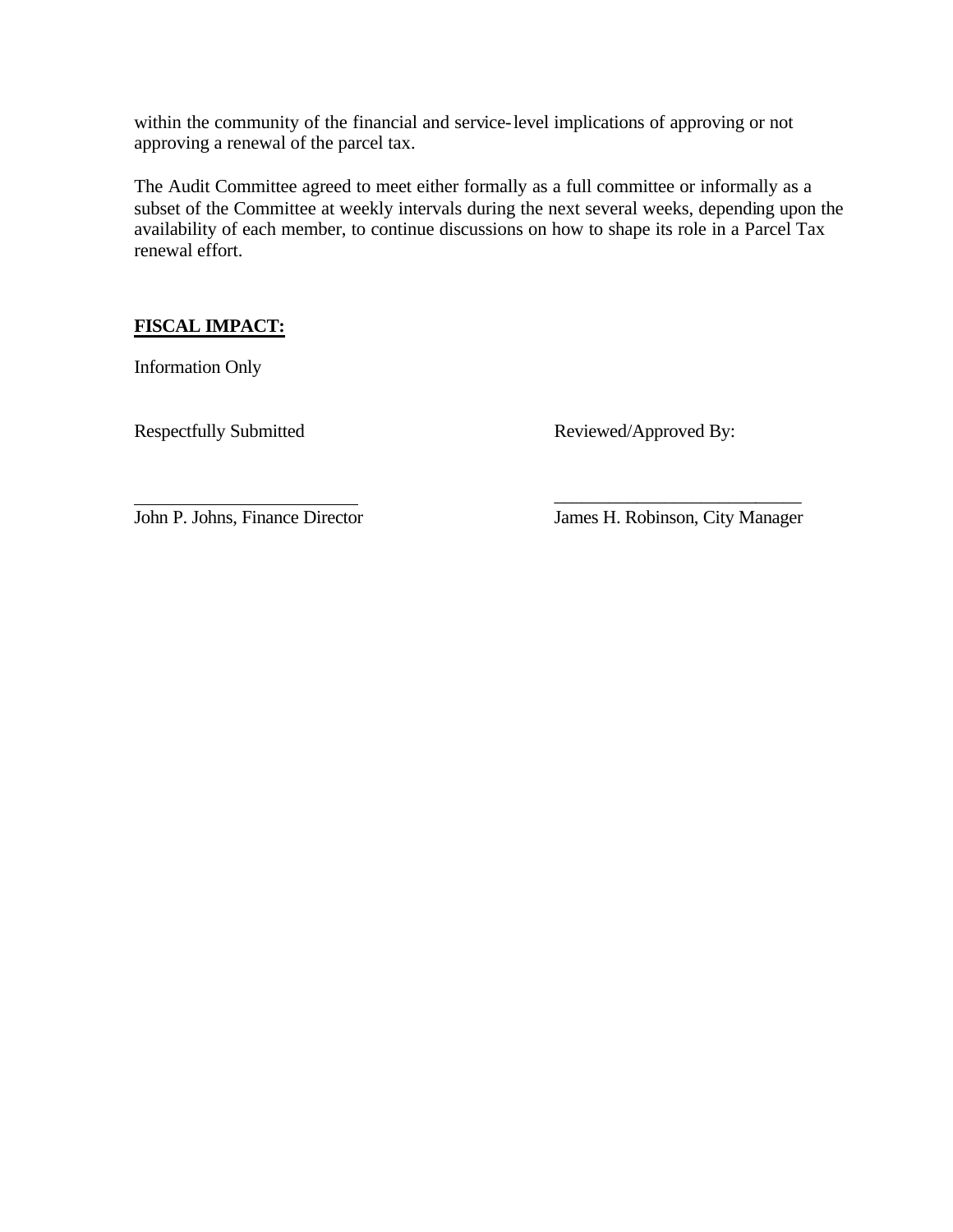**Item No. 17** 



Town of Atherton

# **CITY COUNCIL STAFF REPORT**

#### **TO: HONORABLE MAYOR AND CITY COUNCIL**

- **FROM: JOHN P. JOHNS, FINANCE DIRECTOR KATHY HUGHES ANDERSON**
- **DATE: FOR THE CITY COUNCIL MEETING OF FEBRUARY 18, 2004**

#### **SUBJECT: RESOLUTION APPROVING THE THIRD AMENDMENT TO THE FRANCHISE AGREEMENT BETWEEN THE TOWN OF ATHERTON AND BFI WASTE SYSTEMS OF NORTH AMERICA, INC.**

## **RECOMMENDATION:**

Approve the attached Resolution implementing a third amendment to the franchise agreement between BFI Solid Waste Systems and the Town of Atherton to:

- Extend the plant material program to commercial accounts within the Town of Atherton and to establish fees for the collection of such materials at 75 percent of the rates charged for commercial refuse; and,
- Assess a quarterly AB 939 fee of \$3,500 to recover the costs associated with administering waste reduction program activities performed by Town of Atherton staff.

#### **INTRODUCTION:**

In calendar year 1998 BFI initiated a program to collect separately from residential accounts discarded plant materials such as trimmings of trees and shrubs and grass clippings and to compost such refuse rather than deposit into a landfill. The primary objective of establishing the "green-waste" collection program was to help the South Bayside Water Management Joint Powers Authority member agencies to achieve the mandatory diversion goals set forth by AB 939.

In 2000, BFI extended the green-waste collection program offering to commercial accounts, contingent upon the acceptance of individual SBWMA jurisdiction. At the time BFI extended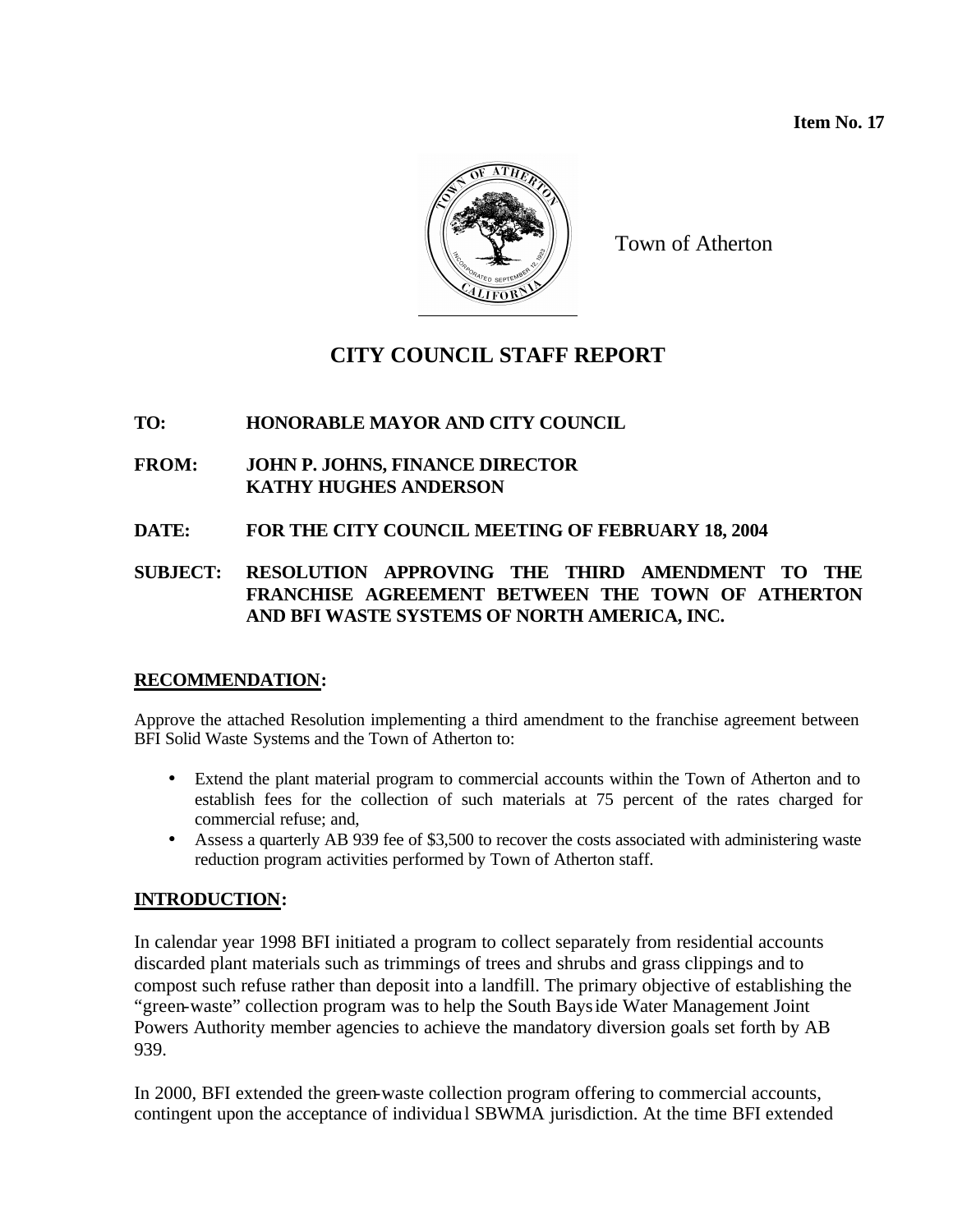this program offering, Atherton chose not to participate. The reasons that Atherton declined to participate in the commercial green-waste collection program in 2000 included:

- Concerns about the impact on rates, particularly in light of the substantial increases that had recently been absorbed by Atherton ratepayers; and,
- The demonstrated ability of Atherton to meet and even exceed AB 939 diversion goals with its residential green-waste program.

In early 2004, the Town of Atherton waste reduction committee reconsidered the prospect of participating in the commercial green-waste program. Additionally, the firm of Hilton Farnkhopf and Hobson (HFH), consultants to the SBWMA, provided a high-level analysis of the revenues, expenses and impact on Atherton's balancing account that would result from the program. In summary, HFH concluded that by offering the commercial green-waste program at a discounted rate of 75 percent of the normal charge for refuse collection services the Town would generate revenues amounting to \$14,000 in excess of BFI's costs of commercial green-waste collection services. HFH's analysis is included as Attachment 1 to this report.

Additionally, the Waste Reduction Committee concluded that offering a discount of 25 percent would be a sufficient incentive for commercial entities to provide separate green-waste from other refuse and to provide additional storage space necessary to accommodate separate containers for yard waste.

Since the revenues associated with extending green-waste collection services will exceed BFI's costs of providing such services, an extension of the green-waste collection program to commercial accounts will also provide the Town with the opportunity to recover \$14,000 annually in administrative costs associated with administering recycling without impacting the Town's balancing account. Such a fee is permitted pursuant to the provisions of AB 939 and Article 3, Section 3.02 of the franchise agreement between the Town of Atherton and BFI.

# **FISCAL IMPACT:**

Extending green-waste collection services to commercial enterprises at a discounted rate of 75 percent of commercial refuse charges would provide the Town of Atherton with the opportunity to recover \$14,000 annually in administrative costs related to the waste reduction and recycling while fully recovering BFI's direct costs of providing such collection and disposal services.

Respectfully Submitted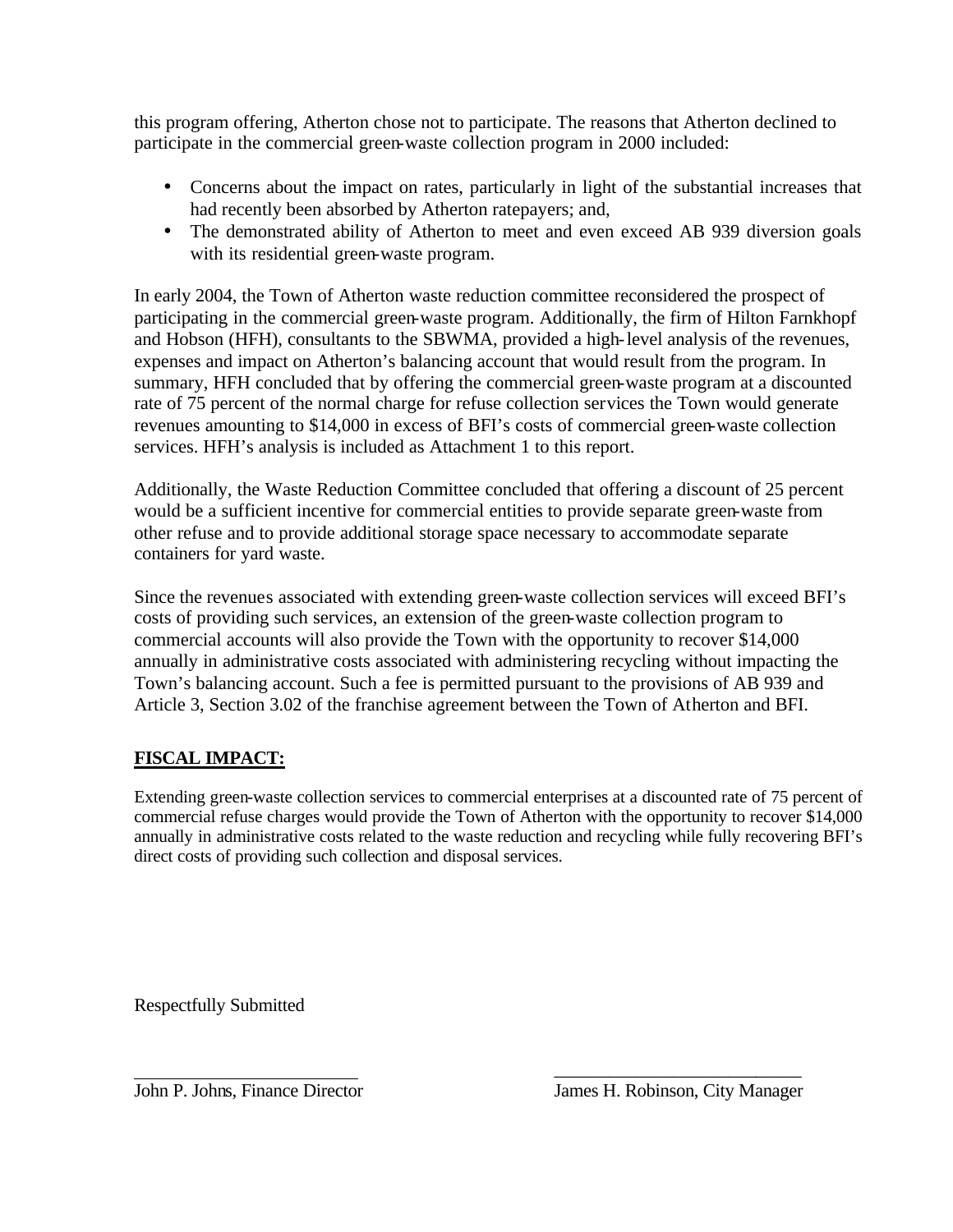Kathy Hughes Anderson

#### **Attachments:**

- 
- 1. Resolution<br>2. Third Amer 2. Third Amendment to the Franchise Agreement
- 3. Hilton Farnkopf & Hobson Analysis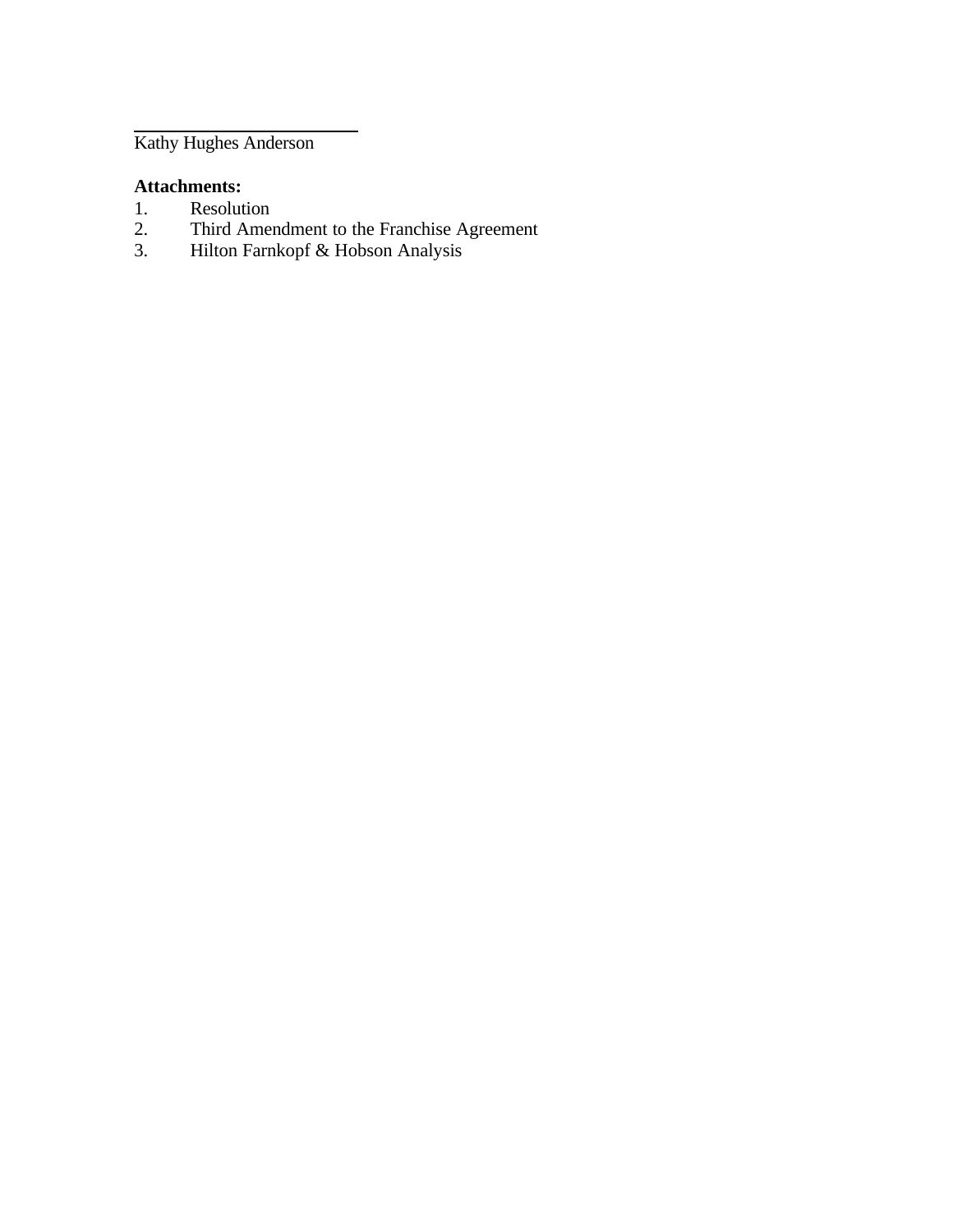#### **RESOLUTION NO. 04 -**

#### **RESOLUTION OF THE CITY COUNCIL OF THE TOWN OF ATHERTON APPROVING THE THIRD AMENDMENT TO THE AGREEMENT FOR SOLID WASTE, RECYCLABLE MATERIALS, AND PLANT MATERIALS COLLECTION SERVICES**

WHEREAS, Town of Atherton ("Agency") and BFI Waste Systems of North America, Inc. ("Contractor") entered into the Agreement for Solid Waste, Recyclable Materials, and Plant Materials Collection Services ("Agreement"), dated March 1, 2000; and,

WHEREAS, the Agreement anticipates that the Agency may request additional services or the modification of existing services there under; and,

WHEREAS, the Agreement provides that the Agency may direct Contractor to submit proposals from time to time to provide additional or expanded services; and

WHEREAS, the Agency is a Member Agency of the South Bayside Waste Management Authority ("Authority"), and the Authority, on behalf of the Agency, has requested a proposal from Contractor for a Commercial Plant Material Collection Program; and,

WHEREAS, Contractor has prepared a proposal in response to the Authority's request; and,

WHEREAS, Contractor and the Agency now desire to amend the Agreement to incorporate the Commercial Plant Material Collection Program;

NOW, THEREFORE, IT IS AGREED AS FOLLOWS that the City Council of the Town of Atherton hereby approves the Third Amendment to the Uniform Franchise Agreement with BFI Waste Systems of North America, Inc. for the Commercial Plant Material Collection Program as attached.

**\* \* \* \* \* \* \* \* \* \* \* \* \***

*I hereby certify that the foregoing Resolution was duly and regularly passed and adopted by the City Council of the Town of Atherton at a regular meeting thereof held on the 17th day of March, 2004, by the following vote:*

| AYES,    | COUNCILMEMBERS:        |
|----------|------------------------|
| NOES,    | COUNCILMEMBERS:        |
| ABSENT,  | COUNCILMEMBERS:        |
| ABSTAIN. | <b>COUNCILMEMBERS:</b> |

ATTEST Mayor

Kathy McKeithen

Sharon Barker, City Clerk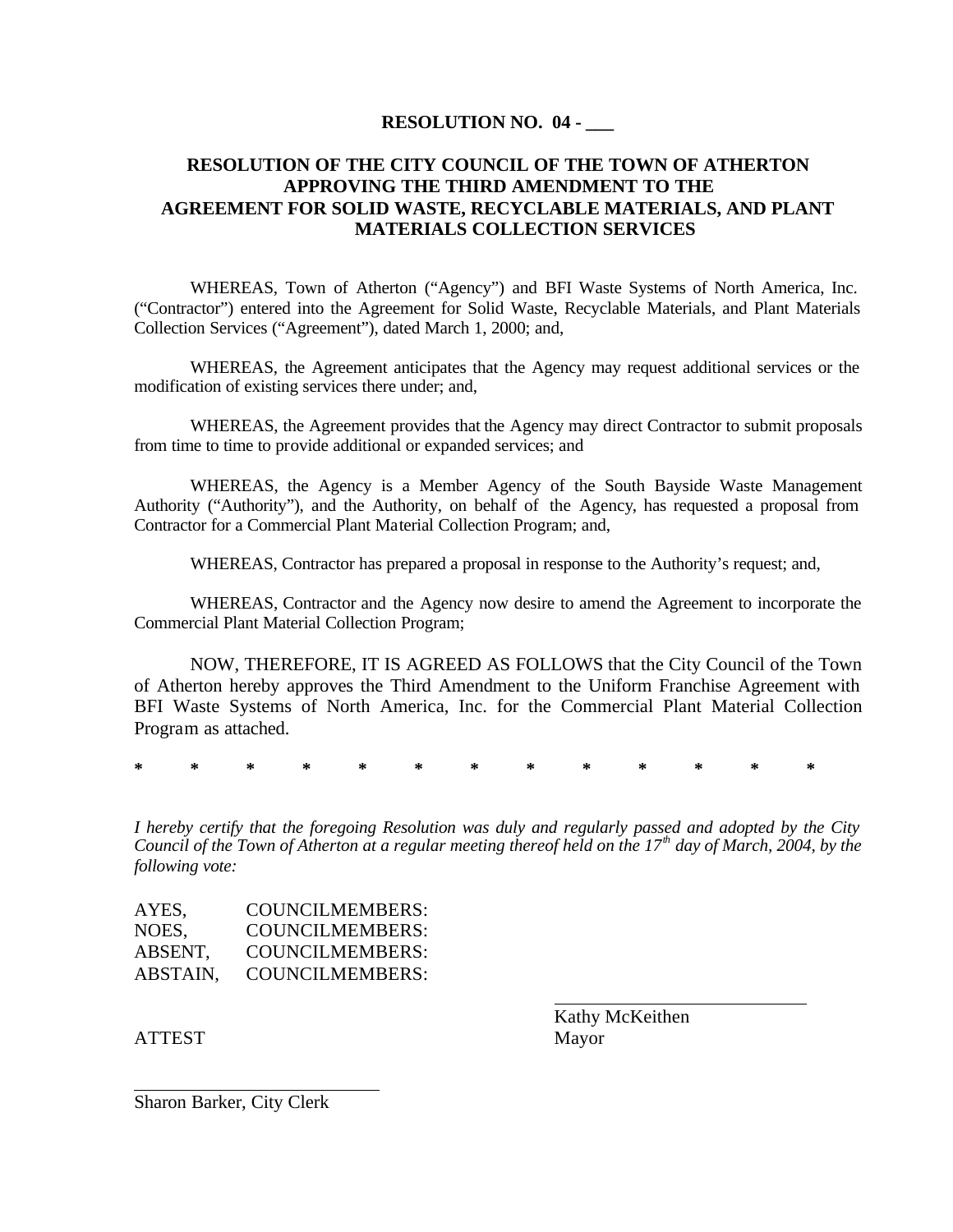APPROVED AS TO FORM:

\_\_\_\_\_\_\_\_\_\_\_\_\_\_\_\_\_\_\_\_\_\_\_\_\_ Marc G. Hynes, City Attorney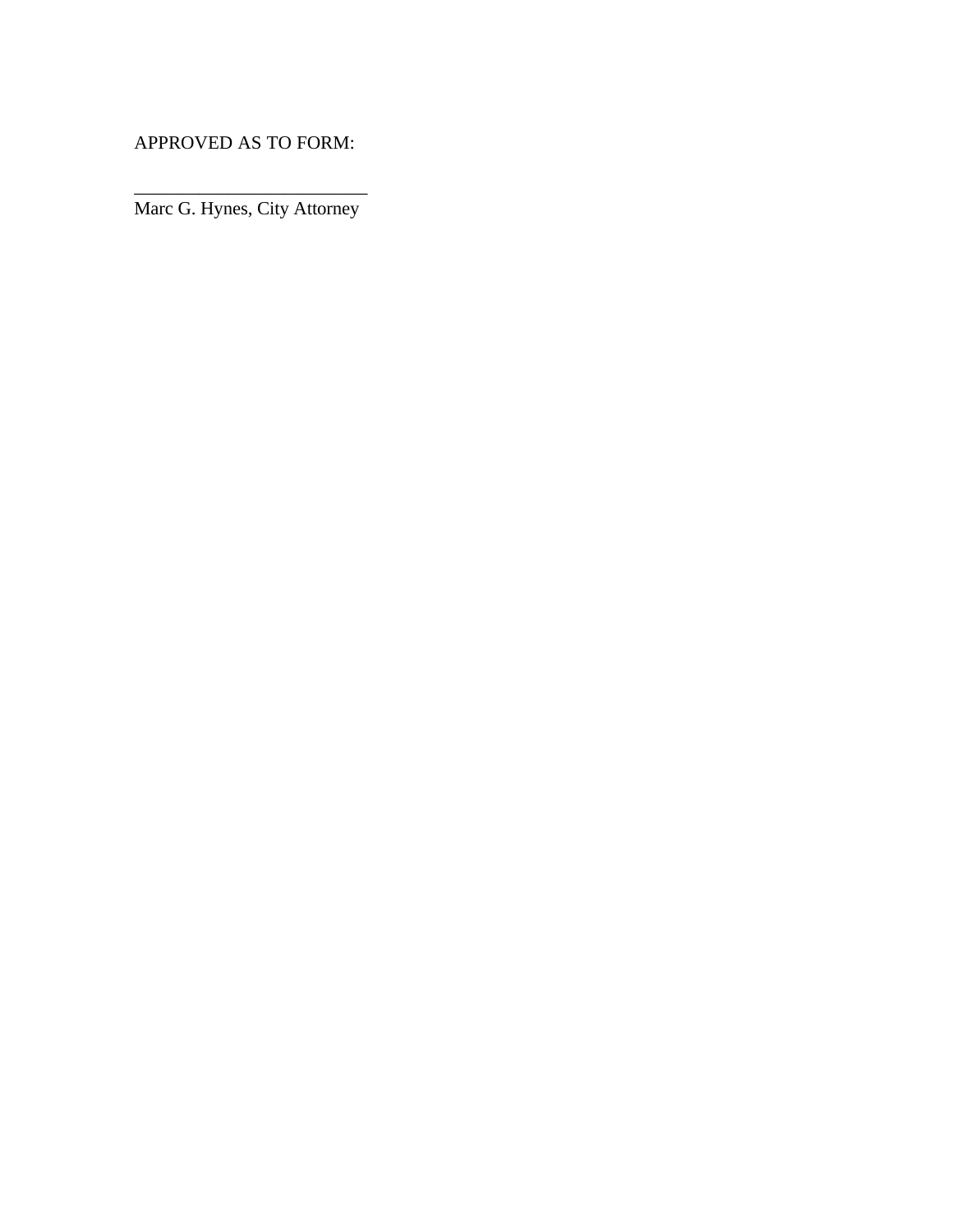This THIRD AMENDMENT to the Franchise Agreement between the Town of Atherton and BFI Waste Systems of North America Inc., for Solid Waste, Recyclable Materials, and Plant Materials Collection Services is made by and between BFI Waste Systems of North America, Inc. (Contractor) and the Town of Atherton.

#### **RECITALS**

Whereas, Town of Atherton and Contractor entered into on March 1, 2000 the Agreement; and,

Whereas Agreement contemplated that the Town of Atherton might desire additional services or the modification of existing services, and, the Agreement requires Contractor to submit a proposal describing additional or expanded diversion services; and,

Whereas, the Town of Atherton desires to increase diversion by providing collection of plant materials, as that term is defined in the Agreement, to commercial, industrial and institutional service recipients; and,

Whereas, in accordance with the Agreement, Contractor has prepared a proposal in response to the Town of Atherton's request; and,

Whereas, Contractor and the Town of Atherton have agreed to amend the Agreement to incorporate this modification to existing services;

#### NOW, THEREFORE, BE IT AGREED THAT THE AGREEMENT IS AMENDED AS FOLLOWS:

- 1. Section 3.02.2 is amended to change the quarterly AB 939 fee from \$ 0.00 to \$3,500.
- 2. Section 4.03.2 is amended to add: "Contractor shall also offer commercial plant material collection to Commercial, Industrial and Institutional Service Recipients (the Recipients) with a 25% rate reduction incentive. Initially, collection shall only be provided to those Recipients who have a minimum of two cubic yards of plant material available for collection per week."
- 3. Section 4.04.1 is amended to add: "Contractor shall collect Plant Materials from Commercial, Industrial and Institutional Service Recipients as provided in Section 4.03.2."
- 4. Section 8.03.5 is added to the Agreement as follows: "BFI shall submit a "90 day Progress Report" to the Recycling Committee and jurisdiction to provide tons collected, program costs, participating accounts and any issues requiring discussion."
- 5. In all other respects the Agreement is reaffirmed.

In witness whereof, the parties hereto have executed this Amendment to the Agreement on the date indicated below.

Dated: \_\_\_\_\_\_\_\_\_\_\_\_\_

Approved to as to form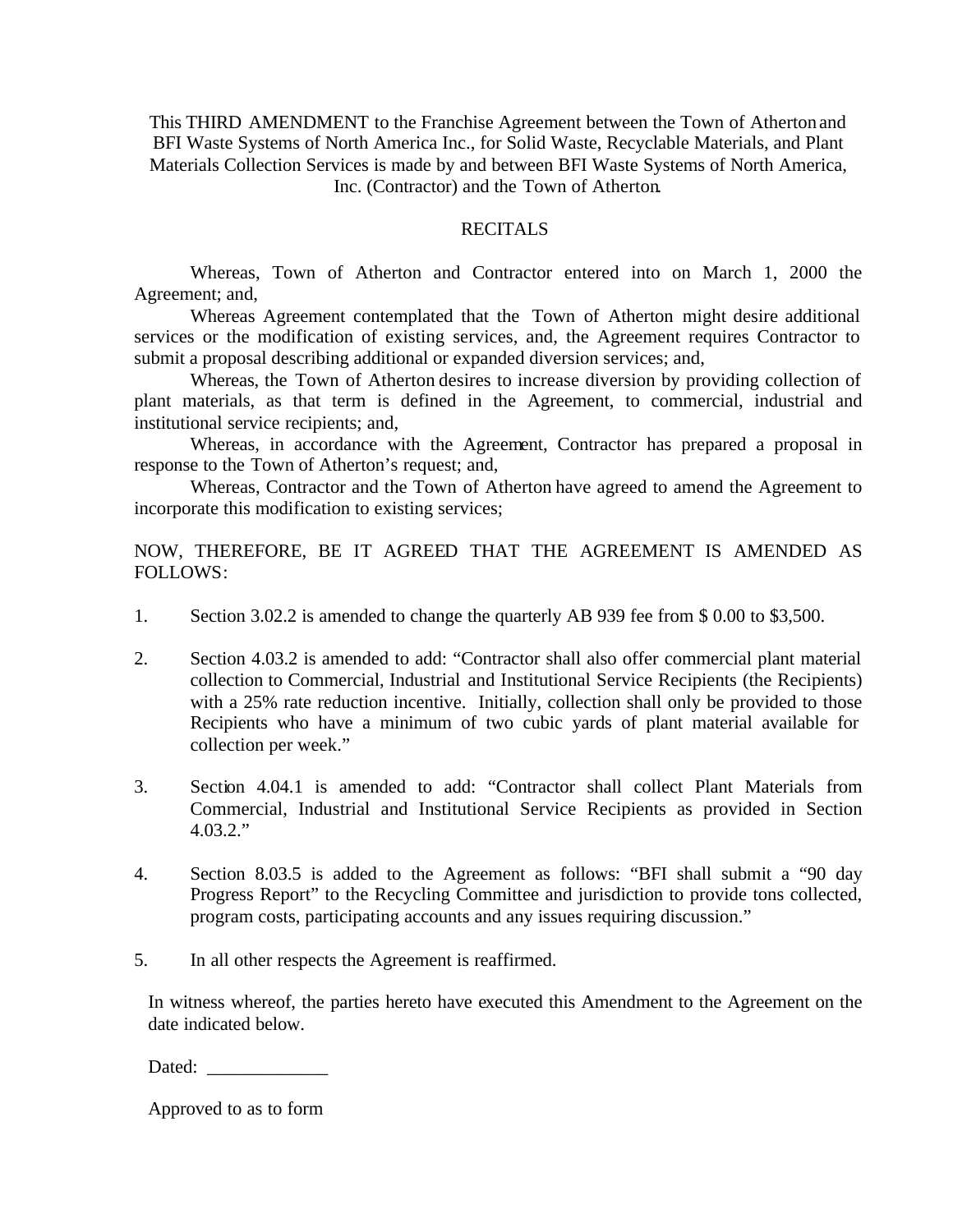By: Marc G. Hynes, City Attorney

BFI Waste Systems of North America, Inc.

By: \_\_\_\_\_\_\_\_\_\_\_\_\_\_\_\_\_\_\_\_\_\_\_\_\_\_\_\_\_\_\_ District Manager

Town of Atherton

By \_\_\_\_\_\_\_\_\_\_\_\_\_\_\_\_\_\_\_\_\_\_\_\_\_\_\_\_\_\_\_\_\_

Kathy McKeithen, Mayor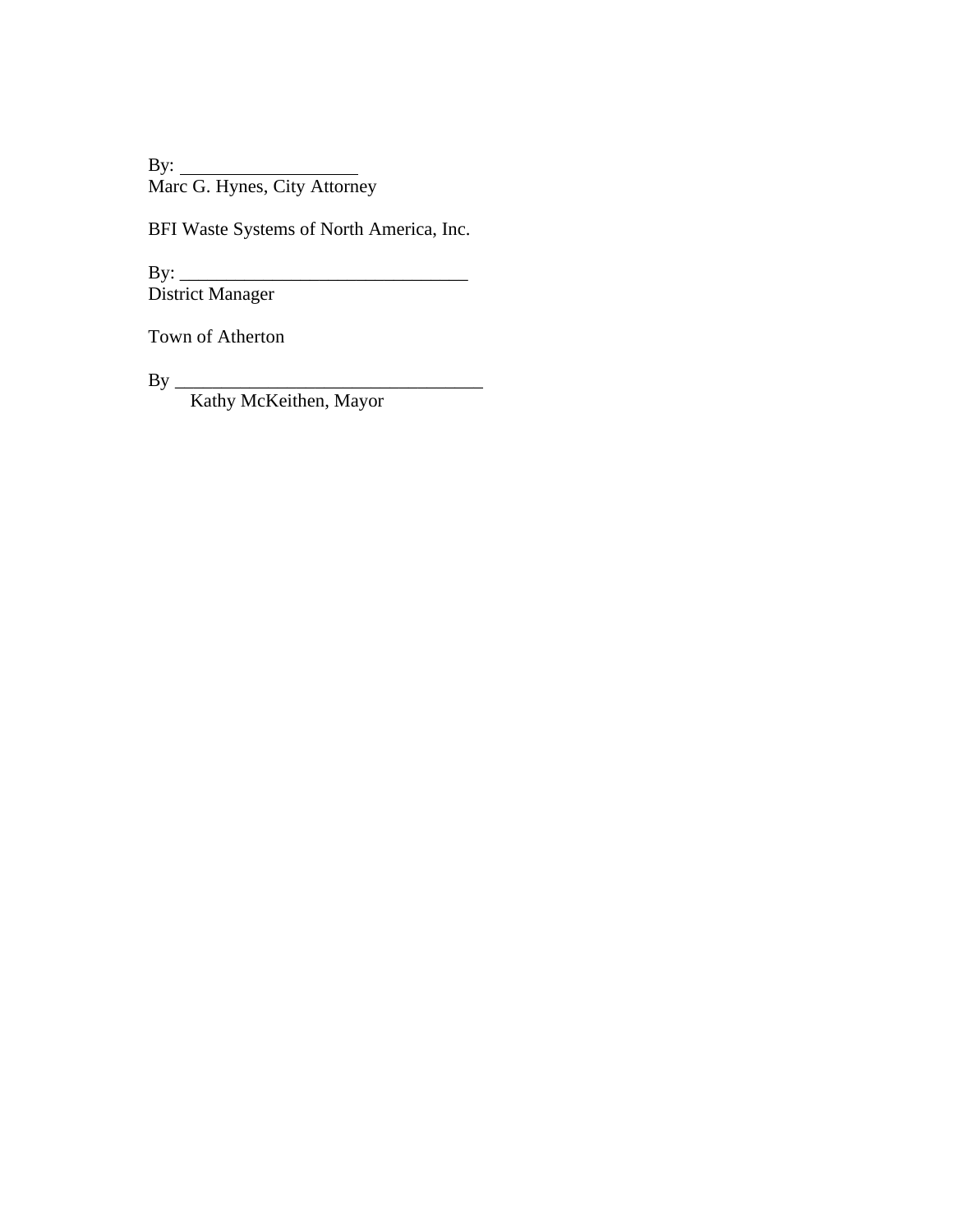**Item No. 18**



**Town of Atherton**

#### **TO: HONORABLE MAYOR AND CITY COUNCIL**

**FROM: JAMES H. ROBINSON, CITY MANAGER**

#### **DATE: FOR THE MEETING OF MARCH 17, 2004**

#### **SUBJECT: DISCUSSION AND DIRECTION TO STAFF REGARDING CALTRAIN SERVICE REDUCTION/SCHEDULE CHANGES**

#### **RECOMMENDATION**

Consider the actions to date by the Caltrain Corridor Committee and determine if any additional action is required by staff or the Committee prior to the JPB Board meeting of April 1, 2004.

#### **BACKGROUND**

In November 2003, the City Council formed a Caltrain Corridor Committee to evaluate the many issues related to the existing Caltrain Corridor and recommend appropriate actions to the City Council. The Caltrain Corridor Committee is to evaluate proposed changes to service, implementation of Baby Bullet, the possibility of High Speed Rail, evaluating the necessity of Grade Separations at Fair Oaks and Watkins and coordinating Rail Issues with neighboring communities.

In February 2004, representatives of the Caltrain Corridor Committee attended and spoke at the JPB Public Hearing regarding the proposed reduction of service in weekday service and the elimination of weekend service. The Committee requested that the JPB consider providing "Limited" or Express service for Atherton riders and raised the CEQA issue of the proposed reduction of service and whether the impacts have been fully mitigated. The JPB Board stated they would have their legal counsel review the CEQA issue. The Caltrain Corridor Committee also presented in excess of 500 signatures on a petition requesting that the JPB:

1. Retain the existing level of Caltrain service for Atherton;